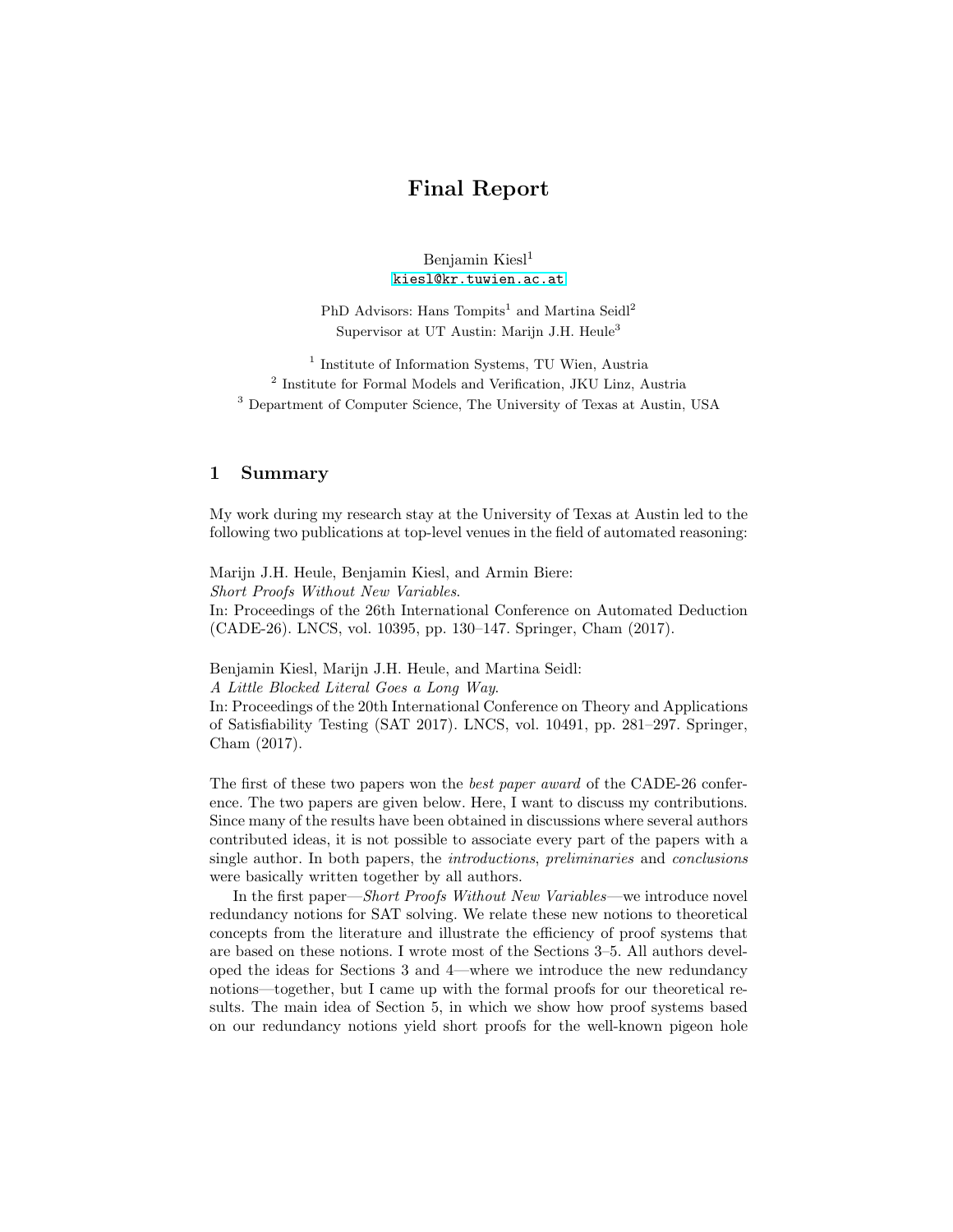formulas, is due to Marijn Heule. The evaluation in Section 6 was done by Marijn Heule while the rest of Section 6, in which we establish the computational complexity of our new methods, was written together by Marijn Heule and me. I wrote most parts of Section 7 (Related Work) although most of the ideas for this section were developed by all three authors together.

In the second paper—A Little Blocked Literal Goes a Long Way—we clarify the relationship between two proof systems for quantified Boolean formulas by proving that the QRAT proof system can polynomially simulate the longdistance-resolution proof system. The relationship between the two proof systems was not clear before and it was an open question in the research community whether or not a polynomial simulation like ours is possible. The idea for the whole simulation was developed jointly by all three authors. I wrote most parts of Sections 3–5, in which we introduce our simulation and prove that it is correct and that it is polynomially bounded. The evaluation in Section 6 was written together by all three authors although most of the work has been done by Marijn Heule and me. Martina Seidl contributed the framework—which she had already implemented in earlier projects—for the implementation of the tool (ld2qrat) that we presented and evaluated in Section 6. I modified Martina Seidl's framework accordingly to obtain this tool. Finally, I also performed a regression analysis to show that our empirical evaluation confirms our theoretical results.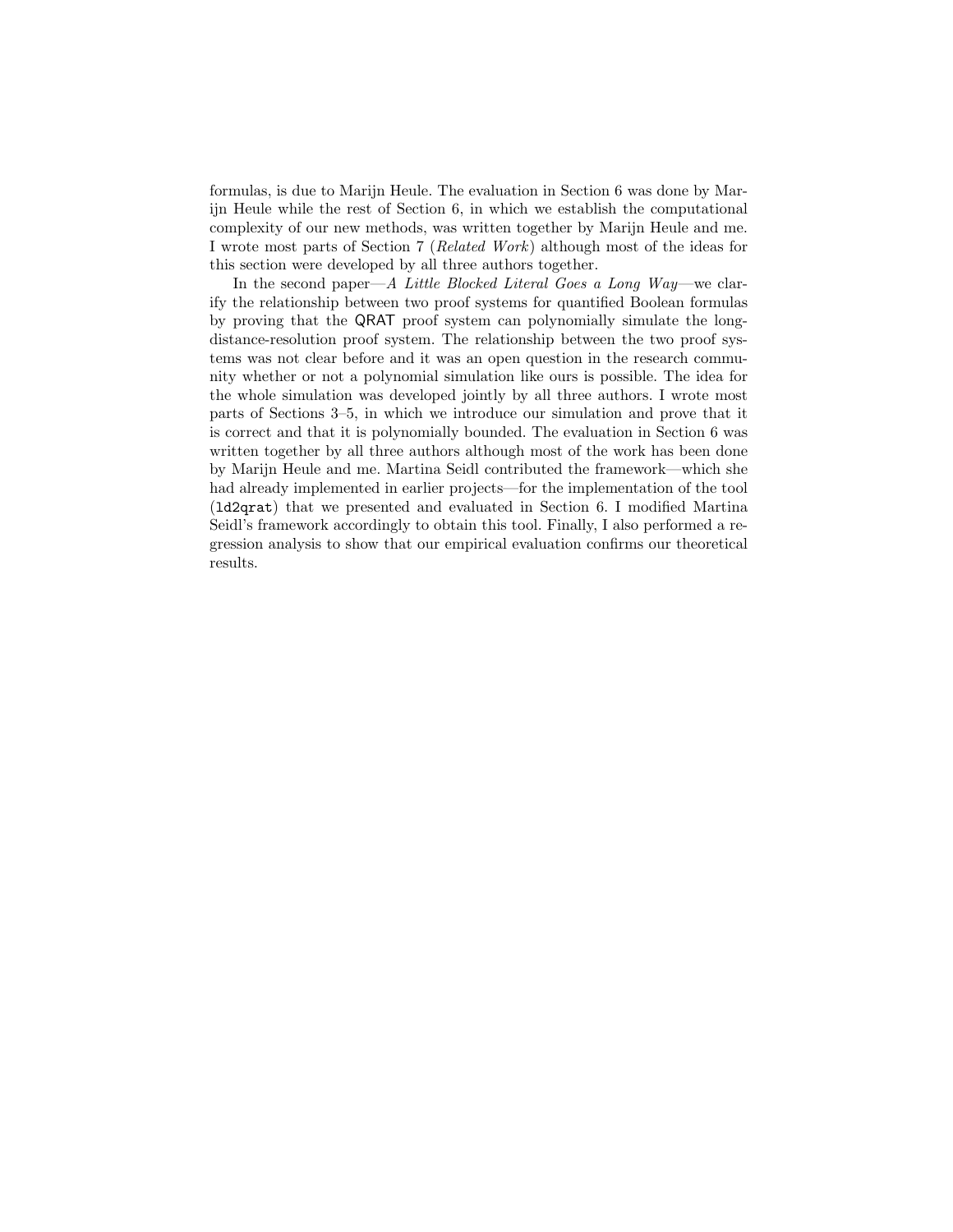# Short Proofs Without New Variables<sup>\*</sup>

Marijn J.H. Heule<sup>1</sup>, Benjamin Kiesl<sup>2</sup>, and Armin Biere<sup>3</sup>

<sup>1</sup> Department of Computer Science, The University of Texas at Austin

<sup>2</sup> Institute of Information Systems, Vienna University of Technology 3 Institute for Formal Models and Verification, JKU Linz

Abstract. Adding and removing redundant clauses is at the core of state-of-the-art SAT solving. Crucial is the ability to add short clauses whose redundancy can be determined in polynomial time. We present a characterization of the strongest notion of clause redundancy (i.e., addition of the clause preserves satisfiability) in terms of an implication relationship. By using a polynomial-time decidable implication relation based on unit propagation, we thus obtain an efficiently checkable redundancy notion. A proof system based on this notion is surprisingly strong, even without the introduction of new variables—the key component of short proofs presented in the proof complexity literature. We demonstrate this strength on the famous pigeon hole formulas by providing short clausal proofs without new variables.

## 1 Introduction

Satisfiability (SAT) solvers are used for determining the correctness of hardware and software systems [1,2]. It is therefore crucial that these solvers justify their claims by providing proofs that can be independently verified. This holds also for various other applications that use SAT solvers. Just recently, long-standing mathematical problems were solved using SAT, including the Erdős Discrepancy Problem [3] and the Pythagorean Triples Problem [4]. Especially in such cases, proofs are at the center of attention, and without them, the result of a solver is almost worthless. What the mathematical problems and the industrial applications have in common, is that proofs are often of considerable size—in the case of the Pythagorean Triples Problem about 200 terabytes. As the size of proofs is influenced by the strength of the underlying proof system, the search for shorter proofs goes hand in hand with the search for stronger proof systems.

In this paper, we introduce highly expressive clausal proof systems that are closely related to state-of-the-art SAT solving. Informally, a clausal proof system allows the addition of redundant clauses to a formula in conjunctive normal form (CNF). Here, a clause is considered redundant if its addition preserves satisfiability. If the repeated addition of clauses allows us finally to add the empty clause—which is, by definition, unsatisfiable—the unsatisfiability of the original formula has been established.

<sup>?</sup> This work has been supported by the National Science Foundation under grant CCF-1526760 and the Austrian Science Fund (FWF) under project W1255-N23.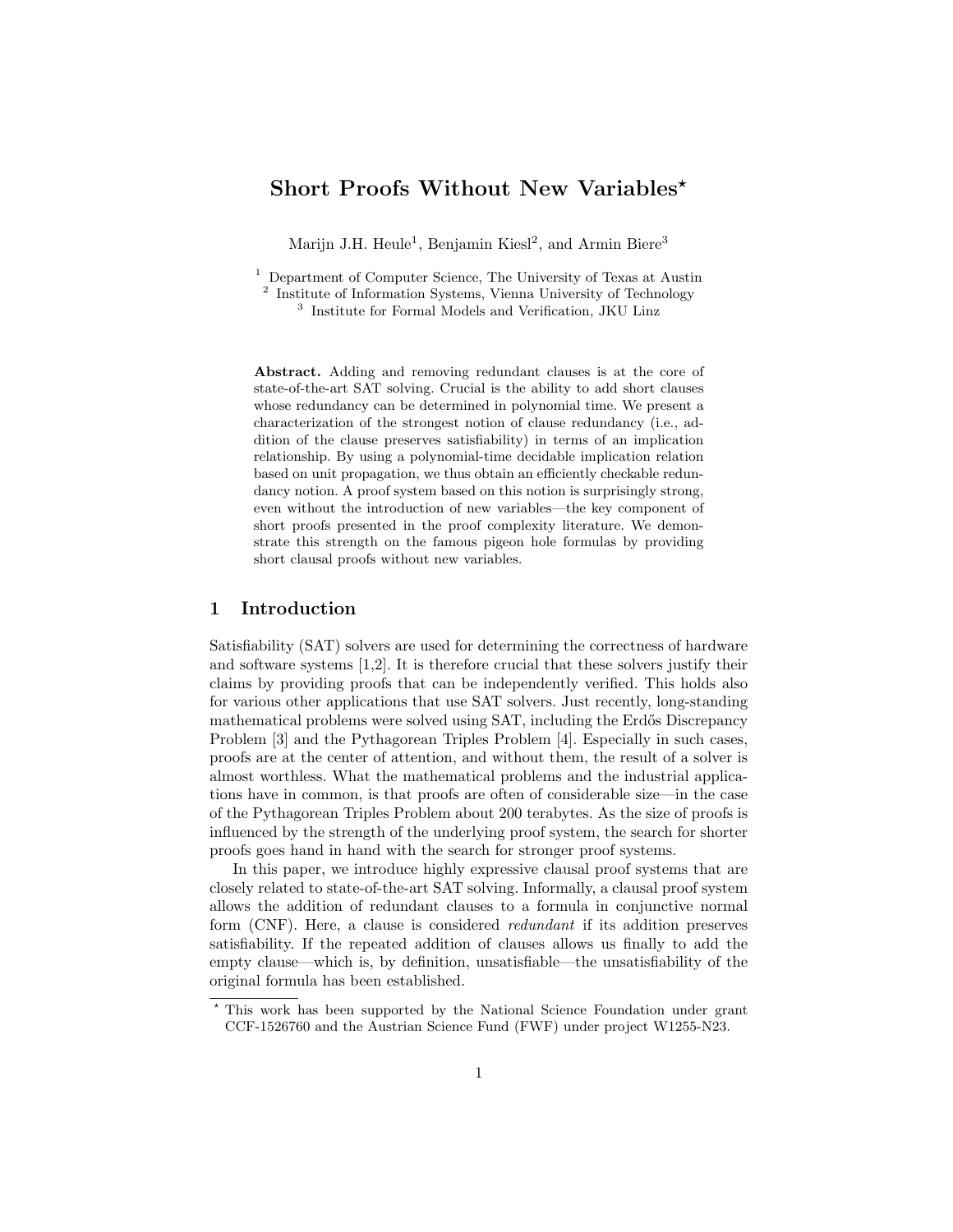Since satisfiability equivalence is not efficiently decidable, practical proof systems only allow the addition of a clause if it fulfills some efficiently decidable criterion that ensures redundancy. For instance, the popular DRAT proof system [5], which is the de-facto standard in practical SAT solving, only allows the addition of so-called resolution asymmetric tautologies [6]. Given a formula and a clause, one can decide in polynomial time whether the clause is a resolution asymmetric tautology with respect to the formula and therefore the soundness of DRAT proofs can be efficiently checked.

We present new redundancy criteria by introducing a characterization of clause redundancy based on a simple implication relationship between formulas. By replacing the logical implication relation in this characterization with stronger notions of implication that are computable in polynomial time, we then obtain powerful redundancy criteria that are still efficiently decidable. We show that these redundancy criteria not only generalize earlier ones like the abovementioned resolution asymmetric tautologies or set-blocked clauses [7], but that they are also related to other concepts from the literature, namely autarkies [8], safe assignments [9], variable instantiation [10], and symmetry breaking [11].

Proof systems based on our new redundancy criteria turn out to be highly expressive, even without the introduction of new variables. This is in contrast to resolution, which is considered relatively weak as long as one does not allow the introduction of new variables via definitions as in the stronger proof system of extended resolution [12,13]. The introduction of new variables, however, has a major drawback: the search space of variables and clauses one could possibly add to a proof is infinite, even when bounding the size of clauses. Finding useful clauses with new variables is therefore hard in practice, although there have been a few successes in the past [14,15].

We illustrate the strength of our strongest proof system by providing short clausal proofs for the famous pigeon hole formulas without introducing new variables. The size of the proofs is linear in the size of the formulas and the longest clauses in the proofs have length two. In these proofs, we add redundant clauses that are similar in nature to symmetry-breaking predicates [11,16]. To verify the correctness of proofs in our new system, we implemented a proof checker. The checker is built on top of DRAT-trim [5], the checker used to validate the unsatisfiability results of the recent SAT competitions [17]. We compare our proofs with existing proofs of the pigeon hole formulas in other proof systems and show that our new proofs are much smaller and cheaper to validate.

## 2 Preliminaries

We consider propositional formulas in *conjunctive normal form* (CNF), which are defined as follows. A *literal* is either a variable  $x$  (a *positive literal*) or the negation  $\bar{x}$  of a variable x (a negative literal). The complementary literal  $\bar{l}$  of a literal l is defined as  $\overline{l} = \overline{x}$  if  $l = x$  and  $\overline{l} = x$  if  $l = \overline{x}$ . Accordingly, for a set L of literals, we define  $\overline{L} = {\overline{i} \mid l \in L}$ . A *clause* is a disjunction of literals. If not stated otherwise, we assume that clauses do not contain complementary literals.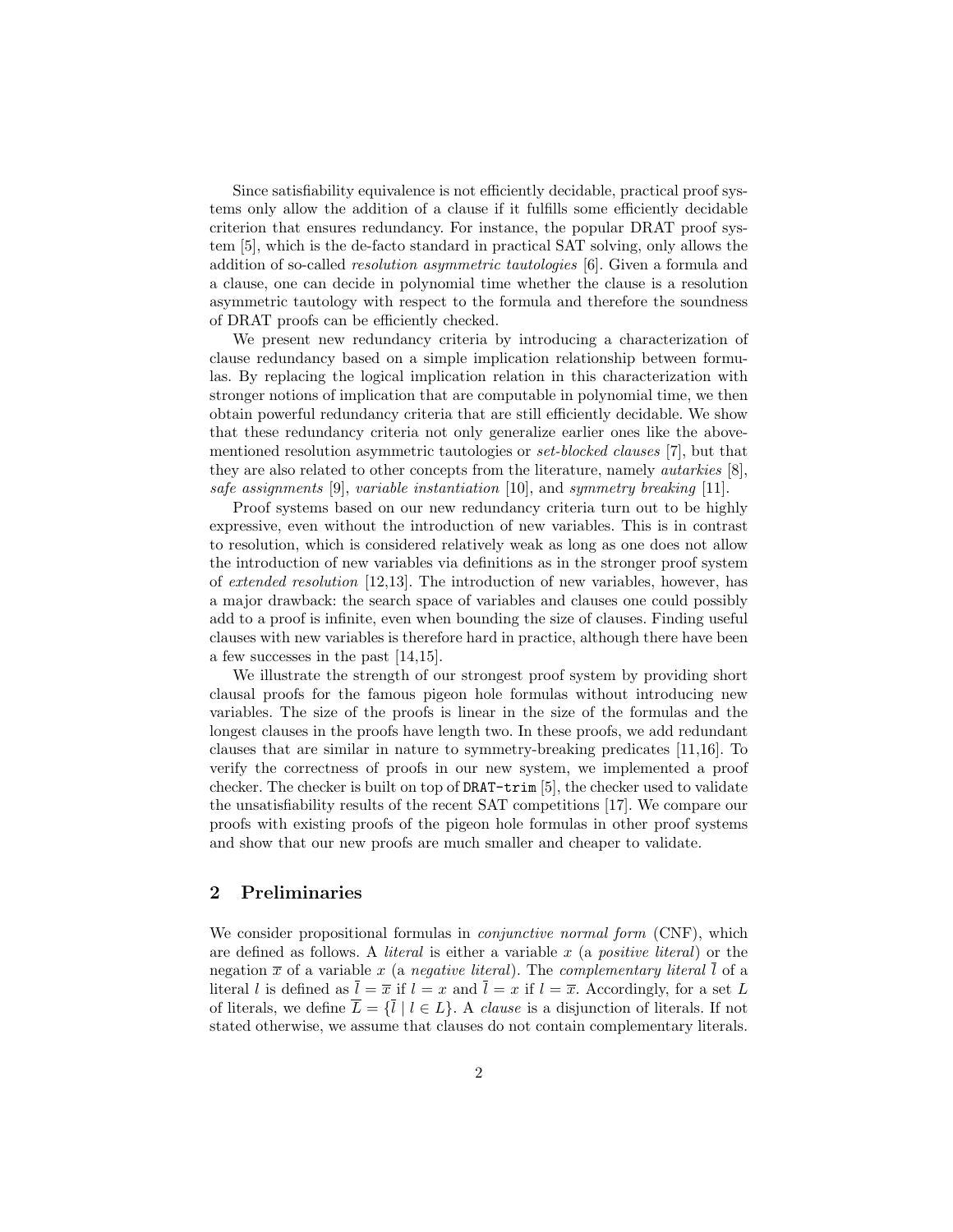A formula is a conjunction of clauses. We view clauses as sets of literals and formulas as sets of clauses. For a set  $L$  of literals and a formula  $F$ , we define  $F_L = \{ C \in F \mid C \cap L \neq \emptyset \}.$  We sometimes write  $F_l$  to denote  $F_{\{l\}}$ .

An assignment is a partial function from a set of variables to the truth values 1 (true) and 0 (false). An assignment is total w.r.t. a formula if it assigns a truth value to every variable occurring in the formula. A literal  $l$  is *satisfied* (*falsified*) by an assignment  $\alpha$  if l is positive and  $\alpha(var(l)) = 1$   $(\alpha(var(l)) = 0$ , respectively) or if it is negative and  $\alpha(var(l)) = 0$   $(\alpha(var(l)) = 1$ , respectively). We often denote assignments by the sequences of literals they satisfy. For instance,  $x \overline{y}$ denotes the assignment that assigns  $x$  to 1 and  $y$  to 0. A clause is satisfied by an assignment  $\alpha$  if it contains a literal that is satisfied by  $\alpha$ . Finally, a formula is satisfied by an assignment  $\alpha$  if all its clauses are satisfied by  $\alpha$ . A formula is satisfiable if there exists an assignment that satisfies it. Two formulas are *logically* equivalent if they are satisfied by the same assignments. Two formulas  $F$  and  $F'$ are satisfiability equivalent if F is satisfiable if and only if  $F'$  is satisfiable.

We denote the empty clause by  $\perp$  and the satisfied clause by  $\top$ . Given an assignment  $\alpha$  and a clause C, we define  $C|\alpha = \top$  if  $\alpha$  satisfies C, otherwise  $C|\alpha$ denotes the result of removing from C all the literals falsified by  $\alpha$ . Moreover, for a formula F, we define  $F|_{\alpha} = \{C | \alpha \mid C \in F \text{ and } C | \alpha \neq \top\}.$  We say that a clause C blocks an assignment  $\alpha$  if  $C = \{x \mid \alpha(x) = 0\} \cup \{\overline{x} \mid \alpha(x) = 1\}$ . unit clause is a clause that contains only one literal. The result of applying the unit clause rule to a formula F is the formula  $F | \alpha$  with  $\alpha$  being the assignment that satisfies exactly the unit clauses in  $F$ . The iterated application of the unit clause rule to a formula, until no unit clauses are left, is called unit propagation. If unit propagation yields the empty clause  $\bot$ , we say that it derived a *conflict*.

By  $F \models F'$ , we denote that F implies  $F'$ , i.e., all assignments satisfying F also satisfy F'. Furthermore, by  $F \vdash_1 F'$  we denote that for every clause  $C \in F'$ , unit propagation of the negated literals of  $C$  on  $F$  derives a conflict (thereby, the negated literals of C are viewed as unit clauses). For example,  $x \wedge y \vdash_1 (x \vee z) \wedge y$ , since unit propagation of the unit clauses  $\bar{x}$  and  $\bar{z}$  derives a conflict with x, and propagation of  $\overline{y}$  derives a conflict with y. Similarly,  $F \vdash_0 F'$  denotes that every clause in  $F'$  is subsumed by (i.e., is a superset of) a clause in  $F$ . Observe that  $F \supseteq F'$  implies  $F \vdash_0 F'$ ,  $F \vdash_0 F'$  implies  $F \vdash_1 F'$ , and  $F \vdash_1 F'$  implies  $F \vDash F'$ .

## 3 Clause Redundancy and Clausal Proofs

In this section, we introduce a formal notion of clause redundancy and demonstrate how it provides the basis for clausal proof systems. We start by introducing clause redundancy [7]:

**Definition 1.** A clause C is redundant w.r.t. a formula F if F and  $F \cup \{C\}$ are satisfiability equivalent.

For instance, the clause  $C = x \vee y$  is redundant w.r.t.  $F = {\overline{x} \vee \overline{y}}$  since F and  $F \cup \{C\}$  are satisfiability equivalent (although they are not logically equivalent). Since this notion of redundancy allows us to add redundant clauses to a formula without affecting its satisfiability, it gives rise to clausal proof systems.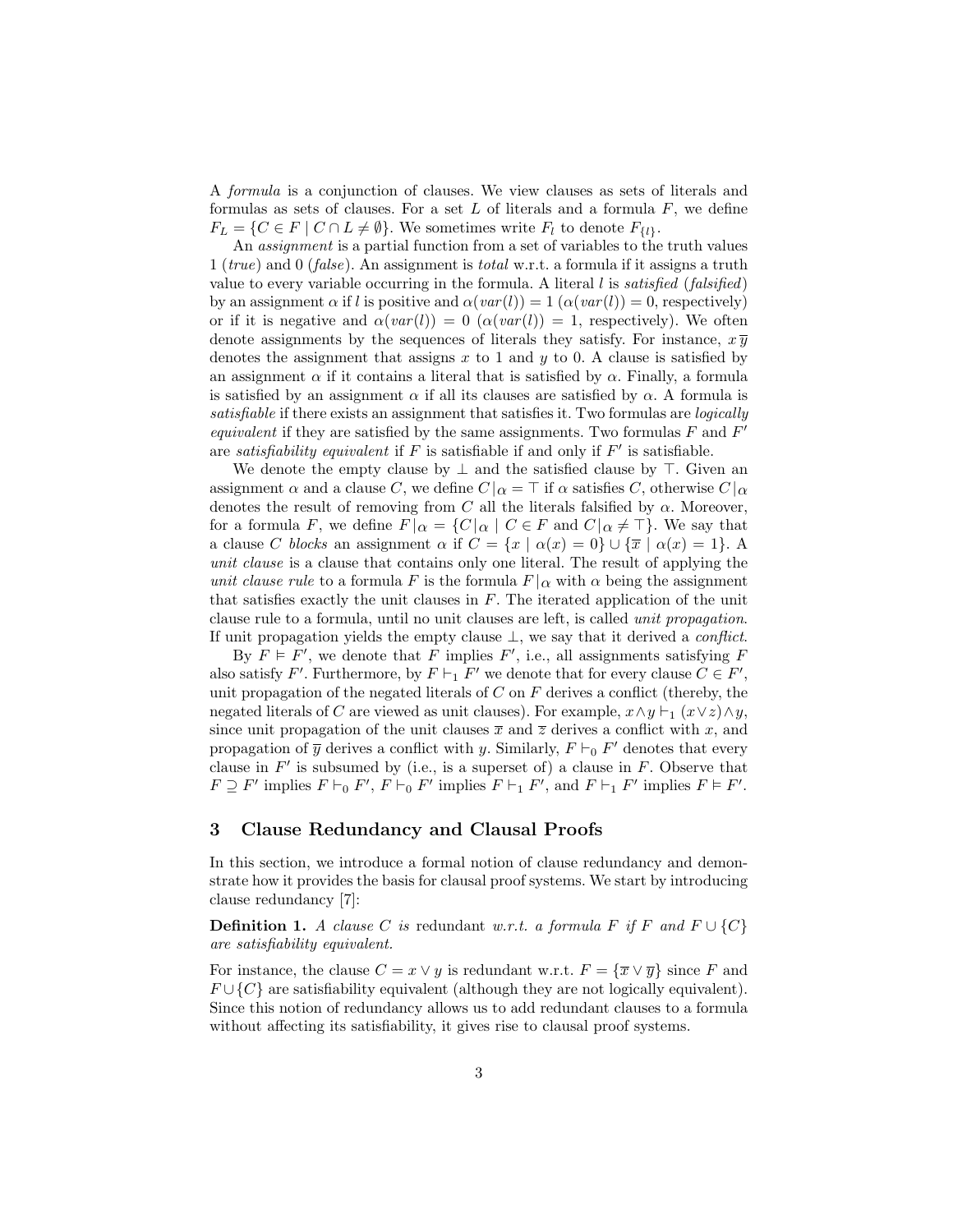**Definition 2.** A proof of a clause  $C_m$  from a formula F is a sequence of pairs  $(C_1,\omega_1),\ldots,(C_m,\omega_m),$  where each  $C_i$   $(1 \leq i \leq m)$  is a clause that is redundant w.r.t.  $F \cup \{C_i \mid 1 \leq j < i\}$ , and this redundancy can be efficiently checked using the (arbitrary) witness  $\omega_i$ . If  $C_m = \bot$ , the proof is a refutation of F.

Clearly, since every clause-addition step preserves satisfiability, and since the empty clause is unsatisfiable, a refutation certifies the unsatisfiability of  $F$  due to transitivity. Note that the  $\omega_i$  can be arbitrary witnesses (they can be assignments, or even left out if no explicit witness is needed) that certify the redundancy of  $C_i$  w.r.t.  $F \cup \{C_j \mid 1 \leq j < i\}$ , and by requiring that the redundancy can be efficiently checked, we mean that it can be checked in polynomial time w.r.t. the size of  $F \cup \{C_j \mid 1 \leq j < i\}.$ 

By specifying in detail what kind of redundant clauses—and corresponding witnesses—one can add to a proof, we obtain concrete proof systems. This is usually done by defining an efficiently checkable syntactic criterion that guarantees that clauses fulfilling this criterion are redundant. A popular example for a clausal proof system is DRAT [5], the de-facto standard for unsatisfiability proofs in practical SAT solving. DRAT allows the addition of a clause if it is a so-called resolution asymmetric tautology [6] (RAT, defined in the next section). As it can be efficiently checked whether a clause is a RAT, and since RATs cover a large portion of redundant clauses, the DRAT proof system is very powerful.

The strength of a clausal proof system depends on the generality of the underlying redundancy criterion. We say that a redundancy criterion  $\mathcal{R}_1$  is more *general* than a redundancy criterion  $\mathcal{R}_2$  if, whenever  $\mathcal{R}_2$  identifies a clause C as redundant w.r.t. a formula  $F$ , then  $\mathcal{R}_1$  also identifies  $C$  as redundant w.r.t.  $F$ . For instance, whenever a clause is subsumed in some formula, it is a RAT w.r.t. that formula. Therefore, the RAT redundancy criterion is more general than the subsumption criterion. In the next section, we develop redundancy criteria that are even more general than RAT. This gives rise to proof systems that are stronger than DRAT but still closely related to practical SAT solving.

## 4 Clause Redundancy via Implication

In the following, we introduce a characterization of clause redundancy that reduces the question whether a clause is redundant w.r.t. a certain formula to a simple question of implication. The advantage of this is that we can replace the logical implication relation by stronger, polynomially decidable implication relations to derive powerful redundancy criteria that are still efficiently checkable. These redundancy criteria can then be used to obtain highly expressive clausal proof systems.

Our characterization is based on the observation that a clause in a CNF formula can be seen as a constraint that blocks those assignments falsifying the clause. Therefore, a clause can be safely added to a formula if it does not constrain the formula too much. What we mean by this, is that after adding the clause, there should still exist other assignments (i.e., assignments not blocked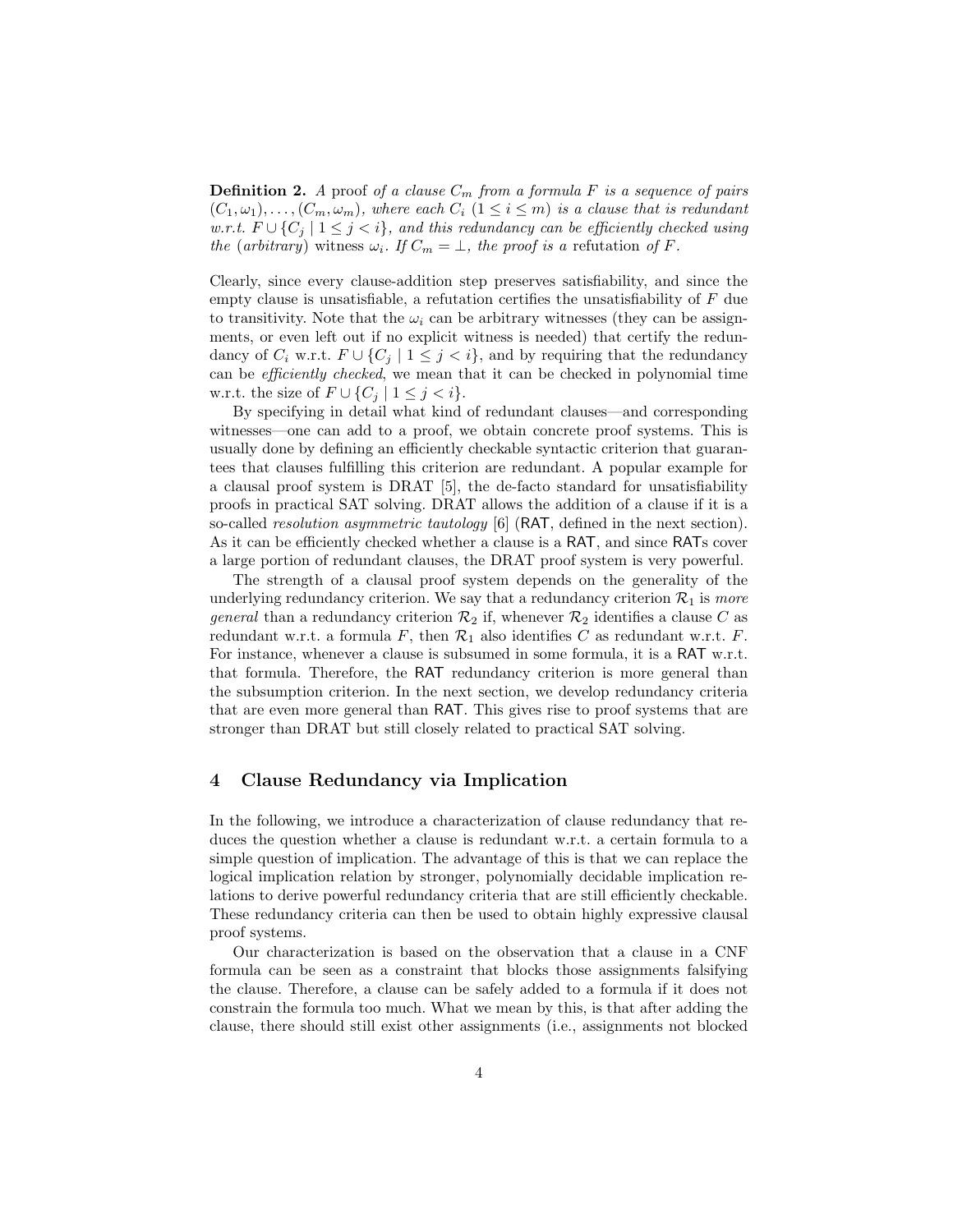by the clause) under which the formula is at least as satisfiable as under the assignments blocked by the clause. Consider the following example:

Example 1. Let  $F = \{x \vee y, x \vee z, \overline{x} \vee y \vee z\}$  and consider the (unit) clause  $C = x$  which blocks all assignments that assign x to 0. The addition of C to F does not affect satisfiability: Let  $\alpha = \overline{x}$  and  $\omega = x$ . Then,  $F|\alpha = \{y, z\}$  while  $F|\omega = \{y \vee z\}$ . Clearly, every satisfying assignment of  $F|\alpha$  is also a satisfying assignment of  $F|\omega$  (i.e.,  $F|\alpha \models F|\omega$ ). Thus, F is at least as satisfiable under  $\omega$ as it is under  $\alpha$ . Moreover,  $\omega$  satisfies C. The addition of C does therefore not affect the satisfiability of  $F$ .

This motivates the characterization of clause redundancy we introduce next. Note that for a given clause C, "the assignment  $\alpha$  blocked by C" can be a partial assignment, meaning that C actually rules out all assignments that extend  $\alpha$ :

**Theorem 1.** Let F be a formula, C a clause, and  $\alpha$  the assignment blocked by C. Then, C is redundant w.r.t. F if and only if there exists an assignment  $\omega$ such that  $\omega$  satisfies C and  $F|_{\alpha} \models F|\omega$ .

*Proof.* For the "only if" direction, assume that F and  $F \cup \{C\}$  are satisfiability equivalent. If  $F | \alpha$  is unsatisfiable, then  $F | \alpha \models F | \omega$  for every  $\omega$ , hence the statement trivially holds. Assume now that  $F|\alpha$  is satisfiable, implying that F is satisfiable. Then, since F and  $F \cup \{C\}$  are satisfiability equivalent, there exists an assignment  $\omega$  that satisfies both F and C. Since  $\omega$  satisfies F, it holds that  $F\vert_{\omega} = \emptyset$  and so  $F\vert_{\alpha} \models F\vert_{\omega}$ .

For the "if" direction, assume that there exists an assignment  $\omega$  such that  $ω$  satisfies C and  $F|α ⊧ F|ω$ . Now, let γ be a (total) assignment that satisfies F and assume it falsifies C. As  $\gamma$  falsifies C, it coincides with  $\alpha$  on  $var(\alpha)$ . Therefore, since  $\gamma$  satisfies F, it must satisfy  $F|\alpha$  and since  $F|\alpha \models F|\omega$  it must also satisfy  $F|_{\omega}$ . Now, consider the following assignment  $\gamma'$ :

$$
\gamma'(x) = \begin{cases} \omega(x) & \text{if } x \in \text{var}(\omega), \\ \gamma(x) & \text{otherwise.} \end{cases}
$$

Clearly, since  $\omega$  satisfies C,  $\gamma'$  also satisfies C. Moreover, as  $\gamma$  satisfies  $F|\omega$  and  $var(F|\omega) \subseteq var(\gamma) \setminus var(\omega), \gamma'$  satisfies F. Hence,  $\gamma'$  satisfies  $F \cup \{C\}$ .  $\Box$ 

This alternative characterization of redundancy allows us to replace the logical implication relation by stronger polynomially decidable relations. For instance, we can replace the condition  $F |_{\alpha} \models F |_{\omega}$  by the stronger condition  $F |_{\alpha} \models_1 F |_{\omega}$ (likewise, we could also use relations such as " $\vdash_0$ " or "⊇" instead of " $\vdash_1$ "). Now, if we are given a clause C—which implicitly gives us the blocked assignment  $\alpha$  and a *witnessing assignment*  $\omega$ , then we can check in polynomial time whether  $F |_{\alpha} \vdash_1 F |_{\omega}$ , implying that C is redundant w.r.t. F. We can therefore use this implication-based redundancy notion to define proof systems. A proof is then a sequence  $(C_1, \omega_1), \ldots, (C_m, \omega_m)$  where the  $\omega_i$  are the witnessing assignments.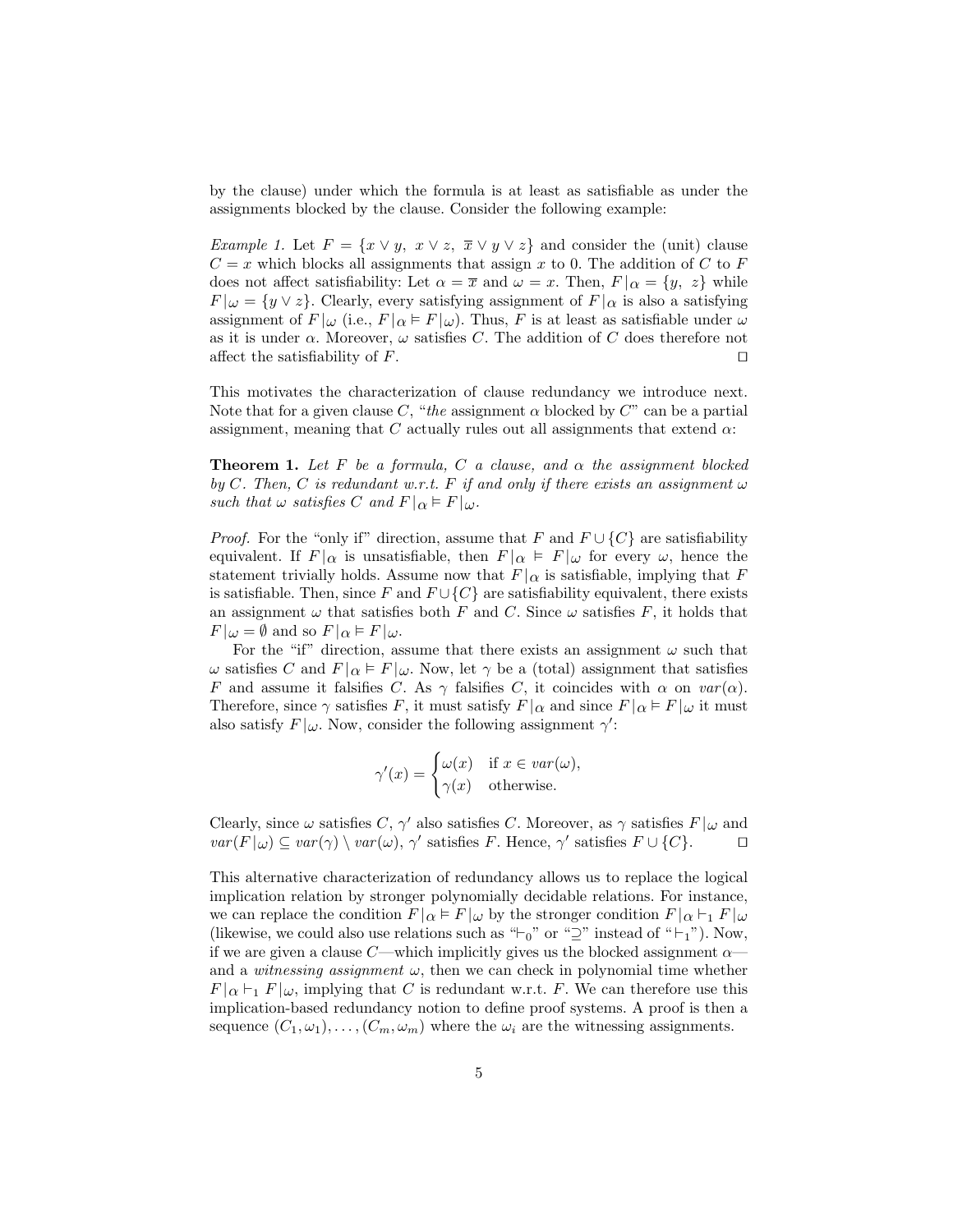

Fig. 1. Landscape of Redundancy Notions. SAT-EQ stands for all redundant clauses and EQ for implied clauses. A path from  $X$  to  $Y$  indicates that  $X$  is more general than Y . The asterisk (<sup>∗</sup> ) denotes that the exact characterization implies the shown one, e.g., for every set-blocked clause, the property  $F|_{\alpha} \supseteq F|_{\alpha}$  holds, but not vice versa.

In the following, we use the propagation-implication relation " $\vdash_1$ " to define the redundancy criteria of (1) literal-propagation redundancy (LPR), (2) setpropagation redundancy (SPR), and (3) propagation redundancy (PR). Basically, the three notions differ in the way we allow the witnessing assignment  $\omega$  to differ from the assignment  $\alpha$  blocked by a clause. The more freedom we give to  $\omega$ , the more general the redundancy notion we obtain. We show that LPR clauses—the least general of the three—coincide with RAT. For the more general SPR clauses, we show that they generalize set-blocked clauses (SET) [7], which is not the case for LPR clauses. Finally, PR clauses are the most general ones. They give rise to an extremely powerful proof system that is still closely related to CDCL-based SAT solving. The new landscape of redundancy notions we thereby obtain is illustrated in Fig. 1. In the figure, RUP stands for the redundancy notion based on reverse unit propagation [18,19], S stands for subsumed clauses, RS for clauses with subsumed resolvents [6], and BC for blocked clauses [20,21].

As we will see, when defining proof systems based on LPR (e.g., the DRAT system) or SPR clauses, we do not need to add the explicit redundancy witnesses (i.e., the witnessing assignments  $\omega$ ) to a proof. In these two cases, a proof can thus just be seen as a sequence of clauses. A proof system based on SPR clauses can therefore have the same syntax as DRAT proofs, which makes it "downwards compatible". This is in contrast to a proof system based on PR clauses where, at least in general, we have to add the witnessing assignments to a proof, otherwise we cannot check the redundancy of a clause in polynomial time.

We start by introducing LPR clauses. In the following, given a (partial) assignment  $\alpha$  and a set L of literals, we denote by  $\alpha_L$  the assignment obtained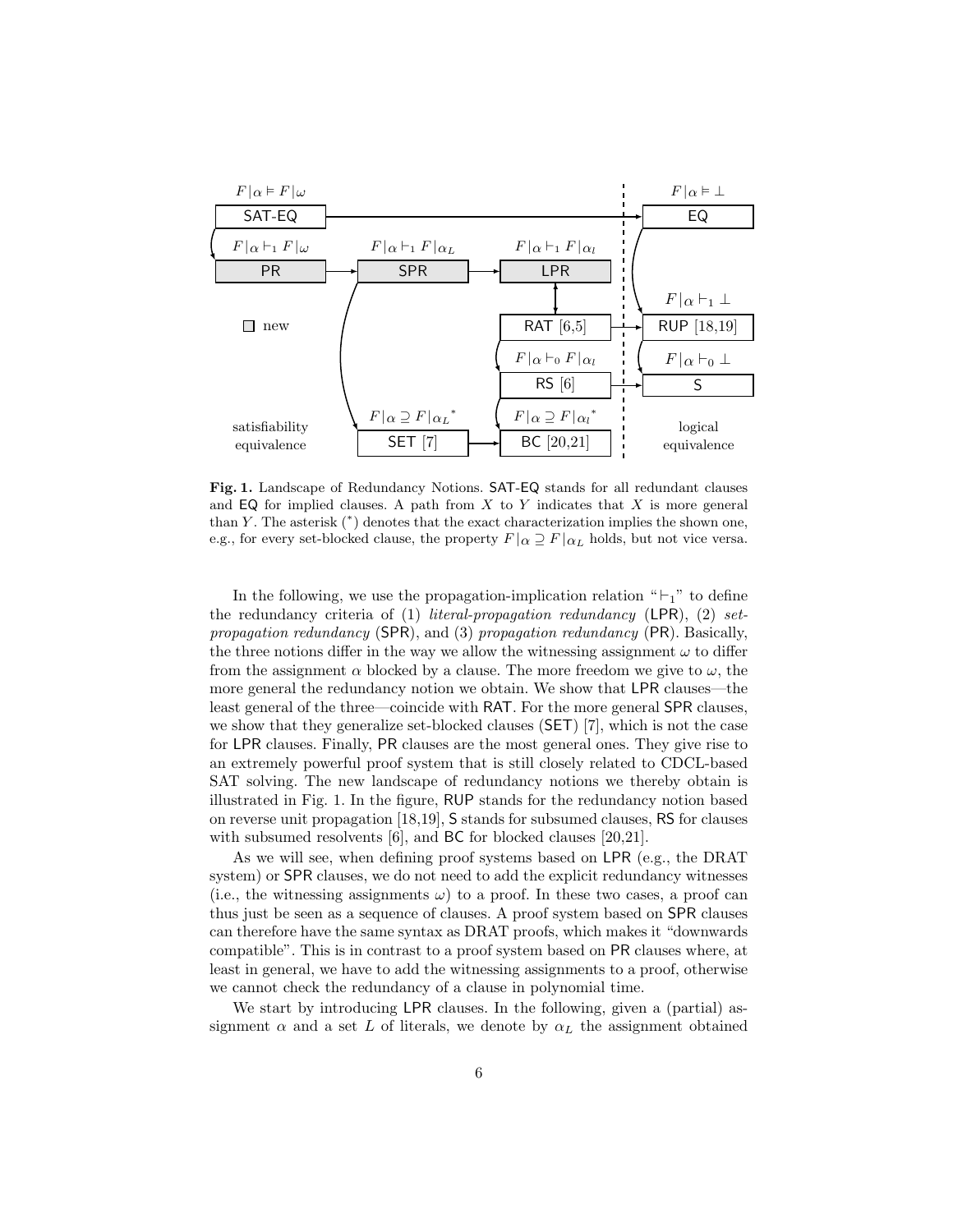from  $\alpha$  by flipping the truth values of the literals in L. If L contains only a single literal *l*, then we write  $\alpha_l$  to denote  $\alpha_{\{l\}}$ .

**Definition 3.** Let F be a formula, C a clause, and  $\alpha$  the assignment blocked by C. Then, C is literal-propagation redundant (LPR) w.r.t. F if it contains a literal l such that  $F | \alpha \vdash_1 F | \alpha_l$ .

*Example 2.* Let  $F = \{x \lor y, x \lor \overline{y} \lor z, \overline{x} \lor z\}$  and let C be the unit clause x. Then,  $\alpha = \bar{x}$  is the assignment blocked by C, and  $\alpha_x = x$ . Now, consider  $F|\alpha = \{y, \overline{y} \vee z\}$  and  $F|\alpha_x = \{z\}$ . Clearly,  $F|\alpha \vdash_1 F|\alpha_x$  and therefore C is literal-propagation redundant w.r.t.  $F$ .

The LPR definition is quite restrictive, as it requires the witnessing assignment  $\alpha_l$  to disagree with  $\alpha$  on exactly one variable. Nevertheless, this already suffices for LPR clauses to coincide with RATs [6]:

**Definition 4.** Let  $F$  be a formula and  $C$  a clause. Then,  $C$  is a resolution asymmetric tautology  $(RAT)$  w.r.t. F if it contains a literal l such that, for every clause  $D \in F_{\bar{l}}, F \vdash_1 C \cup (D \setminus \{l\}).$ 

**Theorem 2.** A clause C is literal-propagation redundant w.r.t. a formula  $F$  if and only if it is a resolution asymmetric tautology w.r.t. F.

*Proof.* For the "only if" direction, assume that C is LPR w.r.t.  $F$ , i.e., it contains a literal l such that  $F|_{\alpha} \vdash_1 F|_{\alpha_l}$ . Now, let  $D \in F_{\overline{l}}$ . We have to show that  $F \vdash_1 C \cup (D \setminus \{\overline{l}\})$ . First, note that  $F | \alpha$  is exactly the result of propagating the negated literals of  $C$  on  $F$  (i.e., applying the unit clause rule with the negated literals of C but not performing further propagations). Moreover, since  $\alpha_l$  falsifies l, it follows that  $D|_{\alpha_l} \subseteq (D \setminus \{l\})$ . But then, since  $F|_{\alpha} \vdash_1 D|_{\alpha_l}$ , it must hold that  $F \vdash_1 C \cup (D \setminus {\overline{i}})$ , hence C is a RAT w.r.t. F.

For the " if" direction, assume that  $C$  is a RAT w.r.t.  $F$ , i.e., it contains a literal l such that, for every clause  $D \in F_{\bar{l}}$ ,  $F \vdash_1 C \cup (D \setminus \{l\})$ . Now, let  $D|\alpha_l \in F|\alpha_l$  for  $D \in F$ . We have to show that  $F|\alpha \vdash_1 D|\alpha_l$ . Since  $\alpha_l$  satisfies l and  $\alpha$  falsifies C, D does neither contain l nor any negations of literals in C except for possibly l. If D does not contain l, then  $D|\alpha = D|\alpha_l$  is contained in  $F|_{\alpha}$  and hence the claim immediately follows. Assume therefore that  $\overline{l} \in D$ .

As argued in the proof for the other direction, propagating the negated literals of C (and no other literals) on F yields  $F |_{\alpha}$ . Therefore, since  $F \vdash_1 C \cup (D \setminus \{\overline{l}\})$ and  $D\setminus\{\overline{l}\}$  does not contain any negations of literals in C (which could otherwise be the reason for a unit propagation conflict that only happens because of C containing a literal whose negation is contained in  $D \setminus {\overline{l}}$ , it must be the case that  $F | \alpha \vdash_1 D \setminus \{l\}$ . Now, the only literals of  $D \setminus \{l\}$  that are not contained in  $D|_{\alpha_l}$  are the ones falsified by  $\alpha$ , but those are anyhow not contained in  $F|_{\alpha}$ . It follows that  $F|_{\alpha} \vdash_1 D|_{\alpha}$  and thus C is LPR w.r.t. F.

By allowing the witnessing assignments to disagree with  $\alpha$  on more than only one literal, we obtain the more general notion of set-propagation-redundant clauses: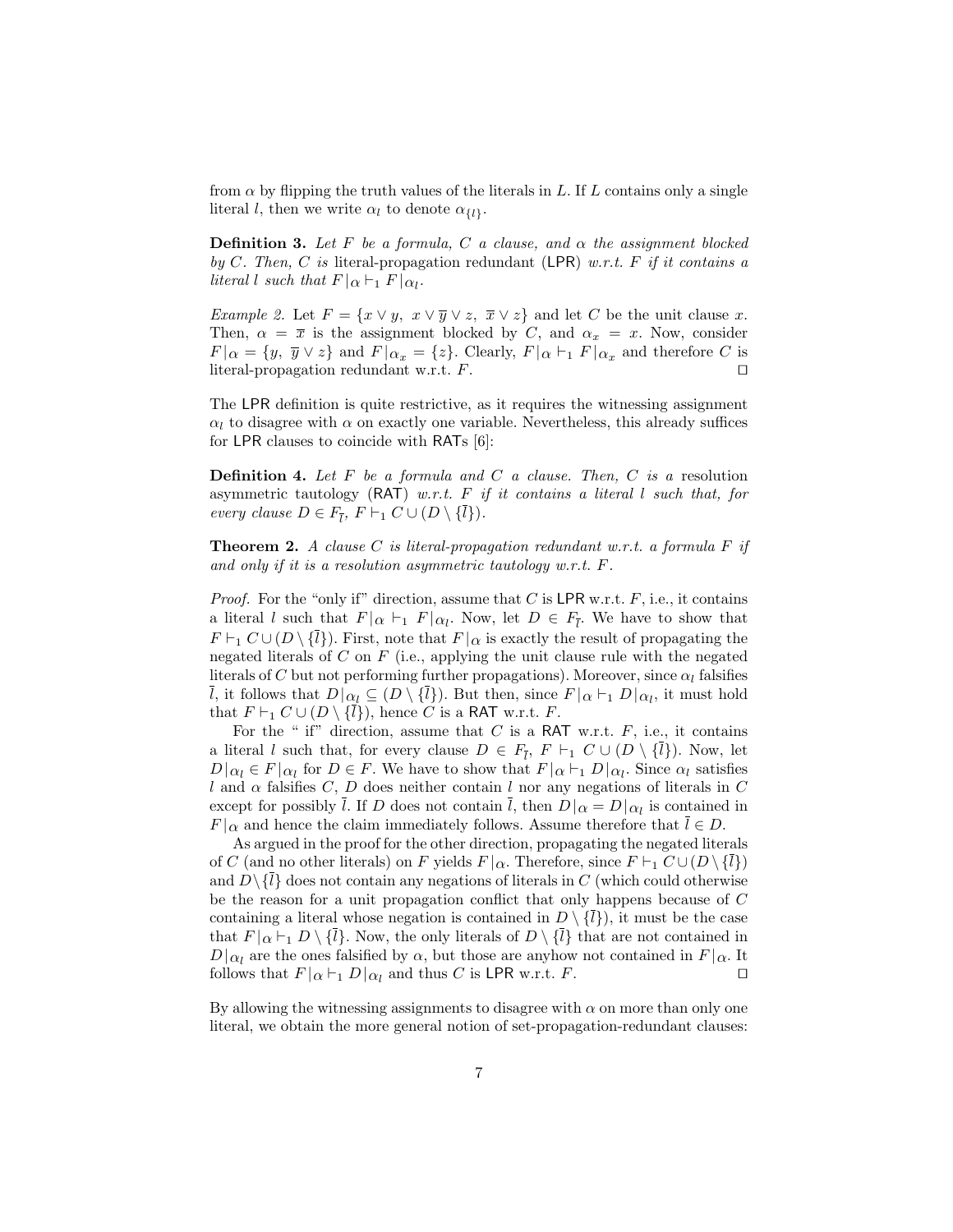**Definition 5.** Let F be a formula, C a clause, and  $\alpha$  the assignment blocked by C. Then, C is set-propagation redundant (SPR) w.r.t. F if it contains a non-empty set L of literals such that  $F |_{\alpha} \vdash_1 F |_{\alpha_L}$ .

Example 3. Let  $F = \{x \vee y, x \vee \overline{y} \vee z, \overline{x} \vee z, \overline{x} \vee u, \overline{u} \vee x\}, C = x \vee u$ , and  $L = \{x, u\}$ . Then,  $\alpha = \overline{x} \overline{u}$  is the assignment blocked by C, and  $\alpha_L = x u$ . Now, consider  $F|_{\alpha} = \{y, \overline{y} \vee z\}$  and  $F|_{\alpha} = \{z\}$ . Clearly,  $F|_{\alpha} \vdash_1 F|_{\alpha}$  and so C is set-propagation redundant w.r.t.  $F$ . Note also that  $C$  is not literal-propagation redundant w.r.t.  $F$ .  $\Box$ 

Since L is a subset of C, we do not need to add it (or the assignment  $\alpha_L$ ) explicitly to an SPR proof. By requiring that  $L$  must consist of the first literals of  $C$  when adding  $C$  to a proof (viewing a clause as a sequence of literals), we can ensure that the SPR property is efficiently decidable. For instance, when a proof contains the clause  $l_1 \vee \cdots \vee l_n$ , we first check whether the SPR property holds under the assumption that  $L = \{l_1\}$ . If not, we proceed by assuming that  $L = \{l_1, l_2\}$ , and so on until  $L = \{l_1, \ldots, l_n\}$ . Thereby, only linearly many candidates for L need to be checked. In contrast to LPR clauses and RATs, the notion of SPR clauses generalizes set-blocked clauses [7]:

**Definition 6.** A clause C is set-blocked (SET) by a non-empty set  $L \subseteq C$  in a formula F if, for every clause  $D \in F_{\overline{L}}$ , the clause  $(C \setminus L) \cup L \cup D$  contains two complementary literals.

To show that set-propagation-redundant clauses generalize set-blocked clauses, we first characterize them as follows:

**Lemma 3.** Let F be a clause, C a formula,  $L \subseteq C$  a non-empty set of literals, and  $\alpha$  the assignment blocked by C. Then, C is set-blocked by L in F if and only if, for every  $D \in F$ ,  $D|_{\alpha} = \top$  implies  $D|_{\alpha} = \top$ .

*Proof.* For the "only if" direction, assume that there exists a clause  $D \in F$  such that  $D|_{\alpha} = \top$  but  $D|_{\alpha} \neq \top$ . Then, since  $\alpha$  and  $\alpha_L$  disagree only on literals in L, it follows that D contains a literal  $l \in L$  and therefore  $D \in F_{\overline{L}}$ . Now,  $\alpha_L$ falsifies exactly the literals in  $(C \setminus L) \cup \overline{L}$  and since it does not satisfy any of the literals in D, it follows that there exists no literal  $l \in D$  such that its complement *l* is contained in  $(C \setminus L) \cup \overline{L}$ . Therefore, *C* is not set-blocked by *L* in *F*.

For the "if" direction, assume that  $C$  is not set-blocked by  $L$  in  $F$ , i.e., there exists a clause  $D \in F_{\overline{L}}$  such that  $(C \setminus L) \cup L \cup D$  does not contain complementary literals. Clearly,  $D|\alpha = \top$  since  $\alpha$  falsifies L and  $D \cap \overline{L} \neq \emptyset$ . Now, since D contains no literal l such that  $\overline{l} \in (C \setminus L) \cup \overline{L}$  and since  $\alpha_L$  falsifies exactly the literals in  $(C \setminus L) \cup \overline{L}$ , it follows that  $\alpha_L$  does not satisfy D, hence  $D|_{\alpha_L} \neq \top$ .  $(C \setminus L) \cup L$ , it follows that  $\alpha_L$  does not satisfy D, hence  $D|_{\alpha_L} \neq \top$ .

**Theorem 4.** If a clause C is set-blocked by a set L in a formula F, it is setpropagation redundant w.r.t. F.

*Proof.* Assume that C is set-blocked by L in F. We show that  $F|_{\alpha} \supseteq F|_{\alpha}$ , which implies that  $F |_{\alpha} \vdash_1 F |_{\alpha_L}$ , and therefore that C is set-propagation redundant w.r.t. F. Let  $D|_{\alpha_L} \in F|_{\alpha_L}$ . First, note that D cannot be contained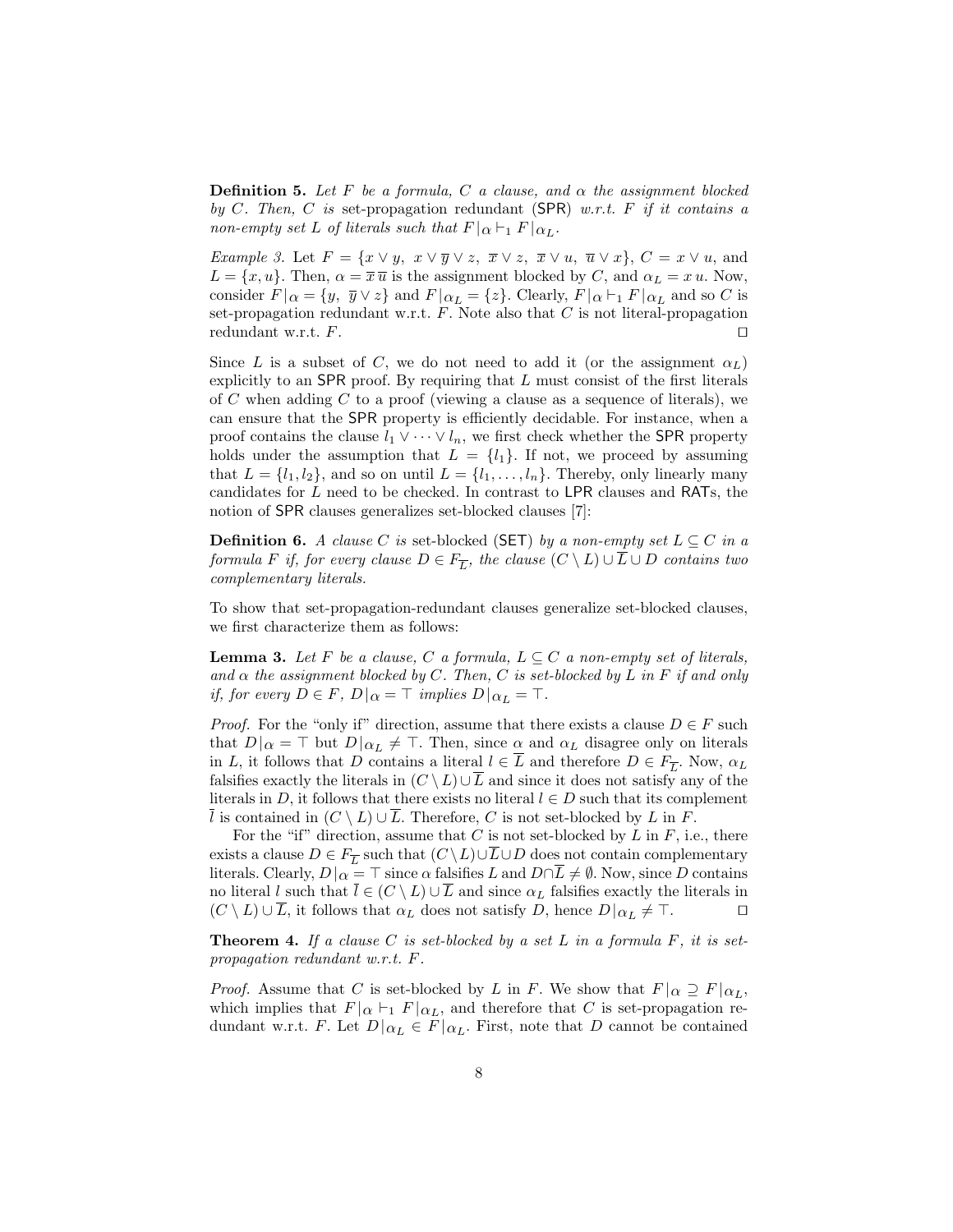in  $F_L$ , for otherwise  $D|_{\alpha_L} = \top$  and thus  $D|_{\alpha_L} \notin F|_{\alpha_L}$ . Second, observe that D can also not be contained in  $F_{\overline{L}}$ , since that would imply that  $D|\alpha = \top$  and thus, by Lemma 3,  $D|_{\alpha_L} = \top$ . Therefore,  $D \notin F_L \cup F_{\overline{L}}$  and so  $D|_{\alpha} = D|_{\alpha_L}$ . But then,  $D|_{\alpha_L} \in F|_{\alpha}$ . It follows that  $F|_{\alpha} \supseteq F|_{\alpha_L}$ .

We thus know that set-propagation-redundant clauses generalize both resolution asymmetric tautologies and set-blocked clauses. Since there exist resolution asymmetric tautologies that are not set-blocked (and vice versa) [7], it follows that set-propagation-redundant clauses are actually a strict generalization of these two kinds of clauses.

By giving practically full freedom to the witnessing assignments, i.e., by only requiring them to satisfy  $C$ , we finally arrive at propagation-redundant clauses, the most general of the three redundancy notions:

**Definition 7.** Let F be a formula, C a clause, and  $\alpha$  the assignment blocked by C. Then, C is propagation redundant (PR) w.r.t. F if there exists an assignment  $\omega$  such that  $\omega$  satisfies C and  $F | \alpha \vdash_1 F | \omega$ .

Example 4. Let  $F = \{x \vee y, \overline{x} \vee y, \overline{x} \vee z\}, C = x$ , and let  $\omega = x z$  be the witnessing assignment. Then,  $\alpha = \overline{x}$  is the assignment blocked by C. Now, consider  $F|_{\alpha} = \{y\}$  and  $F|_{\omega} = \{y\}$ . Clearly, unit propagation with the negated literal  $\overline{y}$  of the unit clause  $y \in F|_{\omega}$  derives a conflict on  $F|_{\alpha}$ . Therefore,  $F|_{\alpha} \vdash_1 F|_{\omega}$ and so  $C$  is propagation redundant w.r.t.  $F$ . Note that  $C$  is not set-propagation redundant because for  $L = \{x\}$ , we have  $\alpha_L = x$  and so  $F|_{\alpha_L}$  contains the two unit clauses y and z, but it does not hold that  $F | \alpha \vdash_1 z$ . The fact that  $\omega$  satisfies z is crucial for ensuring propagation redundancy.  $z$  is crucial for ensuring propagation redundancy.

Since the witnessing assignments  $\omega$  are allowed to assign variables that are not contained in  $C$ , we need—at least in general—to add them to a proof to guarantee that redundancy can be efficiently checked. In the next section, we illustrate the power of a proof system that is based on the addition of PR clauses.

## 5 Short Proofs of the Pigeon Hole Principle

In a landmark paper, Haken [13] showed that pigeon hole formulas cannot be refuted by resolution proofs that are of polynomial size w.r.t. the size of the formulas. In contrast, by using the stronger proof system of extended resolution, Cook [22] proved that one can actually refute pigeon hole formulas in polynomial size. What distinguishes extended resolution from general resolution is that it allows for the introduction of new variables via definitions. Cook showed how the introduction of such definitions helps to reduce a pigeon hole formula of size n to a pigeon hole formula of size  $n-1$  over new variables. The problem with the introduction of new variables, however, is that the search space of possible variables—and therefore clauses—that could be added to a proof is infinite.

In this section, we illustrate how a clausal proof system that allows the addition of PR clauses can yield short proofs of pigeon hole formulas without the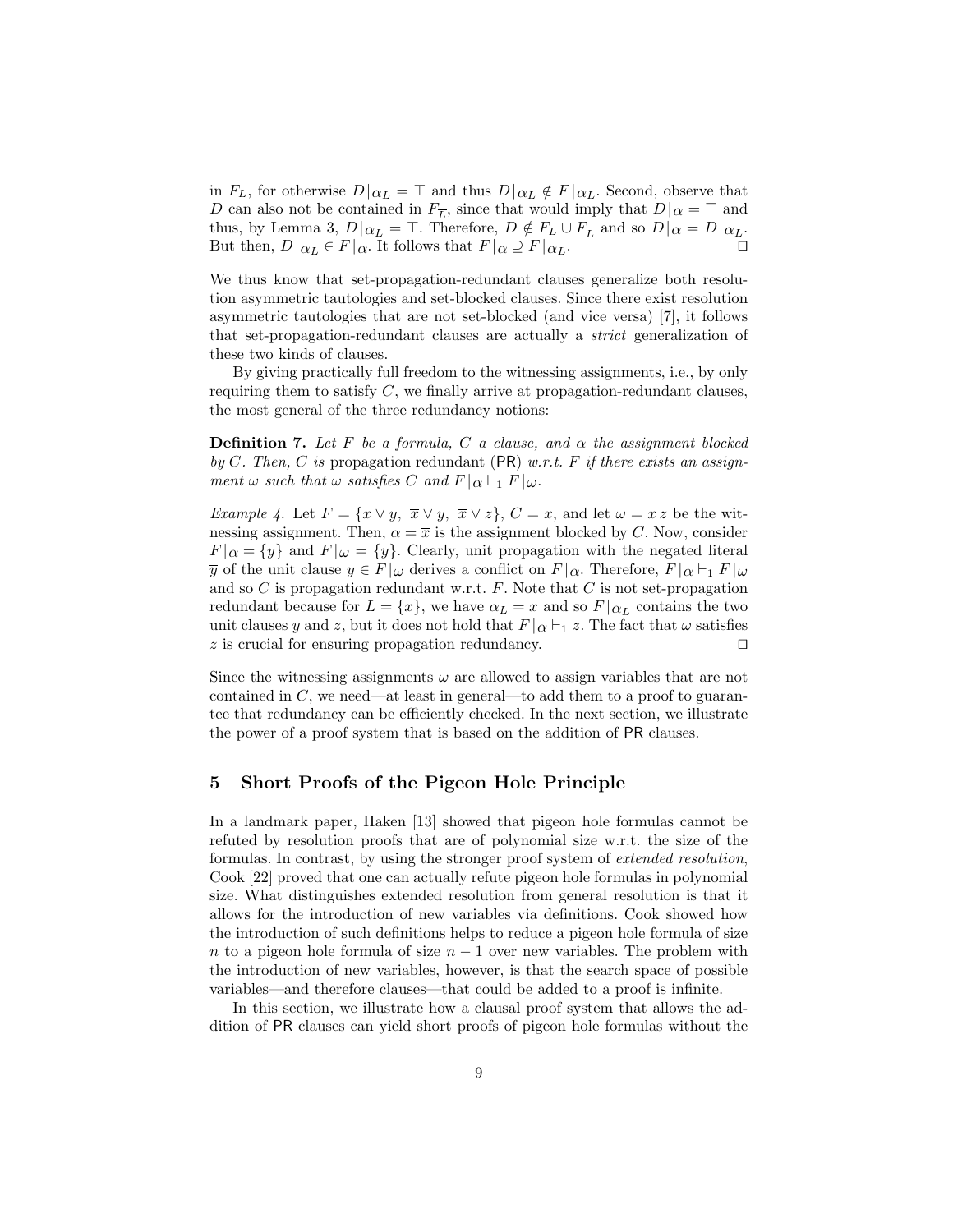need for introducing new variables. This shows that a proof system based on PR clauses is strictly stronger than the resolution calculus, even when we forbid the introduction of new variables. To recap, a pigeon hole formula  $PHP_n$  intuitively encodes that n pigeons have to be assigned to  $n-1$  holes such that no hole contains more than one pigeon. In the encoding, a variable  $x_{i,k}$  intuitively denotes that pigeon  $i$  is assigned to hole  $k$ :

$$
PHP_n := \bigwedge_{1 \leq i \leq n} (x_{i,1} \vee \cdots \vee x_{i,n-1}) \wedge \bigwedge_{1 \leq i < j \leq n} \bigwedge_{1 \leq k \leq n-1} (\overline{x}_{i,k} \vee \overline{x}_{j,k})
$$

Clearly, pigeon hole formulas are unsatisfiable. The main idea behind our approach is similar to that of Cook, namely to reduce a pigeon hole formula  $PHP_n$ to the smaller  $PHP_{n-1}$ . The difference is, that in our case,  $PHP_{n-1}$  is still defined on the same variables as  $PHP_n$ . Therefore, reducing  $PHP_n$  to  $PHP_{n-1}$ boils down to deriving the clauses  $x_{i,1} \vee \cdots \vee x_{i,n-2}$  for  $1 \leq i \leq n-1$ .

Following Haken [13], we use array notation for clauses: Every clause is represented by an array of n columns and  $n-1$  rows. An array contains a "+"  $({}^{\omega}$ ") in the *i*-th column and *k*-th row if and only if the variable  $x_{i,k}$  occurs positively (negatively, respectively) in the corresponding clause. Representing  $PHP_n$  in array notation, we have for every clause  $x_{i,1} \vee \cdots \vee x_{i,n-1}$ , an array in which the *i*-th column is filled with "+". Moreover, for every clause  $\overline{x}_{i,k} \vee \overline{x}_{j,k}$ , we have an array that contains two "-" in row  $k$ —one in column i and the other in column j. For instance,  $PHP_4$  is given in array notation as follows:



We illustrate the general idea for reducing a pigeon hole formula  $PHP_n$  to the smaller  $PHP_{n-1}$  on the concrete formula  $PHP_4$ . It should, however, become clear from our explanation that the procedure works for every  $n > 1$ . If we want to reduce  $PHP_4$  to  $PHP_3$ , we have to obtain the following three clauses:

| 1234 | 1234 | 234 |
|------|------|-----|
|      |      |     |
|      |      |     |
|      |      |     |

We can do so, by removing the " $+$ " from the last row of every column full of " $+$ ", except for the last column, which can be ignored as it is not contained in  $PHP_3$ . The key observation is, that a " $+$ " in the last row of the *i*-th column can be removed with the help of so-called "diagonal clauses" of the form  $\overline{x}_{i,n-1} \vee \overline{x}_{n,k}$  $(1 \leq k \leq n-2)$ . We are allowed to add these diagonal clauses since they are, as we will show, propagation redundant w.r.t.  $PHP_n$ . The arrays below represent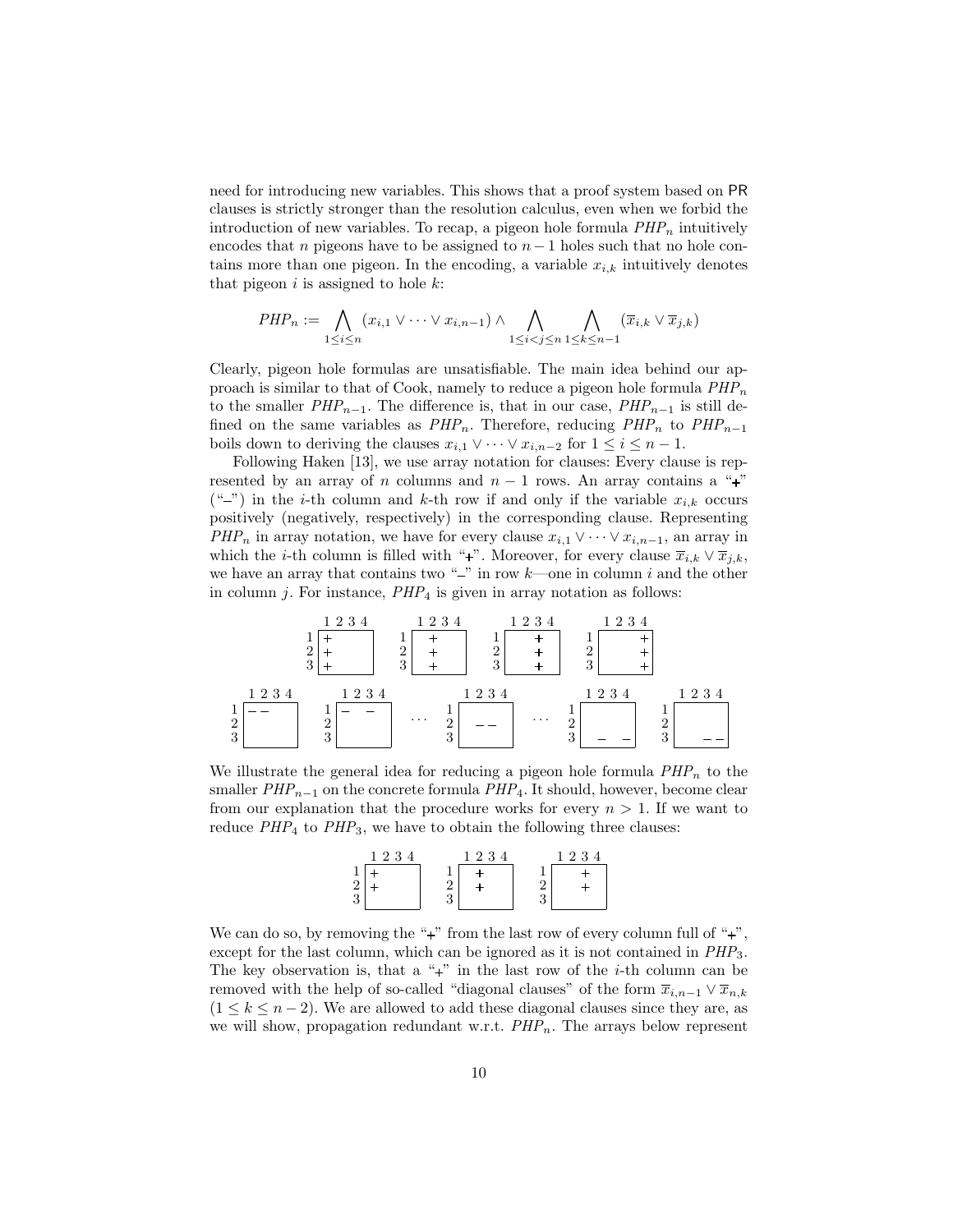the diagonal clauses to remove the " $+$ " from the last row of the first (left), second (middle), and third column (right):



We next show how exactly these diagonal clauses allow us to remove the bottom " $+$ " from a column full of " $+$ ", or, in other words, how they help us to remove the literal  $x_{i,n-1}$  from a clause  $x_{i,1} \vee \cdots \vee x_{i,n-1}$   $(1 \leq i \leq n-1)$ . Consider, for instance, the clause  $x_{2,1} \vee x_{2,2} \vee x_{2,3}$  in PHP<sub>4</sub>. Our aim is to remove the literal  $x_{2,3}$  from this clause. Before we explain the procedure, we like to remark that proof systems based on propagation redundancy can easily simulate resolution: Since every resolvent of clauses in a formula  $F$  is implied by  $F$ , the assignment α blocked by the resolvent must falsify F and thus  $F | \alpha \vdash_1 \bot$ . We explain our procedure textually before we illustrate it in array notation:

First, we add the diagonal clauses  $D_1 = \overline{x}_{2,3} \vee \overline{x}_{4,1}$  and  $D_2 = \overline{x}_{2,3} \vee \overline{x}_{4,2}$  to  $PHP_4$ . After this, we can derive the unit clause  $\overline{x}_{2,3}$  by resolving the two diagonal clauses  $D_1$  and  $D_2$  with the original pigeon hole clauses  $P_1 = \overline{x}_{2,3} \vee \overline{x}_{4,3}$  and  $P_2 = x_{4,1} \vee x_{4,2} \vee x_{4,3}$  as follows: We resolve  $D_1$  with  $P_2$  to obtain  $\overline{x}_{2,3} \vee x_{4,2} \vee x_{4,3}$ . Then, we resolve this clause with  $D_2$  to obtain  $\overline{x}_{2,3} \vee x_{4,3}$ , which we resolve with  $P_1$  to obtain  $\bar{x}_{2,3}$ . Note that our proof system actually allows us to add  $\bar{x}_{2,3}$ immediately without carrying out all the resolution steps explicitly. Finally, we resolve  $\overline{x}_{2,3}$  with  $x_{2,1} \vee x_{2,2} \vee x_{2,3}$  to obtain the desired clause  $x_{2,1} \vee x_{2,2}$ .

We next illustrate this procedure in array notation. We start by visualizing the clauses  $D_1, D_2, P_1$ , and  $P_2$  that can be resolved to yield the clause  $\overline{x}_{2,3}$ . The clauses are given in array notation as follows:

1 2 3 4 1 2 3 1 2 3 4 1 2 3 1 2 3 4 1 2 3 1 2 3 4 1 2 3 1 2 3 4 1 2 3 D<sup>1</sup> D<sup>2</sup> P<sup>1</sup> P<sup>2</sup> x2,<sup>3</sup>

We can then resolve  $\overline{x}_{2,3}$  with  $x_{2,1} \vee x_{2,2} \vee x_{2,3}$  to obtain  $x_{2,1} \vee x_{2,2}$ :



This should illustrate the general idea of how to reduce a clause of the form  $x_{i,1} \vee \ldots x_{i,n-1}$   $(1 \leq i \leq n-1)$  to a clause  $x_{i,1} \vee \ldots x_{i,n-2}$ . By repeating this procedure for every column i with  $1 \leq i \leq n-1$ , we can thus reduce a pigeon hole formula  $PHP_n$  to a pigeon hole formula  $PHP_{n-1}$  without introducing new variables. Note that the last step, in which we resolve the derived unit clause  $\overline{x}_{2,3}$  with the clause  $x_{2,1} \vee x_{2,2} \vee x_{2,3}$ , is actually not necessary for a valid PR proof of a pigeon hole formula, but we added it to simplify the presentation.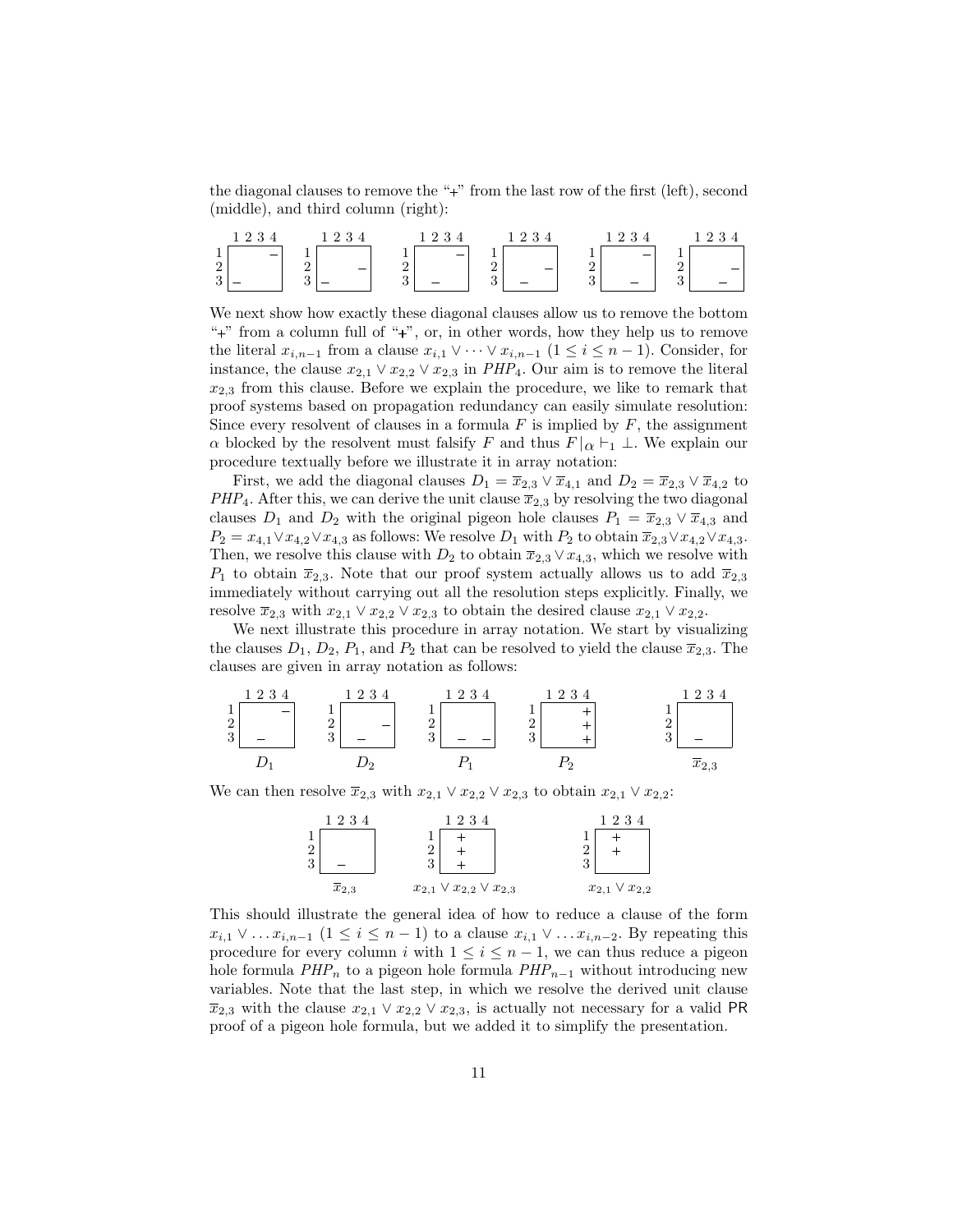It remains to show that the diagonal clauses are indeed propagation redundant w.r.t. the pigeon hole formula. To do so, we show that for every assignment  $\alpha = x_{i,n-1} x_{n,k}$  that is blocked by a diagonal clause  $\overline{x}_{i,n-1} \vee \overline{x}_{n,k}$ , it holds that for the assignment  $\omega = \overline{x}_{i,n-1} \overline{x}_{n,k} x_{i,k} x_{n,n-1}$ ,  $PHP_n | \alpha = PHP_n | \omega$ , implying that  $PHP_n |_{\alpha} \vdash_1 PHP_n |_{\omega}$ . We also argue why other diagonal and unit clauses can be ignored when checking whether a new diagonal clause is propagation redundant.

We again illustrate the idea on  $PHP_4$ . From now on, we use array notation also for assignments, i.e., a "+"  $($ "-") in column i and row k denotes that the assignment assigns 1 (0, respectively) to variable  $x_{i,k}$ . Consider, for instance, the diagonal clause  $D_2 = \overline{x}_{2,3} \vee \overline{x}_{4,2}$  that blocks  $\alpha = x_{2,3} x_{4,2}$ . The corresponding witnessing assignment  $\omega = \overline{x}_{2,3} \overline{x}_{4,2} x_{2,2} x_{4,3}$  can be seen as a "rectangle" with two " $\ddot{ }$ " in the corners of one diagonal and two " $\ddot{ }$ " in the other corners:



To see that  $PHP_4|_{\alpha}$  and  $PHP_4|_{\omega}$  coincide on clauses  $x_{i,1} \vee \cdots \vee x_{i,n-1}$ , consider that whenever  $\alpha$  and  $\omega$  assign a variable of such a clause, they both satisfy the clause (since they both have a " $+$ " in every column in which they assign a variable) and so they both remove it from  $PHP_4$ . For instance, in the following example, both  $\alpha$  and  $\omega$  satisfy  $x_{2,1} \vee x_{2,2} \vee x_{2,3}$  while both do not assign a variable of the clause  $x_{3,1} \vee x_{3,2} \vee x_{3,3}$ :



To see that  $PHP_4|_{\alpha}$  and  $PHP_4|_{\omega}$  coincide on clauses of the form  $\overline{x}_{i,k} \vee \overline{x}_{j,k}$ , consider the following: If  $\alpha$  falsifies a literal of  $\bar{x}_{i,k} \vee \bar{x}_{i,k}$ , then the resulting clause is a unit clause for which one of the two literals is not assigned by  $\alpha$ (since  $\alpha$  does not assign two variables in the same row). Now, one can show that the same unit clause is also contained in  $PHP_4\vert_{\omega}$ , where it is obtained from another clause: Consider, for example, again the assignment  $\alpha = x_{2,3} x_{4,2}$  and the corresponding witnessing assignment  $\omega = \overline{x}_{2,3} \overline{x}_{4,2} x_{2,2} x_{4,3}$  from above. The assignment  $\alpha$  turns the clause  $C = \overline{x}_{3,2} \vee \overline{x}_{4,2}$  into the unit clause  $C|_{\alpha} = \overline{x}_{3,2}$ . The same clause is contained in  $PHP_4|_{\omega}$ , as it is obtained from  $C' = \overline{x}_{2,2} \vee \overline{x}_{3,2}$ since  $C'|\omega = C|\alpha = \overline{x}_{3,2}$ :

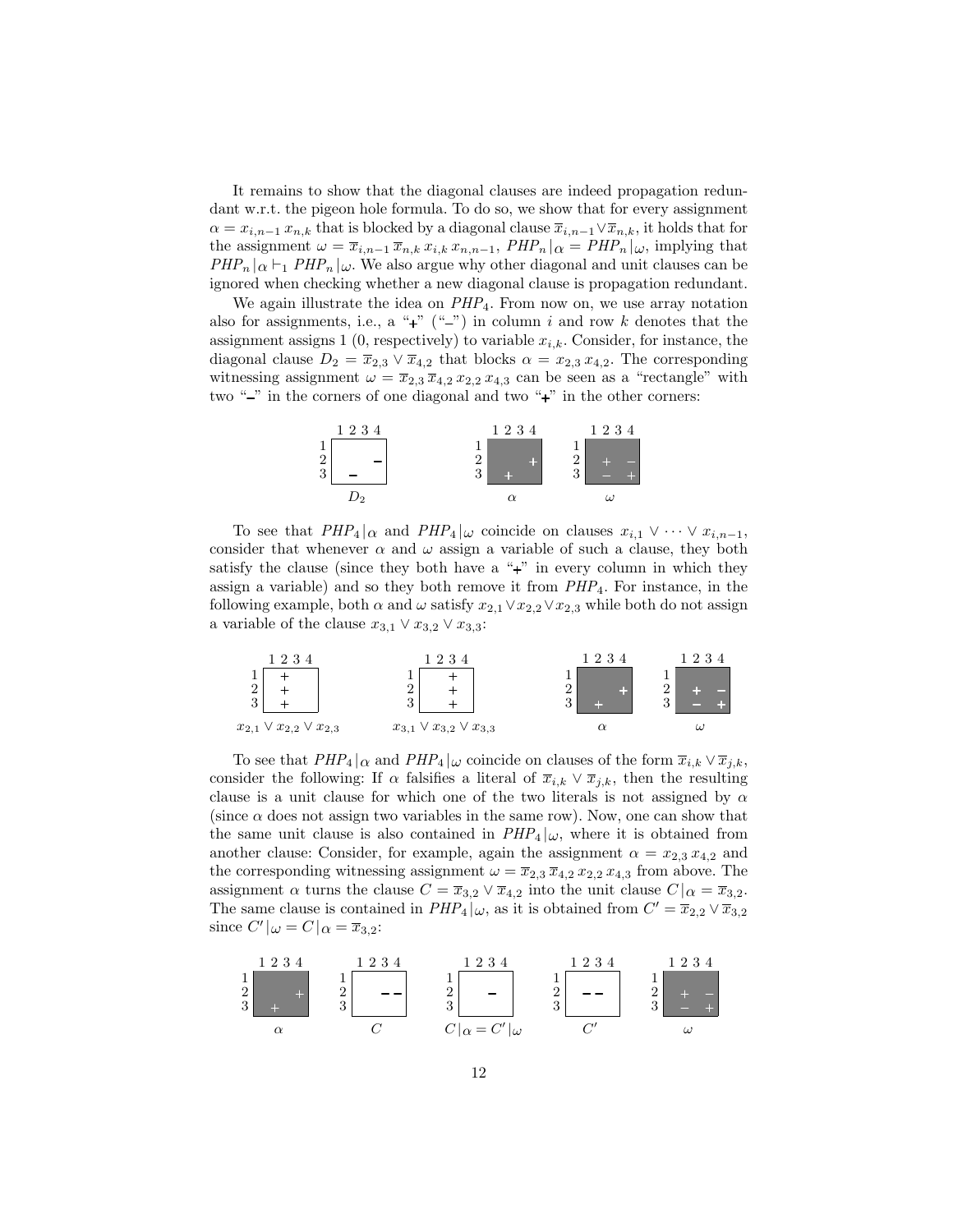| CNF Formula                                                                                                                                                                                                                                                                                                                                                                                                                                              | DIMACS File                                                                                                                                                             | <b>PR</b> Proof File                                                                                                                                                                                                                                                   | Lemmas                                                                                                                                                                                                                                                                                                                                                                                                               |
|----------------------------------------------------------------------------------------------------------------------------------------------------------------------------------------------------------------------------------------------------------------------------------------------------------------------------------------------------------------------------------------------------------------------------------------------------------|-------------------------------------------------------------------------------------------------------------------------------------------------------------------------|------------------------------------------------------------------------------------------------------------------------------------------------------------------------------------------------------------------------------------------------------------------------|----------------------------------------------------------------------------------------------------------------------------------------------------------------------------------------------------------------------------------------------------------------------------------------------------------------------------------------------------------------------------------------------------------------------|
| $x_{1,1} \vee x_{1,2} \vee x_{1,3}$<br>$x_{2,1} \vee x_{2,2} \vee x_{2,3}$<br>$x_{3,1} \vee x_{3,2} \vee x_{3,3}$<br>$x_{4,1} \vee x_{4,2} \vee x_{4,3}$<br>$\overline{x}_{1,1} \vee \overline{x}_{2,1}$<br>$\overline{x}_{1,2} \vee \overline{x}_{2,2}$<br>$\overline{x}_{1,3} \vee \overline{x}_{2,3}$<br>$\overline{x}_{1,1} \vee \overline{x}_{3,1}$<br>$\overline{x}_{1,2} \vee \overline{x}_{3,2}$<br>$\overline{x}_{1,3} \vee \overline{x}_{3,3}$ | p cnf 12 22<br>$1 \t2 \t3 \t0$<br>5 6 0<br>$\overline{4}$<br>7 8<br>9 0<br>10 11 12 0<br>$-1 -4 0$<br>$-2 -5 0$<br>$-3 -6 0$<br>$-1$ $-7$ 0<br>$-2 -8 = 0$<br>$-3 -9 0$ | $-3$ $-10$ $-3$ $-10$ 1 12 0<br>$-3$ $-11$ $-3$ $-11$ 2 12 0<br>$-3$<br>0<br>$-6$ $-10$ $-6$ $-10$ 4 12 0<br>$-6$ $-11$ $-6$ $-11$ 5 12 0<br>-6<br>$\left( \right)$<br>$-9$ $-10$ $-9$ $-10$ 7 12 0<br>$-9$ $-11$ $-9$ $-11$ 8 12 0<br>-9<br>0<br>-2<br>0<br>$-5$<br>0 | $\overline{x}_{1,3} \vee \overline{x}_{4,1}$<br>$\overline{x}_{1,3} \vee \overline{x}_{4,2}$<br>$\overline{x}_{1,3}$<br>$\overline{x}_{2,3} \vee \overline{x}_{4,1}$<br>$\overline{x}_{2,3} \vee \overline{x}_{4,2}$<br>$\overline{x}_{2,3}$<br>$\overline{x}_{3,3} \vee \overline{x}_{4,1}$<br>$\overline{x}_{3,3} \vee \overline{x}_{4,2}$<br>$\overline{x}_{3,3}$<br>$\overline{x}_{1,2}$<br>$\overline{x}_{2,2}$ |
| $\cdot$ $\cdot$ $\cdot$                                                                                                                                                                                                                                                                                                                                                                                                                                  | .                                                                                                                                                                       | Ω                                                                                                                                                                                                                                                                      |                                                                                                                                                                                                                                                                                                                                                                                                                      |

Fig. 2. Left, ten clauses of  $PHP_4$  using the notation as elsewhere in this paper and next to it the equivalent representation of these clauses in the DIMACS format used by SAT solvers. Right, the full PR refutation consisting of clause-witness pairs. A repetition of the first literal indicates the start of the optional witness.

Note that diagonal clauses and unit clauses that have been derived earlier can be ignored when checking whether the current one is propagation redundant. For instance, assume we are currently reducing  $PHP_n$  to  $PHP_{n-1}$ . Then, the assignments  $\alpha$  and  $\omega$  under consideration only assign variables in  $PHP_n$ . In contrast, the unit and diagonal clauses used for reducing  $PHP_{n+1}$  to  $PHP_n$  (or earlier ones) are only defined on variables outside of  $PHP_n$ . They are therefore contained in both  $PHP_n|_{\alpha}$  and  $PHP_n|_{\omega}$ . We can also ignore earlier unit and diagonal clauses over variables in  $PHP_n$ , i.e., clauses used for reducing an earlier column or other diagonal clauses for the current column: Whenever  $\alpha$  assigns one of their variables, then  $\omega$  satisfies them and so they are not in  $PHP_n|\omega$ .

Finally, we want to mention that one can also construct short SPR proofs (without new variables) of the pigeon hole formulas by first adding SPR clauses of the form  $\overline{x}_{i,n-1} \vee \overline{x}_{n,k} \vee x_{i,k} \vee x_{n,n-1}$  and then turning them into diagonal clauses using resolution. We left these proofs out since they are twice as large as the PR proofs and their explanation is less intuitive. For DRAT, we consider it unlikely that such proofs exist.

## 6 Evaluation

We implemented a PR proof checker<sup>4</sup> on top of DRAT-trim [5]. Fig. 3 shows the pseudo code of the checking algorithm. The first "if" statement is not necessary but significantly improves the efficiency of the algorithm. The worst-case complexity of the algorithm is  $\mathcal{O}(m^3)$ , where m is the number of clauses in a proof. The reason for this is that there are  $m$  iterations of the outer for-loop and for

<sup>4</sup> The checker, benchmark formulas, and proofs are available at http://www.cs.utexas.edu/~marijn/pr/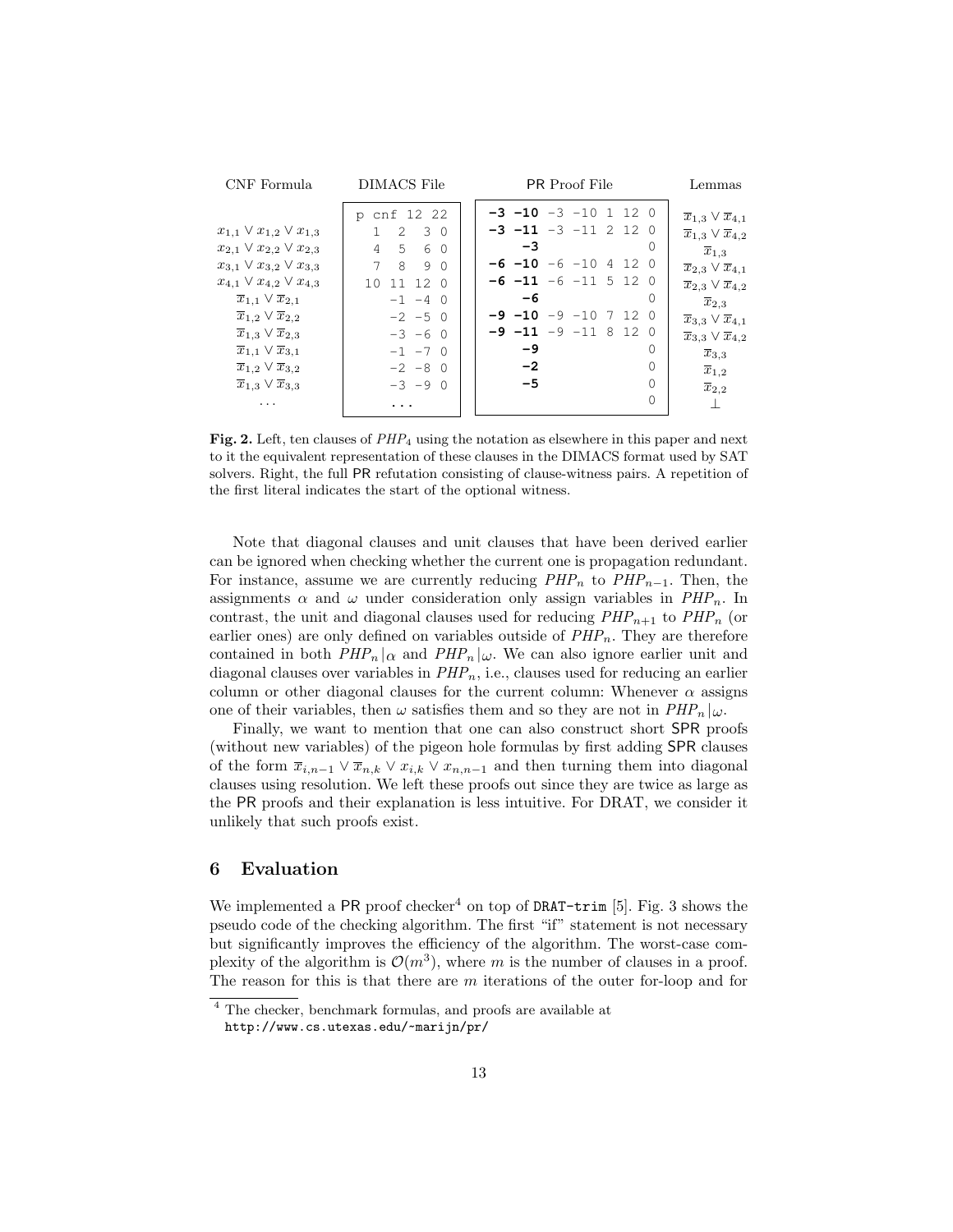```
PRcheck (CNF formula F; PR proof (C_1, \omega_1), \ldots, (C_m, \omega_m))
    for i \in \{i, \ldots, m\} do<br>
\begin{array}{|c|} \hline \textbf{for } D \in F \textbf{ do} \end{array}for D\in F do
                     if D|_{\omega_i} \neq \top and (D|_{\alpha_i} = \top or D|_{\omega_i} \subset D|_{\alpha_i}) then
                             if F|\alpha_i \nvdash_1 D|\omega_i then return failure
            F := F \cup \{C_i\}return success
```
Fig. 3. Pseudo Code of the PR-Proof Checking Algorithm.

each of these iterations, the inner for-loop is performed  $|F|$  times (i.e., once for every clause in  $F$ ). Given that  $F$  contains n clauses at the start of the algorithm, we know that the size of F is bounded by  $m+n$  (the original n clauses of F plus the m clauses of the proof that are added to  $F$  by the algorithm). It follows that the inner for-loop is performed  $m(m+n)$  times. Now, there is a unit propagation test in the inner if-statement: If k is the maximal clause size and  $m + n$  is an upper bound for the size of the formula, then the complexity of unit propagation is known to be at most  $k(m + n)$ . Hence, the overall worst-case complexity of the algorithm is bounded by  $m(m+n)k(m+n) = O(m^3)$ .

This complexity is the same as for RAT-proof checking. In fact, the pseudocode for RAT-proof checking and PR-proof checking is the same apart from the first if-statement, which is always true in the worst case, both for RAT and PR. Although the theoretical worst-case complexity makes proof checking seem very expensive, it can be done quite efficiently in practice: For the RAT proofs produced by solvers in the SAT competitions, we observed that the runtime of proof checking is close to linear with respect to the sizes of the proofs.

Moreover, we want to highlight that verifying the PR property of a clause is relatively easy as long as a witnessing assignment is given. For an arbitrary clause without a witnessing assignment, however, we conjecture that it is an NPcomplete problem to decide whether the clause is PR. We therefore believe that in general, the verification of PR proofs is simpler than the actual solving/proving.

The format of PR proofs is an extension of DRAT proofs: the first numbers of line *i* denote the literals in  $C_i$ . Positive numbers refer to positive literals, and negative numbers refer to negative literals. In case a witness  $\omega_i$  is provided, the first literal in the clause is repeated to denote the start of the witness. Recall that the witness always has to satisfy the clause. It is therefore guaranteed that the witness and the clause have at least one literal in common. Our format requires that such a literal occurs at the first position of the clause and of the witness. Finally, 0 marks the end of a line. Fig. 2 shows the formula and the PR proof of our running example  $PHP_4$ .

Table 1 compares our PR proofs with existing DRAT proofs of the pigeon hole formulas and of formulas from another challenging benchmark suite of the SAT competition that allow two pigeons per hole. For the latter suite, PR proofs can be constructed in a similar way as those of the classical pigeon hole formulas.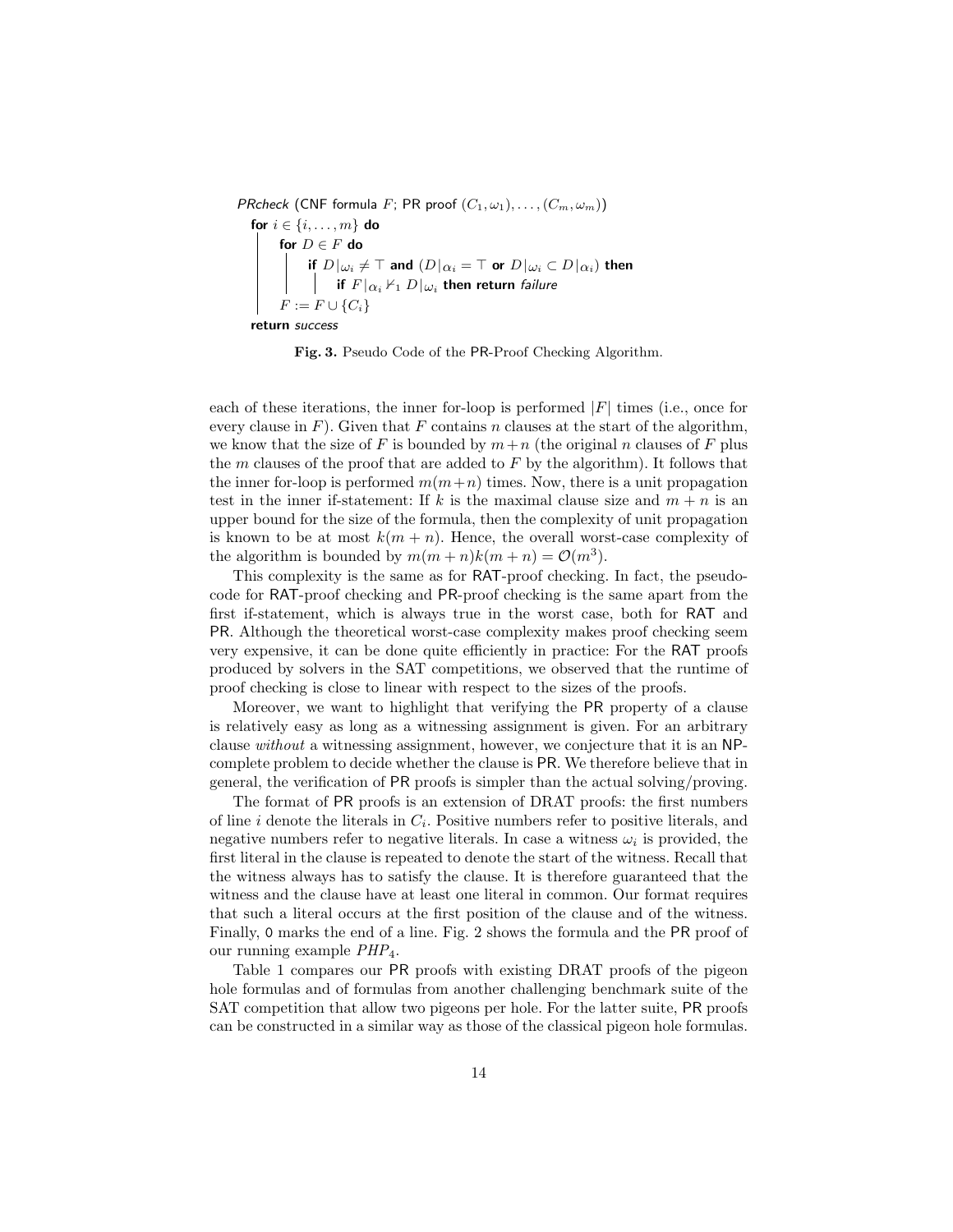Table 1. The sizes (in terms of the number of variables and clauses) of pigeon hole formulas (top) and two-pigeons-per-hole formulas (bottom) as well as the sizes and validation times (in seconds) for their PR proofs (as described in Section 5) and their DRAT proofs (based on symmetry breaking [23]).

|                  |                | input          |                                                    | PR proofs        |       | DRAT proofs    |                          |          |  |
|------------------|----------------|----------------|----------------------------------------------------|------------------|-------|----------------|--------------------------|----------|--|
| formula          | $\#\text{var}$ | $\#\text{cls}$ | $\#\text{var}$                                     | $\#\mathrm{cls}$ | time  | $\#\text{var}$ | $\#\mathrm{cls}$         | time     |  |
| hole10.cnf       | 110            | 561            | 110                                                | 385              | 0.17  | 440            | 3,685                    | 0.22     |  |
| hole11.cnf       | 132            | 738            | 132                                                | 506              | 0.18  | 572            | 5,236                    | 0.23     |  |
| hole12.cnf       | 156            | 949            | 156                                                | 650              | 0.19  | 728            | 7,228                    | 0.27     |  |
| hole13.cnf       | 182            | 1,197          | 182                                                | 819              | 0.21  | 910            | 9,737                    | 0.34     |  |
| hole20.cnf       | 420            | 4.221          | 420                                                | 2,870            | 0.40  | 3,080          | 49.420                   | 2.90     |  |
| hole30.cnf       | 930            | 13,981         | 930                                                | 9.455            | 2.57  | 99,20          | 234,205                  | 61.83    |  |
| hole40.cnf       | 1,640          | 32,841         | 1,640                                              | 22.140           | 13.54 | 22,960         | 715,040                  | 623.29   |  |
| hole50.cnf       | 2,550          | 63,801         | 2,550                                              | 42,925           | 71.72 | 44,200         | 1,708,925                | 3,158.17 |  |
| tph8.cnf         | 136            | 5,457          | 136                                                | 680              | 0.32  | 3,520          | 834,963                  | 5.47     |  |
| tph12.cnf        | 300            | 27,625         | 300                                                | 2,300            | 1.81  | 11.376         | 28, 183, 301             | 1,396.92 |  |
| tph16.cnf<br>528 |                | 87,329         | 528                                                | 5,456            | 11.16 |                | not available, too large |          |  |
| tph20.cnf        | 820            | 213.241        | 820<br>10.660<br>not available, too large<br>61.69 |                  |       |                |                          |          |  |

Notice that the PR proofs do not introduce new variables and that they contain fewer clauses than their corresponding formulas. The DRAT proof of  $PHP_n$ contains a copy of the formula  $PHP_k$  for each  $k < n$ . Checking PR proofs is also more efficient, as they are more compact.

## 7 Related Work

In this section, we shortly discuss how the concepts in this paper are related to variable instantiation [10], autarkies [8], safe assignments [9], and symmetry breaking [11]. If, for some literal l, it is possible to show  $F|\overline{l} \models F|$ ], then variable *instantiation*, as described by Andersson *et al.* [10], allows to assign the literal l in the formula  $F$  to 1. Analogously, we identify the unit clause  $l$  as redundant.

As presented by Kleine Büning and Kullmann [8], an assignment  $\omega$  is an autarky for a formula  $F$  if it satisfies all clauses of  $F$  that contain a literal to which  $\omega$  assigns a truth value. If an assignment  $\omega$  is an autarky for a formula F, then F is satisfiability equivalent to  $F|\omega$ . Similarly, propagation redundancy PR allows us to add all the unit clauses falsified by an autarky, with the autarky serving as a witness: Let  $\omega$  be an autarky for some formula F,  $C = \overline{l}$  for a literal l falsified by  $\omega$ , and  $\alpha$  the assignment blocked by C. Notice that  $F|\alpha \supseteq F|\omega$ and thus  $C$  is propagation redundant w.r.t.  $F$ .

According to Weaver and Franco [9], an assignment  $\omega$  is considered safe if, for every assignment  $\alpha$  with  $var(\alpha) = var(\omega)$ , it holds that  $F|_{\alpha} \models F|_{\omega}$ . If an assignment  $\omega$  is safe, then  $F|\omega$  is satisfiability equivalent to F. In a similar fashion, our approach allows us to block all the above-mentioned assignments  $\alpha \neq \omega$ . Through this, we obtain a formula that is logically equivalent to  $F | \omega$ . Note that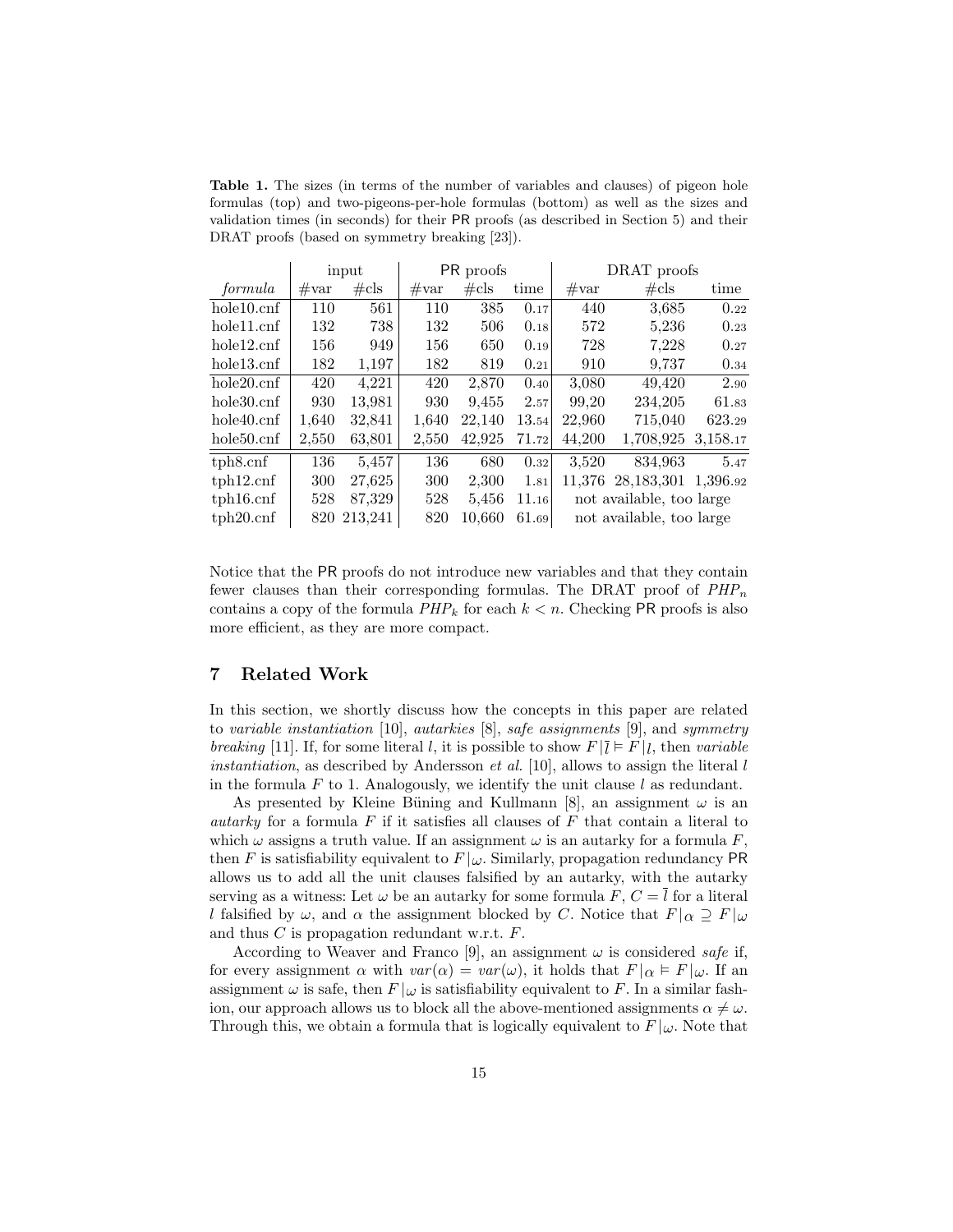safe assignments generalize autarkies and variable instantiation. Moreover, while safe assignments only allow the application of an assignment  $\omega$  to a formula F if  $F |_{\alpha} \models F |_{\omega}$  holds for all assignments  $\alpha \neq \omega$ , our approach enables us to block an assignment  $\alpha$  as soon as  $F|_{\alpha} \models F|_{\omega}$ .

Finally, symmetry breaking [11] can be expressed in the DRAT proof system [23] but existing methods introduce many new variables and duplicate the input formula multiple times. It might be possible to express symmetry breaking without new variables in the PR proof system. For one important symmetry, rowinterchangeability [16], the symmetry breaking using PR without new variables appears similar to the method we presented for the pigeon hole formulas.

## 8 Conclusion

Based on an implication relation between a formula and itself under different partial assignments, we obtain a clean and simple characterization of the most general notion of clause redundancy considered in the literature so far. Replacing the implication relation by stronger notions of implication, e.g., the superset relation or implication through unit propagation, gives then rise to various polynomially checkable redundancy criteria. One variant yields a proof system that turns out to coincide with the well-known DRAT, while we conjecture the proof systems produced by the other two variants to be much more powerful. We showed that these more general variants admit short clausal proofs for the famous pigeon hole formulas, without the need to introduce new variables. Experiments show that our proofs are much more compact than existing clausal proofs and also much faster to check. Our new proof systems simulate many other concepts from the literature very concisely, including autarkies, variable instantiation, safe assignments, and certain kinds of symmetry reasoning.

Interesting future work includes the separation of our new proof systems from the DRAT proof system on the lower end and from extended resolution on the upper end, under the additional restriction that our proof systems and DRAT do not introduce new variables. The relation to extended resolution is a particularly interesting aspect from the proof complexity point of view. Other open questions are related to the space and width bounds of the smallest PR proofs, again without new variables, for well-known other hard problems such as Tseitin formulas [12,24] or pebbling games [25]. On the practical side, we want to implement a formally verified proof checker for PR proofs. Moreover, we want to pursue some preliminary ideas for automatically generating short PR proofs during actual SAT solving: Our initial plan is to enumerate unit and binary clauses and to add them to a formula if they are propagation redundant. We already have a prototype implementation which is able to find short proofs of pigeon hole formulas, but we are still searching for efficient heuristics that help solvers with finding short PR clauses in general formulas.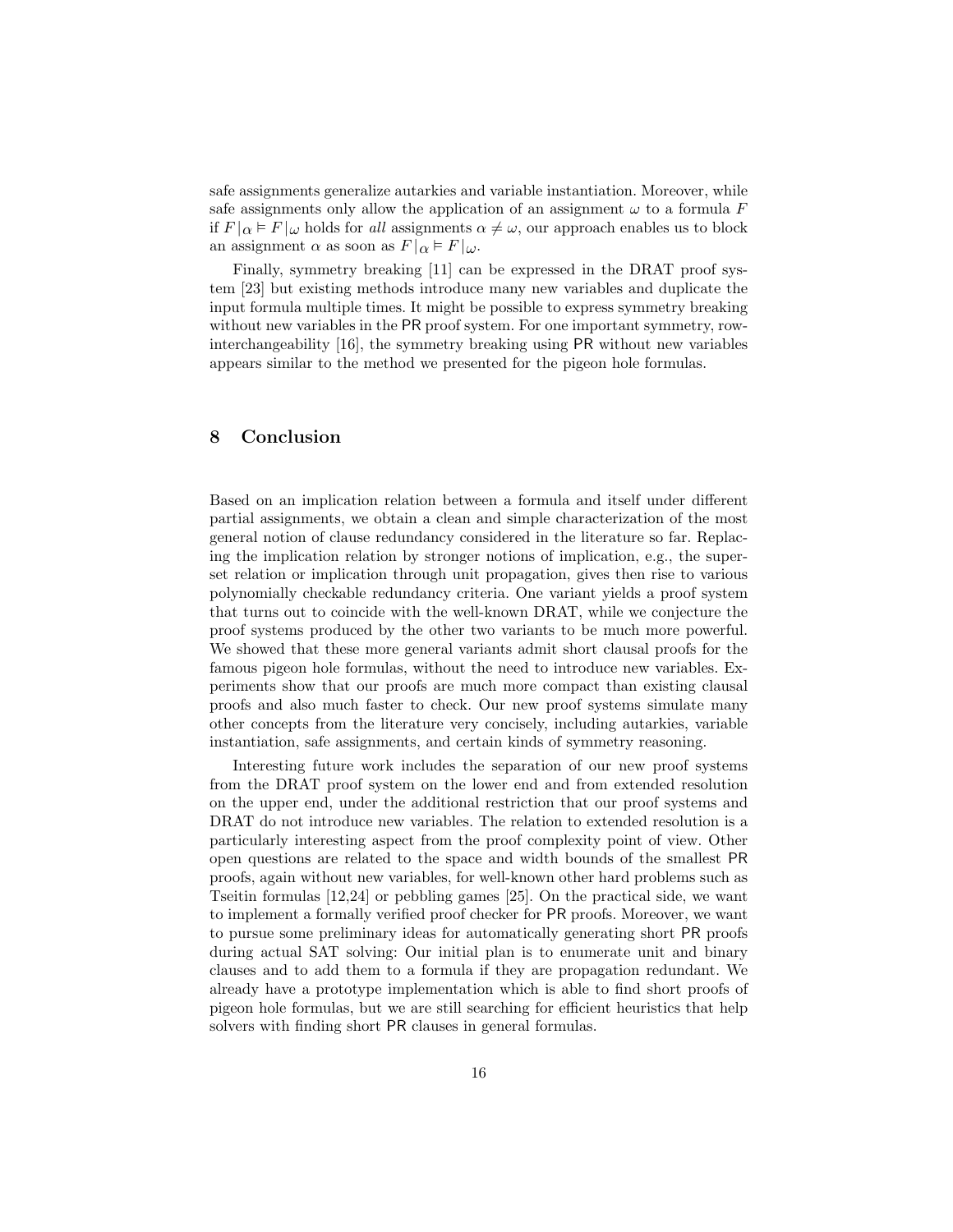## References

- 1. Clarke, E.M., Biere, A., Raimi, R., Zhu, Y.: Bounded model checking using satisfiability solving. Formal Methods in System Design 19(1) (2001) 7–34
- 2. Ivančić, F., Yang, Z., Ganai, M.K., Gupta, A., Ashar, P.: Efficient SAT-based bounded model checking for software verification. Theoretical Computer Science 404(3) (2008) 256–274
- 3. Konev, B., Lisitsa, A.: Computer-aided proof of Erdős discrepancy properties. Artificial Intelligence 224(C) (July 2015) 103–118
- 4. Heule, M.J.H., Kullmann, O., Marek, V.W.: Solving and verifying the Boolean Pythagorean Triples problem via Cube-and-Conquer. In: Proc. of the 19th Int. Conference on Theory and Applications of Satisfiability Testing (SAT 2016). Volume 9710 of LNCS., Cham, Springer (2016) 228–245
- 5. Wetzler, N.D., Heule, M.J.H., Hunt Jr., W.A.: DRAT-trim: Efficient checking and trimming using expressive clausal proofs. In: Proc. of the 17th Int. Conference on Theory and Applications of Satisfiability Testing (SAT 2014). Volume 8561 of LNCS., Cham, Springer (2014) 422–429
- 6. Järvisalo, M., Heule, M.J.H., Biere, A.: Inprocessing rules. In: Proc. of the 6th Int. Joint Conference on Automated Reasoning (IJCAR 2012). Volume 7364 of LNCS., Heidelberg, Springer (2012) 355–370
- 7. Kiesl, B., Seidl, M., Tompits, H., Biere, A.: Super-blocked clauses. In: Proc. of the 8th Int. Joint Conference on Automated Reasoning (IJCAR 2016). Volume 9706 of LNCS., Cham, Springer (2016) 45–61
- 8. Kleine Büning, H., Kullmann, O.: Minimal unsatisfiability and autarkies. In Biere, A., Heule, M.J.H., van Maaren, H., Walsh, T., eds.: Handbook of Satisfiability. IOS Press (2009) 339–401
- 9. Weaver, S., Franco, J.V., Schlipf, J.S.: Extending existential quantification in conjunctions of BDDs. JSAT 1(2) (2006) 89–110
- 10. Andersson, G., Bjesse, P., Cook, B., Hanna, Z.: A proof engine approach to solving combinational design automation problems. In: Proc. of the 39th Annual Design Automation Conference (DAC 2002), ACM (2002) 725–730
- 11. Crawford, J., Ginsberg, M., Luks, E., Roy, A.: Symmetry-breaking predicates for search problems. In: Proc. of the 5th Int. Conference on Principles of Knowledge Representation and Reasoning (KR 1996), Morgan Kaufmann (1996) 148–159
- 12. Tseitin, G.S.: On the complexity of derivation in propositional calculus. Studies in Mathematics and Mathematical Logic 2 (1968) 115–125
- 13. Haken, A.: The intractability of resolution. Theoretical Computer Science 39 (1985) 297–308
- 14. Audemard, G., Katsirelos, G., Simon, L.: A restriction of extended resolution for clause learning sat solvers. In: Proc. of the 24th AAAI Conference on Artificial Intelligence (AAAI 2010), AAAI Press (2010)
- 15. Manthey, N., Heule, M.J.H., Biere, A.: Automated reencoding of boolean formulas. In: Proc. of the 8th Int. Haifa Verification Conference (HVC 2012). Volume 7857 of LNCS., Heidelberg, Springer (2013)
- 16. Devriendt, J., Bogaerts, B., Bruynooghe, M., Denecker, M.: Improved static symmetry breaking for SAT. In: Proc. of the 19th Int. Conference on Theory and Applications of Satisfiability Testing (SAT 2016). Volume 9710 of LNCS., Cham, Springer (2016) 104–122
- 17. Balyo, T., Heule, M.J.H., Järvisalo, M.: SAT competition 2016: Recent developments. To appear in: Proc. of the 31st AAAI Conference on Artificial Intelligence (AAAI 2017), AAAI Press (2017)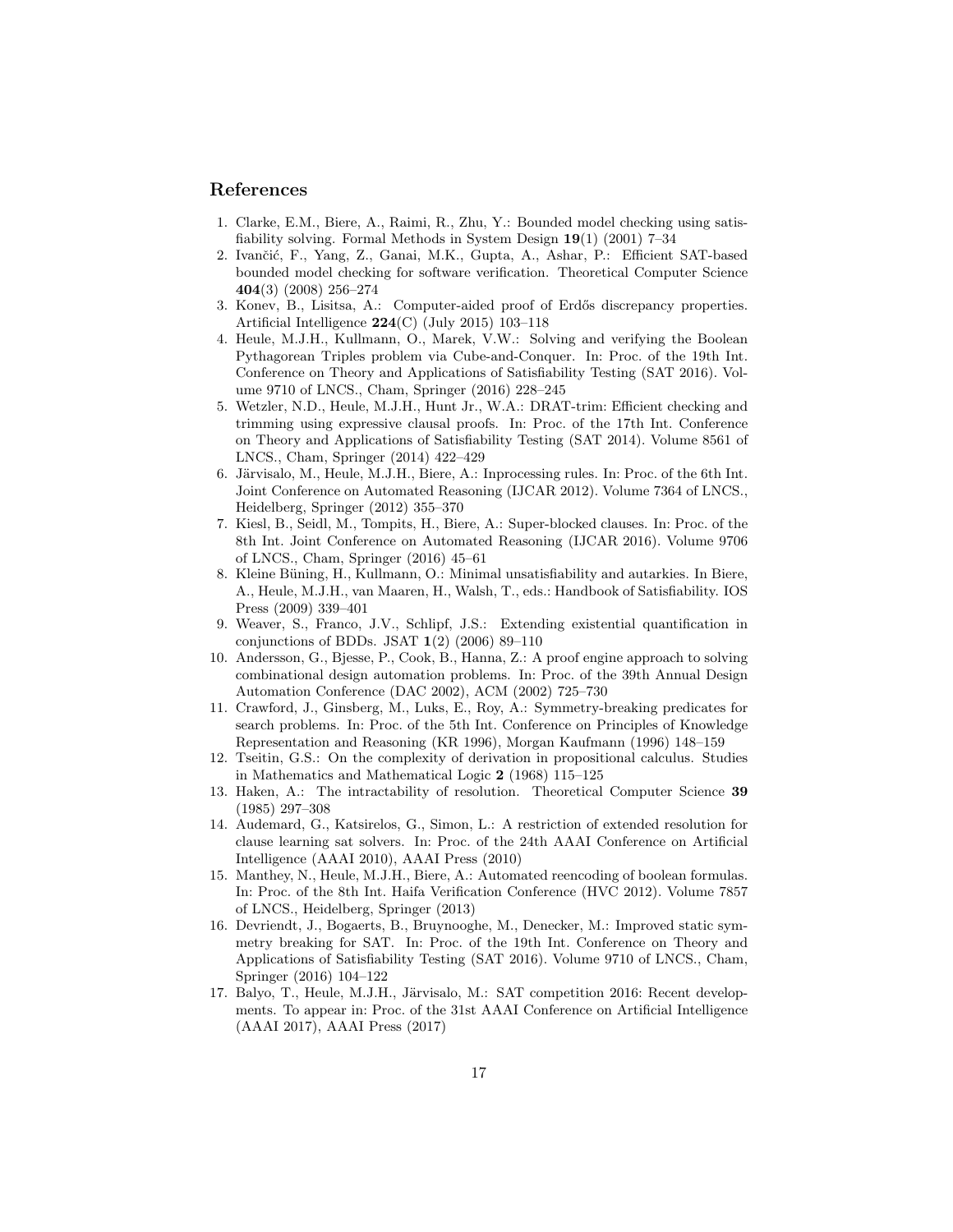- 18. Goldberg, E.I., Novikov, Y.: Verification of proofs of unsatisfiability for CNF formulas. In: Proc. of the Conference on Design, Automation and Test in Europe (DATE 2003), IEEE Computer Society (2003) 10886–10891
- 19. Van Gelder, A.: Producing and verifying extremely large propositional refutations. Annals of Mathematics and Artificial Intelligence 65(4) (2012) 329–372
- 20. Kullmann, O.: On a generalization of extended resolution. Discrete Applied Mathematics 96-97 (1999) 149–176
- 21. Järvisalo, M., Biere, A., Heule, M.J.H.: Simulating circuit-level simplifications on CNF. Journal on Automated Reasoning 49(4) (2012) 583–619
- 22. Cook, S.A.: A short proof of the pigeon hole principle using extended resolution. SIGACT News 8(4) (October 1976) 28–32
- 23. Heule, M.J.H., Hunt Jr., W.A., Wetzler, N.D.: Expressing symmetry breaking in DRAT proofs. In: Proc. of the 25th Int. Conference on Automated Deduction (CADE 2015). Volume 9195 of LNCS., Cham, Springer (2015) 591–606
- 24. Urquhart, A.: The complexity of propositional proofs. The Bulletin of Symbolic Logic 1(4) (1995) 425–467
- 25. Nordström, J.: A simplified way of proving trade-off results for resolution. Information Processing Letters 109(18) (August 2009) 1030–1035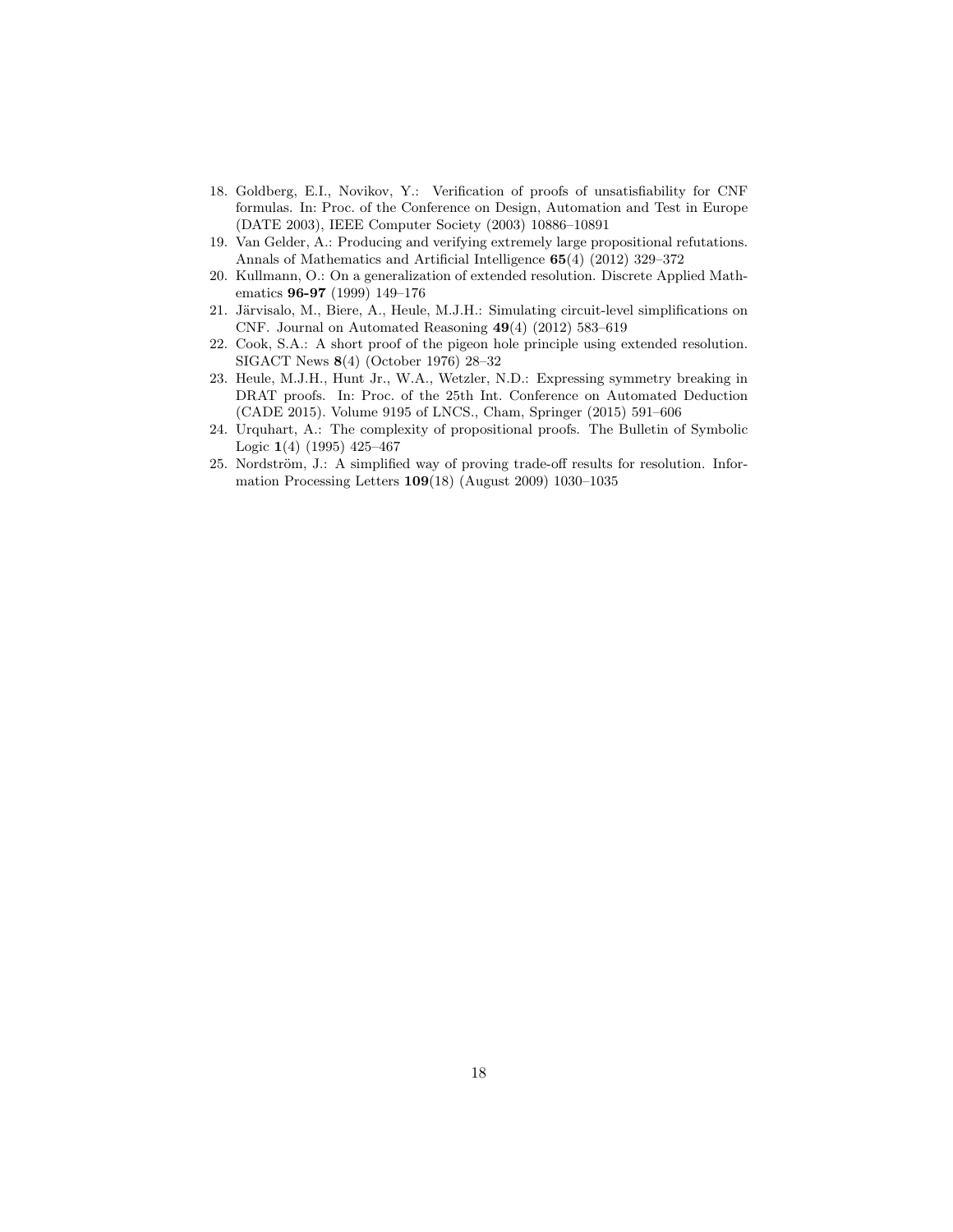# A Little Blocked Literal Goes a Long Way?

Benjamin Kiesl<sup>1</sup>, Marijn J.H. Heule<sup>2</sup>, and Martina Seidl<sup>3</sup>

<sup>1</sup> Institute of Information Systems, Vienna University of Technology

<sup>2</sup> Department of Computer Science, The University of Texas at Austin

3 Institute for Formal Models and Verification, JKU Linz

Abstract. Q-resolution is a generalization of propositional resolution that provides the theoretical foundation for search-based solvers of quantified Boolean formulas (QBFs). Recently, it has been shown that an extension of Q-resolution, called long-distance resolution, is remarkably powerful both in theory and in practice. However, it was unknown how long-distance resolution is related to QRAT, a proof system introduced for certifying the correctness of QBF-preprocessing techniques. We show that QRAT polynomially simulates long-distance resolution. Two simple rules of QRAT are crucial for our simulation—blocked-literal addition and blocked-literal elimination. Based on the simulation, we implemented a tool that transforms long-distance-resolution proofs into QRAT proofs. In a case study, we compare long-distance-resolution proofs of the wellknown Kleine Büning formulas with corresponding **QRAT** proofs.

## 1 Introduction

Quantified Boolean formulas (QBF) [19] extend propositional formulas with existential and universal quantifiers over the propositional variables. These quantifiers lead to increased expressiveness, which makes QBF attractive for reasoning problems in areas such as formal verification and artificial intelligence [3].

To obtain a better understanding of the strengths and limitations of different QBF-solving approaches, their underlying proof systems have been extensively analyzed, providing a comprehensive proof-complexity landscape for QBF [6, 10, 9, 4, 16]. Two kinds of proof systems have received particular attention: instantiation-based proof systems [5, 6], which provide the foundation for expansion-based solvers like RAReQS [18], and resolution-based proof systems [16, 20, 26, 1, 24, 2, 7, 17, 23], which provide the foundation for search-based solvers like DepQBF [22]. Apart from these, also sequent systems have been studied [10, 8]. There is, however, another practically useful proof system—quite different from the aforementioned ones—whose place in the complexity landscape was still unclear: the QRAT proof system [15].

The QRAT proof system is a generalization of DRAT [25] (the de-facto standard for proofs in practical SAT solving) that has its strengths when it comes

<sup>?</sup> This work has been supported by the Austrian Science Fund (FWF) under projects W1255-N23 and S11408-N23, and by the National Science Foundation (NSF) under grant number CCF-1618574.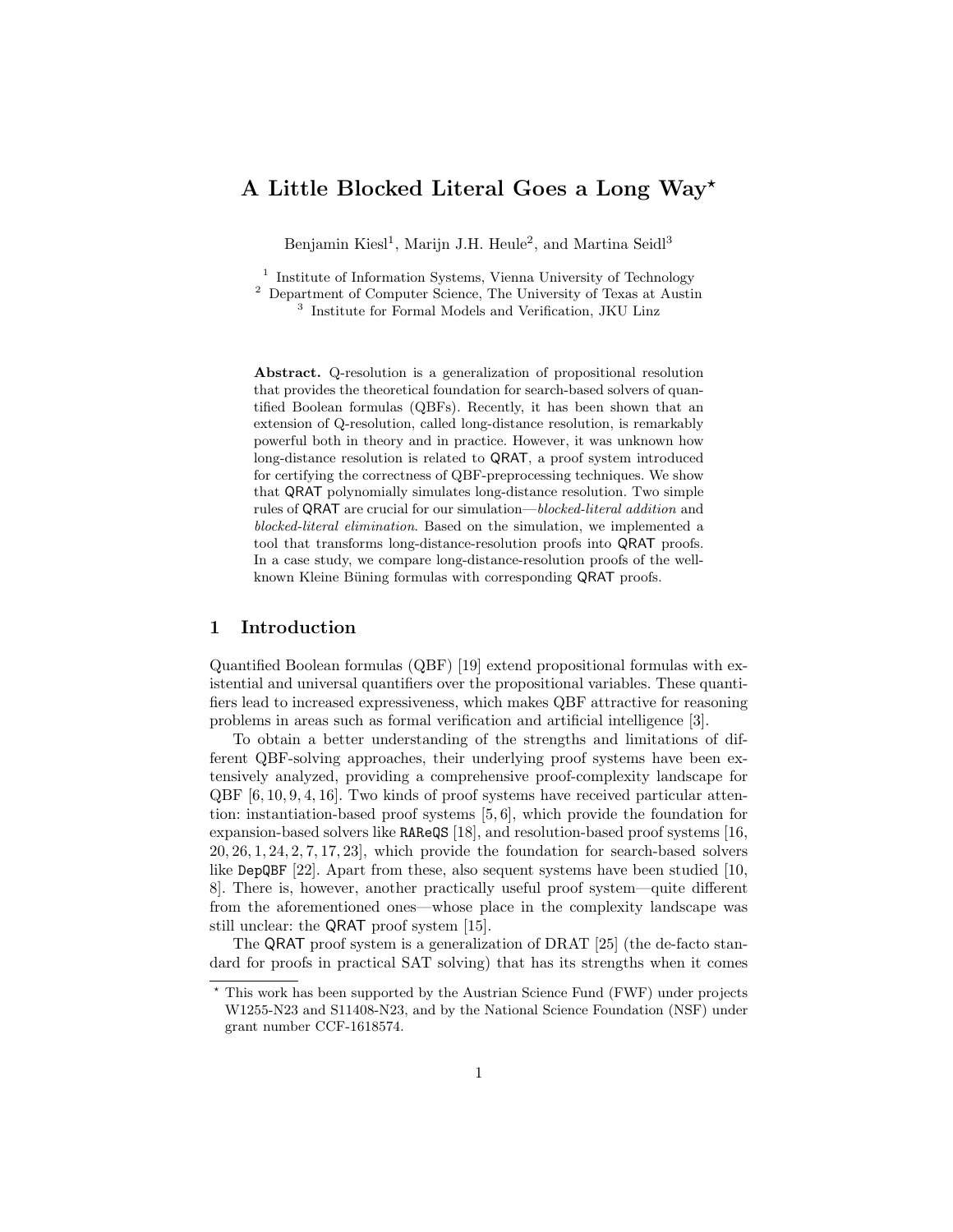to preprocessing: Many QBF solvers use preprocessing techniques to simplify a QBF before they actually evaluate its truth. With the QRAT system, it is possible to certify the correctness of virtually all preprocessing simplifications performed by state-of-the-art QBF solvers and preprocessors. Additionally, there exist efficient tools for checking the correctness of QRAT proofs as well as for extracting winning strategies (so-called *Skolem functions*) from **QRAT** proofs of satisfiability [15].

It can be easily seen that QRAT simulates the basic Q-resolution calculus [20] that allows only resolution upon existential variables. Likewise, it simulates the calculus QU-Res [24], which extends Q-resolution by allowing resolution upon universal variables. So far, however, it was unclear how QRAT is related to the long-distance-resolution calculus [26, 1]—a calculus that is particularly popular because it allows for short proofs both in theory and in practice [11].

In this paper, we prove that **QRAT** can polynomially simulate the longdistance-resolution calculus. For our simulation, we need only Q-resolution and universal reduction together with blocked-literal elimination and blocked-literal addition using fresh variables [14, 21]. These four rules are allowed in QRAT. To illustrate the power of blocked literals, we present handcrafted QRAT proofs of the formulas commonly used to display the strength of long-distance resolution the well-known *Kleine Büning formulas* [20]. Our proofs are slightly smaller than the long-distance resolution proofs of these formulas described by Egly et al. [11].

To put our simulation into practice, we implemented a tool that transforms long-distance-resolution proofs into QRAT proofs. With this tool it is now possible to obtain QRAT proofs that certify the correctness of both the preprocessing and the actual solving, even when using a QBF solver based on long-distance resolution. We used our tool to transform long-distance-resolution proofs of the Kleine Büning formulas into QRAT proofs. We compare the resulting proofs with the handcrafted QRAT proofs as well as with the original proofs. Rounding off the picture, we locate QRAT in the proof-complexity landscape of resolution-based proof systems and discuss open questions.

## 2 Preliminaries

In the following, we introduce the background required to understand the rest of the paper. A *literal* is either a variable x (a *positive literal*) or the negation  $\bar{x}$ of a variable x (a negative literal). The complement  $\overline{l}$  of a literal l is defined as  $\overline{x}$ if  $l = x$  and as x if  $l = \bar{x}$ . A clause is a disjunction of literals. A (propositional) formula in conjunctive normal form (CNF) is a conjunction of clauses. A clause can be seen as a set of literals and a formula can be seen as a set of clauses.

A quantifier prefix has the form  $Q_1X_1 \ldots Q_qX_q$ , where all the  $X_i$  are mutually disjoint sets of variables,  $Q_i \in \{\forall, \exists\}$ , and  $Q_i \neq Q_{i+1}$ . A quantified Boolean formula (QBF)  $\phi$  in prenex conjunctive normal form (PCNF) is of the form  $\Pi.\psi$ where  $\Pi$  is a quantifier prefix and  $\psi$ , called the matrix of  $\phi$ , is a propositional formula in CNF. The quantifier  $Q(\Pi, l)$  of a literal l is  $Q_i$  if  $var(l) \in X_i$ . Let  $Q(\Pi, l) = Q_i$  and  $Q(\Pi, k) = Q_j$ , then  $l \leq \Pi k$  if  $i \leq j$ , and  $l \leq \Pi k$  if  $i < j$ .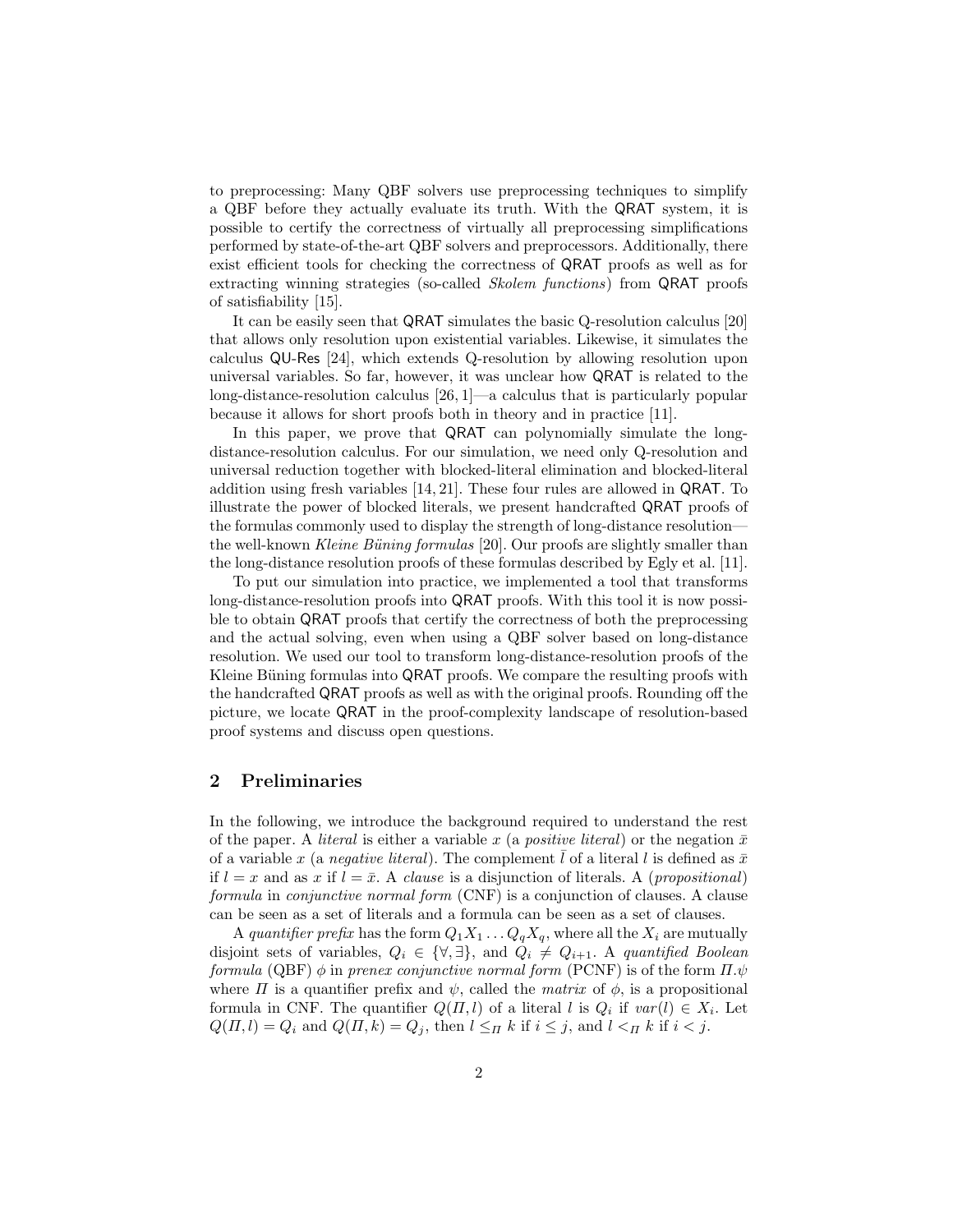Using the truth constants 1 (true) and 0 (false), a QBF  $\forall x \Pi.\psi$  is false iff at least one of  $\Pi.\psi[x/1]$  and  $\Pi.\psi[x/0]$  is false where  $\Pi.\psi[x/t]$  is obtained from  $\Pi.\psi$ by replacing all occurrences of x in  $\psi$  by t and removing x from  $\Pi$ . Respectively, a QBF  $\exists x \Pi.\psi$  is false iff both  $\Pi.\psi[x/1]$  and  $\Pi.\psi[x/0]$  are false. If the matrix  $\psi$  of  $\phi$  contains the empty clause (denoted by  $\bot$ ) after eliminating the truth constants according to standard rules, then  $\phi$  is false. If  $\psi$  is empty,  $\phi$  is true.

#### 2.1 Resolution-Based Calculi

In resolution-based calculi, a proof P of a QBF  $\Pi.\psi = \Pi.C_1 \wedge \cdots \wedge C_m$  is a sequence  $C_{m+1}, \ldots, C_n$  of clauses with  $C_n = \perp$  and for every  $C_i$   $(m+1 \leq i \leq n)$ , it holds that  $C_i$  has been derived from clauses in  $\psi$  or from earlier clauses in P  $(i.e., from clauses with index strictly smaller than i) by applications of either$ the ∀-red rule (also called universal reduction) or instantiations of the resolution rule which are defined as follows:

$$
\frac{C \vee x}{C} \quad (\forall \text{-red}) \qquad \frac{C \vee l}{C \vee D} \quad (\text{resolution})
$$

The rule  $\forall$ -red is only applicable if the literal x is universal and if for every existential literal  $l \in C$ , it holds that  $l <sub>II</sub> x$ . In the resolution rule, the resolvent  $C \vee D$  is derived from its two antecedent clauses. We assume that no clause in  $\psi$  contains complementary literals, otherwise the  $\forall$ -red rule is unsound.

The most basic resolution-based calculus for QBF is the Q-resolution calculus (Q-Res) [20]. It uses the resolution rule  $Q$ -res which requires that (1) l is existential and (2) C does not contain a literal x such that  $\bar{x} \in D$ . In contrast, the long-distance-resolution calculus (LQ-Res) [26, 1] uses a less restrictive variant of the resolution rule, called  $LQ$ -res, which requires that (1) l is existential and (2) for every literal  $x \in C$  such that  $\bar{x} \in D$ , it holds that x is universal and  $l <_{\Pi} x$ . Note that every Q-res step is also an LQ-res step. In the rest of the paper, we refer to resolution steps as LQ-res steps only if they are not Q-res steps, otherwise we refer to them as Q-res steps. Note that in the literature a complementary pair  $x, \bar{x}$  is also represented by a so-called *merged literal*  $x^*$ .

Example 1. Consider the QBF  $\phi = \exists a \forall x \exists b \exists c. (\bar{a} \vee \bar{x} \vee c) \wedge (\bar{x} \vee b \vee \bar{c}) \wedge (a \vee x \vee b) \wedge (\bar{b}).$ The following is a long-distance-resolution proof of  $\phi$ :  $\bar{a} \vee \bar{x} \vee b$ ,  $x \vee \bar{x} \vee b$ ,  $x \vee \bar{x}$ ,  $x, \perp$ . We explain this proof in more detail later (also see Fig. 1 on page 5).

## 2.2 The QRAT Proof System Light

In this paper, we do not need the power of the full QRAT proof system [15]. We therefore introduce only a very restricted version of QRAT that is sufficient for the simulation of the long-distance-resolution calculus.

One of the main concepts in this variant of QRAT is the concept of a blocked literal. For the definition of blocked literals, we first have to introduce so-called *outer resolvents*. Given two clauses  $C \vee x$ ,  $D \vee \bar{x}$  of a QBF  $\Pi.\psi$ , the outer resolvent  $C \vee x \bowtie^x_{\Pi} D \vee \bar{x}$  of  $C \vee x$  with  $D \vee \bar{x}$  upon x is the clause consisting of all literals in  $C$  together with those literals of  $D$  that occur outer to  $x$ , i.e., the outer resolvent is the clause  $C \cup \{l \mid l \in D \text{ and } l \leq \{I\}}$ . We can now define blocked literals: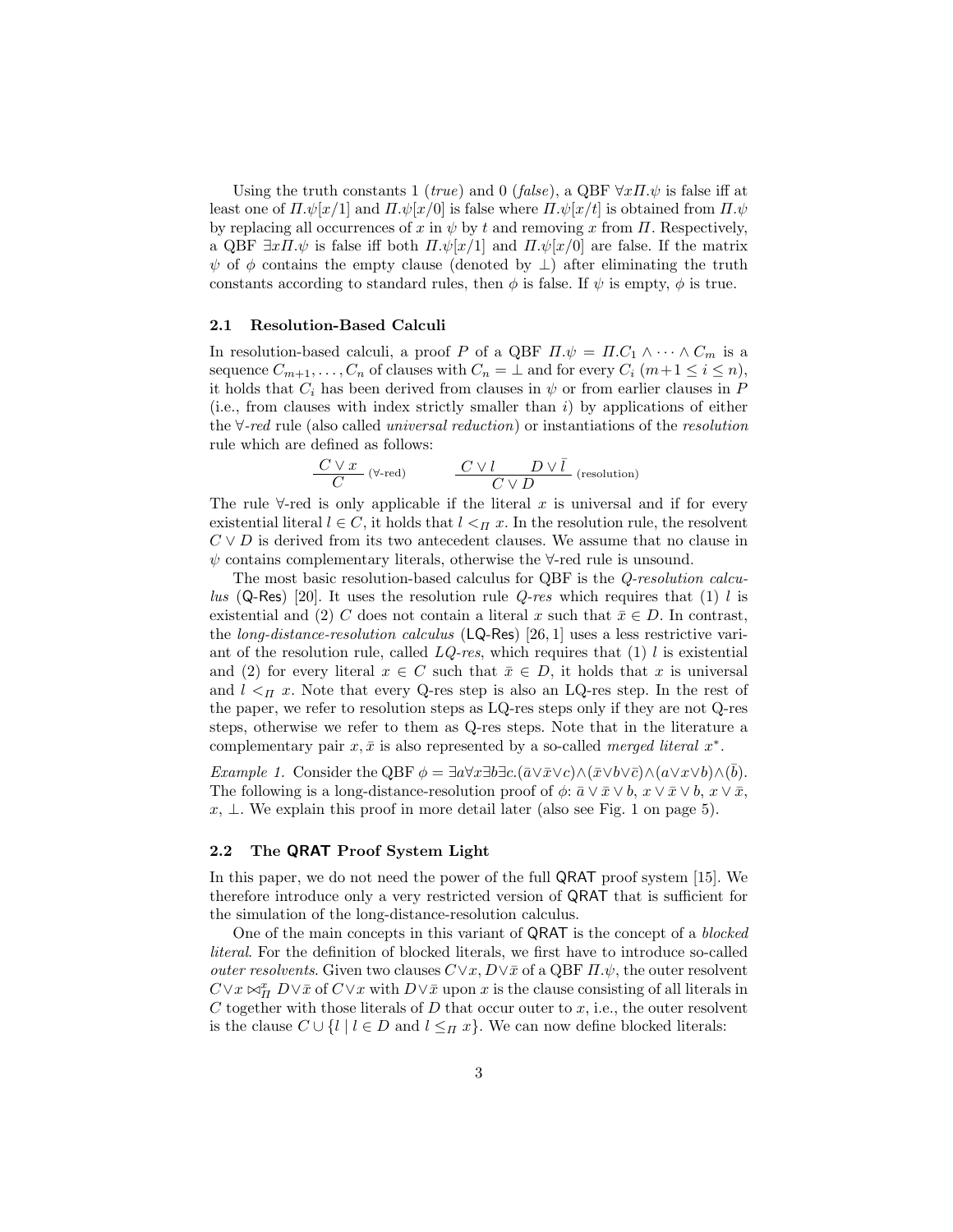**Definition 1.** A universal literal x is blocked in a clause  $C \vee x$  w.r.t. a QBF  $\Pi.\psi$  if, for every clause  $D \vee \bar{x} \in \psi \setminus \{C \vee x\}$ , the outer resolvent  $C \vee x \bowtie^x_{\Pi} D \vee \bar{x}$ contains a pair of complementary literals.

Example 2. Let  $\phi = \exists a \forall x, y \exists b. (a \vee x \vee y) \wedge (\overline{a} \vee \overline{x} \vee b) \wedge (\overline{y} \vee \overline{x} \vee b)$ . The literal x is blocked in  $a \vee x \vee y$  w.r.t.  $\phi$ : There are two outer resolvents of  $a \vee x \vee y$  upon x, namely  $a \lor y \lor \bar{a}$ , obtained by resolving with  $\bar{a} \lor \bar{x} \lor b$ , and  $a \lor y \lor \bar{y}$ , obtained by resolving with  $\bar{u} \lor \bar{x} \lor b$ . Both contain a pair of complementary literals.  $\Box$ by resolving with  $\bar{y} \vee \bar{x} \vee b$ . Both contain a pair of complementary literals.

If a literal is blocked in a clause, its removal is called blocked-literal elimination (BLE) [14]. If, after adding a literal to a clause, the literal is blocked in that clause, then this addition is called blocked-literal addition (BLA). Both BLE and BLA do not change the truth value of a formula.

In our restricted variant of QRAT, a *derivation* for a QBF  $\phi$  is a sequence  $M_1, \ldots, M_n$  of proof steps. Starting with  $\phi_0 = \phi$ , every  $M_i$  modifies  $\phi_{i-1}$  in one of the following four ways, which results in a new formula  $\phi_i$ : (1) It adds to  $\phi_{i-1}$ a clause that is derived from two clauses in  $\phi_{i-1}$  via a resolution step. (2) It adds to  $\phi_{i-1}$  a clause C that is obtained from a clause  $C \vee x \in \phi_{i-1}$  by a  $\forall$ -red step, with the additional restriction that C does not contain  $\bar{x}$ . (3) It adds a blocked literal to a clause in  $\phi_{i-1}$ . (4) It removes a blocked literal from a clause in  $\phi_{i-1}$ .

A QRAT derivation  $M_1, \ldots, M_n$  therefore gradually derives new formulas  $\phi_1, \ldots, \phi_n$  from the starting formula  $\phi$ . If the final formula  $\phi_n$  contains the empty clause  $\bot$ , then the derivation is a (*refutation*) proof of  $\phi$ . Note that the  $\forall$ -red rule in QRAT is more restricted than the ∀-red rule from the resolution-based calculi, making it sound also when clauses contain complementary literals.

To simplify the presentation, we do not specify how the modification steps  $M_i$  are represented syntactically. We also do not include clause deletion. Note that certain proof steps can modify the quantifier prefix by introducing new or removing existing variables. Note also that Q-resolution proofs do not contain complementary literals, so they can be simply rewritten into QRAT proofs using only Q-res and ∀-red steps. Finally, we want to highlight that for our simulation, we do not need the unrestricted resolution rule; the Q-res rule suffices.

## 3 Illustration of the Simulation

We start by illustrating on an example how our restricted variant of QRAT can simulate the long-distance-resolution calculus. As already mentioned, the ∀-red rule used in QRAT is more restricted than the one in the long-distanceresolution calculus because it does not allow us to remove a literal  $x$  from a clause that contains  $\bar{x}$ . This means that once we derive a clause that contains both a literal x and its complement  $\bar{x}$ , we cannot simply get rid of the two literals by using the ∀-red rule. We therefore want to avoid the derivation of clauses with complementary literals entirely. Now, the only way the long-distance-resolution calculus can derive such clauses is via resolution (LQ-res) steps. So to avoid the complementary literals, we eliminate them already before performing the resolution steps. We demonstrate this on an example: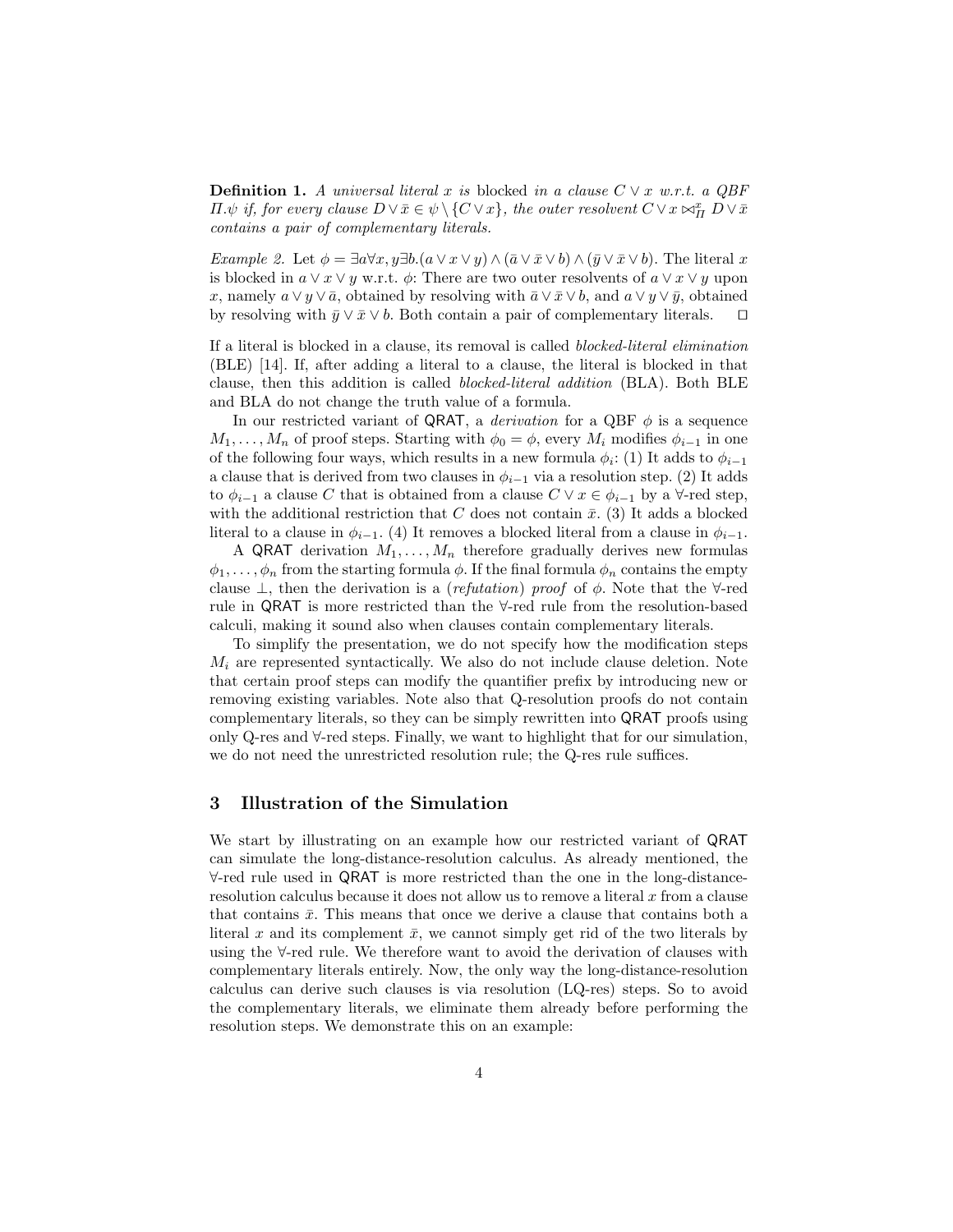$$
\begin{array}{r}\n\frac{\bar{x} \lor b \lor \bar{c} \qquad \bar{a} \lor \bar{x} \lor c}{\bar{a} \lor \bar{x} \lor b} \quad \text{(Q-res)} \\
\frac{x \lor \bar{x} \lor b}{\bar{a} \lor \bar{x} \lor b} \qquad \text{(LQ-res)} \\
\frac{x \lor \bar{x} \lor b}{\bar{a} \lor \bar{x} \quad (\forall \text{-red})} \qquad \text{(Q-res)} \\
\frac{x \lor \bar{x}}{\bot} \quad \text{(V-red)}\n\end{array}
$$

**Fig. 1.** LQ-res proof of QBF  $\phi = \exists a \forall x \exists b \exists c. (\bar{a} \lor \bar{x} \lor c) \land (\bar{x} \lor b \lor \bar{c}) \land (a \lor x \lor b) \land (\bar{b}).$ 

Example 3. Consider the QBF  $\phi = \exists a \forall x \exists b \exists c. (\bar{a} \vee \bar{x} \vee c) \wedge (\bar{x} \vee b \vee \bar{c}) \wedge (a \vee x \vee b) \wedge (\bar{b})$ from Example 1. To increase readability, we illustrate its long-distance-resolution proof as a proof tree in Fig. 1. To simulate this proof with QRAT, we first add the resolvent  $\bar{a} \vee \bar{x} \vee b$  to  $\phi$  via a Q-res step to obtain the new formula  $\phi'$ . Now we cannot simply perform the next derivation step (the LQ-res step) because the resulting resolvent  $x \vee \overline{x} \vee b$  would contain complementary literals. To deal with this, we try to eliminate x from the clause  $a \vee x \vee b$ . This is where the addition and elimination of blocked literals come into play.

We cannot yet eliminate x from  $\phi'$  because x is not blocked in  $a \vee x \vee b$  with respect to  $\phi'$ : For x to be blocked, all outer resolvents of  $a \vee x \vee b$  upon x must contain complementary literals. The clauses that can be resolved with  $a \vee x \vee b$ are  $\bar{a} \vee \bar{x} \vee c$ ,  $\bar{a} \vee \bar{x} \vee b$ , and  $\bar{x} \vee b \vee \bar{c}$ . While the outer resolvents with the former two clauses contain the complementary literals a and  $\bar{a}$ , the outer resolvent  $a \vee b$ , obtained by resolving with  $\bar{x} \vee b \vee \bar{c}$ , does not contain complementary literals.

Now we use a feature of QRAT to make x blocked in  $a \vee x \vee b$ : We add a new literal  $x'$  (which goes to the same quantifier block as  $x$ ) to  $a \vee x \vee b$  to turn it into  $a \vee x' \vee x \vee b$ . The addition of x' is clearly a blocked-literal addition as there are no outer resolvents of  $a \vee x' \vee x \vee b$  upon  $x'$ . Likewise, we add the complement  $\bar{x}'$  of  $x'$  to  $\bar{x} \vee b \vee \bar{c}$  to turn it into  $\bar{x}' \vee \bar{x} \vee b \vee \bar{c}$ . Again this is a blocked-literal addition since  $a \vee x' \vee x \vee b$  (which is the only clause containing the complement  $x'$  of  $\bar{x}'$ ) contains x while  $\bar{x}' \vee \bar{x} \vee b \vee \bar{c}$  contains  $\bar{x}$ .

Now the complementary pair  $x', \bar{x}'$  is contained in the outer resolvent of  $a \vee x' \vee x \vee b$  with  $\bar{x}' \vee \bar{x} \vee b \vee \bar{c}$  upon x. Thus, the literal x becomes blocked in  $a \vee x' \vee x \vee b$  and so we can remove it to obtain  $a \vee x' \vee b$ . We have thus replaced x in  $a \vee x \vee b$  by x' and now we can resolve  $a \vee x' \vee b$  with  $\overline{a} \vee \overline{x} \vee b$  upon a to obtain the resolvent  $x' \vee \overline{x} \vee b$  (instead of  $x \vee \overline{x} \vee b$  as in the original proof). Finally, we resolve  $x' \vee \overline{x} \vee b$  with  $\overline{b}$  to obtain  $x' \vee \overline{x}$  from which we derive the empty clause  $\perp$  via  $\forall$ -red steps.  $□$ 

To summarize, we start by adding clauses of a given long-distance-resolution proof to our formula until we bump into an LQ-res step. To avoid complementary literals in the resolvent of the LQ-res step, we then use blocked-literal addition and blocked-literal elimination to replace these literals. After this, we can derive a resolvent without complementary literals and move on until we encounter the next LQ-res step, which we again eliminate. We repeat this procedure until the whole long-distance-resolution proof is turned into a **QRAT** proof.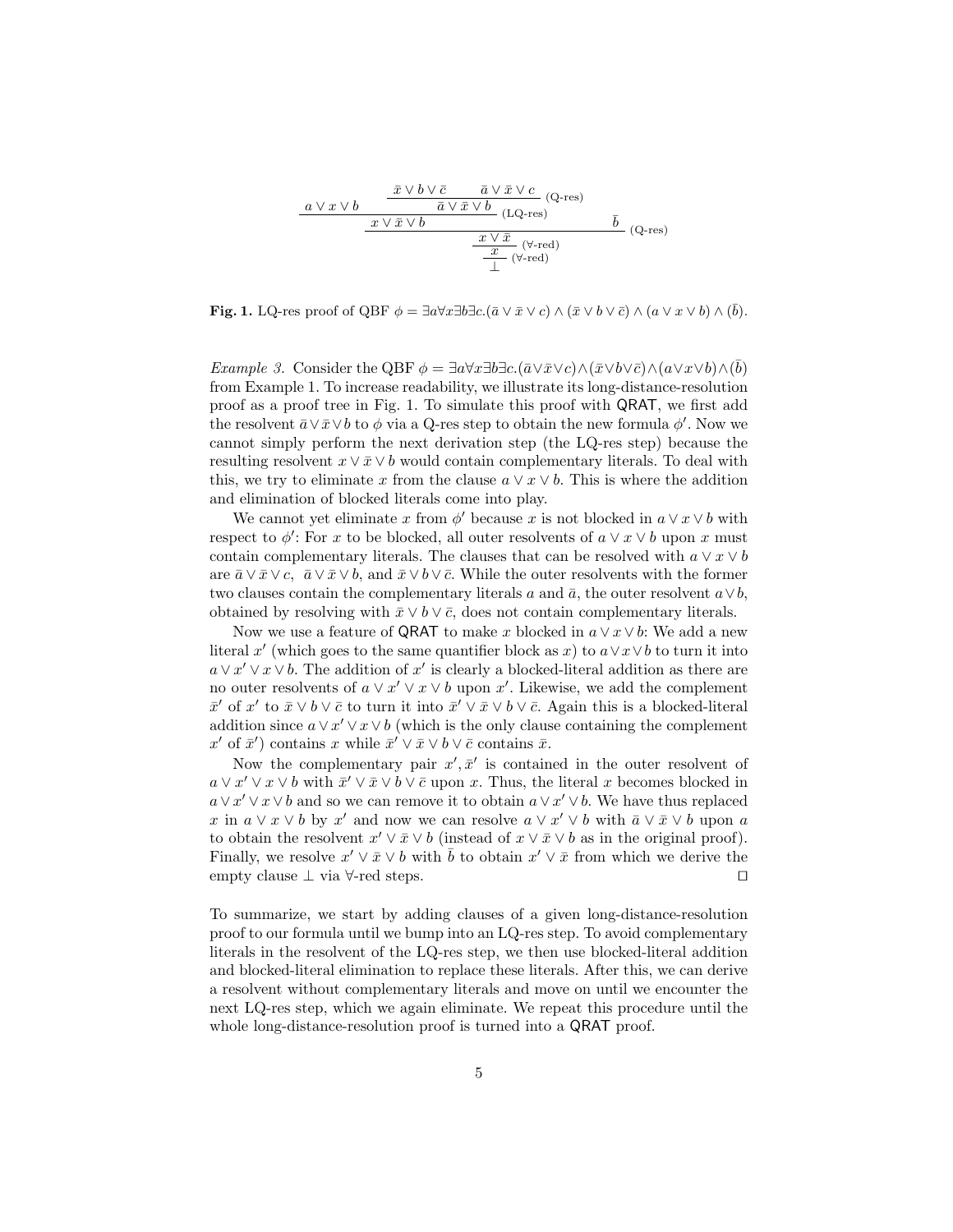Note that the modification of existing clauses has an impact on later derivations. For instance, by replacing  $a \lor x \lor b$  in the above example with  $a \lor x' \lor b$ , we not only affected the immediate resolvent  $x \vee \overline{x} \vee b$ , which we turned into  $x' \vee \bar{x} \vee b$ , but also the later resolvent  $x \vee \bar{x}$ , which became  $x' \vee \bar{x}$ . We therefore have to show that these modifications are harmless in the sense that they do not lead to an invalid proof. We do so in the next section, where we define our simulation in detail before proving that it indeed produces a valid QRAT proof.

## 4 Simulation

We first describe our simulation procedure on a high level before we specify the details and prove its correctness. As we have seen, given a long-distanceresolution proof, we can use QRAT to derive all clauses up to the first LQ-res step. The crucial part of the simulation is then the elimination of complementary literals from this LQ-res step, which might involve the modification of several clauses via the addition and elimination of blocked literals.

Let  $\phi = \Pi.C_1 \wedge \cdots \wedge C_m$  be a QBF and  $P = C_{m+1}, \ldots, C_r, \ldots, C_n$  be a long-distance-resolution proof of  $\phi$  where  $C_r$  is the first clause derived via an LQ-res step. If there is no such  $C_r$ , the proof can be directly translated to QRAT. Otherwise, in a first step, our procedure produces a QRAT derivation that adds all the clauses  $C_{m+1}, \ldots, C_{r-1}$  to  $\phi$  by using Q-res and  $\forall$ -red steps. It then uses blocked-literal addition and blocked-literal elimination to avoid complementary literals in the resolvent  $C_r$ , which it thereby turns into a different resolvent  $C'_r$ . After this, it adds  $C'_r$  to  $\phi$  via a Q-res step. The result is a QRAT derivation of a formula  $\phi'$  from  $\phi$ . We explain this first step in Section 4.1.

In a second step, the procedure first removes all the clauses  $C_{m+1}, \ldots, C_r$ from P since they—or their modified variants—are now all contained in  $\phi'$ . As several clauses have been modified via blocked-literal addition and blocked-literal elimination in the first step, it then propagates these modifications through the remaining part of P. This turns P into a long-distance resolution proof  $P'$  of  $\phi'$ . We explain this second step in Section 4.2.

By repeating these two steps for every LQ-res step, we finally obtain a QRAT proof of  $\phi$ . Thus, we have to show that after the above two steps (i.e., after one iteration of our procedure),  $\phi'$  is obtained by a valid QRAT derivation and the proof  $P'$  is a valid long-distance-resolution proof of  $\phi'$  that is shorter than P. The correctness of the simulation follows then simply by induction.

To simplify the presentation, we assume that the long-distance resolvent  $C_r$ contains only one pair of complementary literals, i.e.,  $C_r = C \vee D \vee x \vee \overline{x}$  was derived from two clauses  $C \vee l \vee x$  and  $D \vee \overline{l} \vee \overline{x}$  where C does not contain a literal k such that  $\overline{k}$  is contained in D. Although this assumption leads to a loss of generality, we show later that our argument can be easily extended to the more general case where  $C$  and  $D$  are allowed to contain multiple pairs of complementary literals.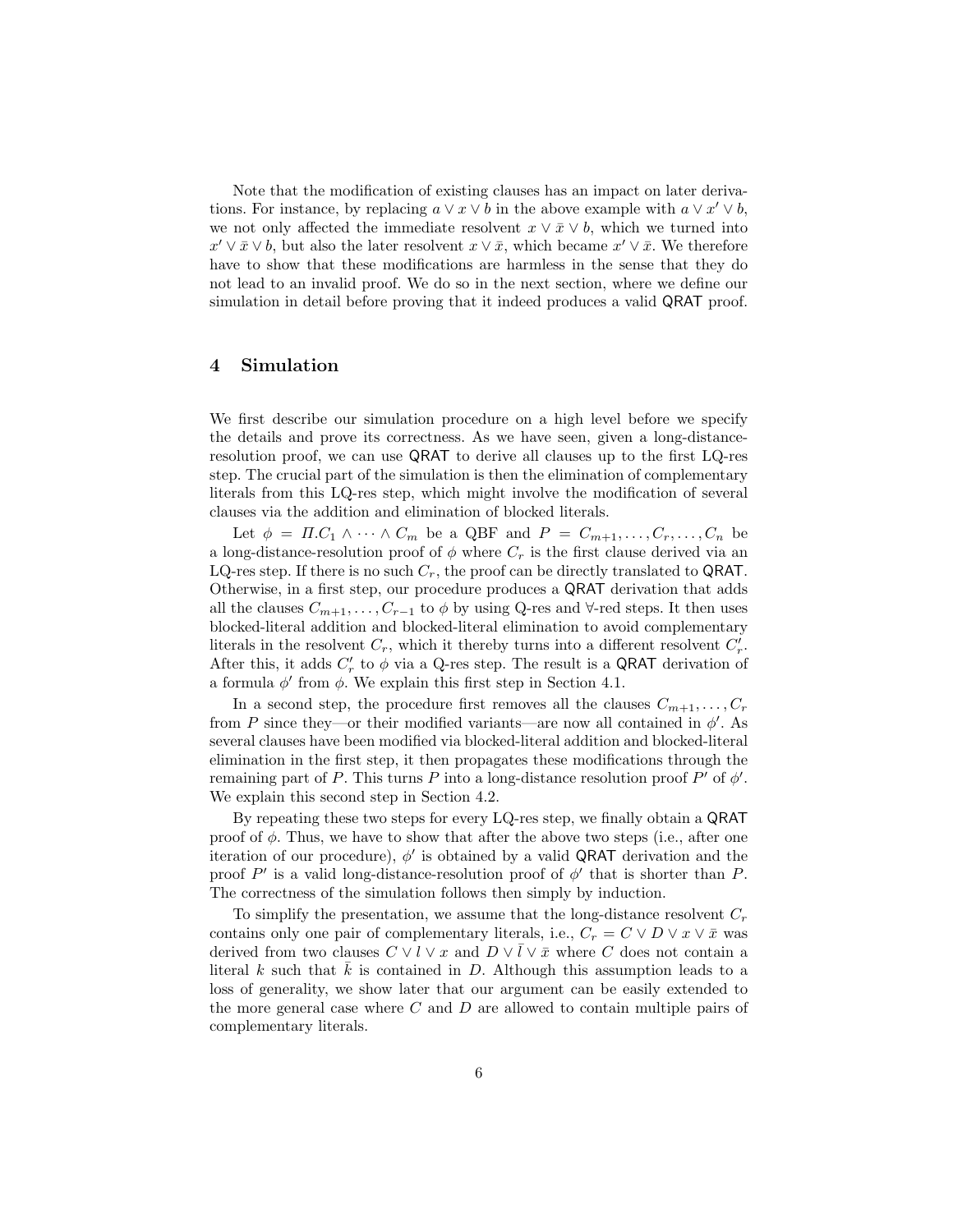#### 4.1 QRAT Derivation of the Formula  $\phi'$

Below we describe the QRAT derivation of  $\phi'$  from  $\phi$ . Initially,  $\phi' = \phi$ .

- 1. Add the clauses  $C_{m+1}, \ldots C_{r-1}$  to  $\phi'$  via  $Q$ -res and  $\forall$ -red steps.
- 2. Consider the LQ-res step that derived  $C_r = C \vee D \vee x \vee \overline{x}$  from two clauses  $C \vee l \vee x$  and  $D \vee \overline{l} \vee \overline{x}$ :  $C \vee I \vee r = D \vee \overline{I} \vee \overline{r}$

$$
\frac{C \vee l \vee x \qquad D \vee l \vee x}{C \vee D \vee x \vee \bar{x}} \text{ (LQ-res)}
$$

Towards making x blocked in  $C \vee l \vee x$ , add a new literal x' (that goes to the same quantifier block as x) to  $C \vee l \vee x$  to turn it into  $C \vee l \vee x' \vee x$ .

- 3. Add  $\bar{x}'$  to each clause  $C_i \in \phi'$  for which (1)  $\bar{x} \in C_i$ , and (2) the outer resolvent of  $C \vee l \vee x' \vee x$  and  $C_i$  upon x is not a tautology.
- 4. Now x is a blocked literal in  $C \vee l \vee x' \vee x$ . Eliminate it to obtain  $C \vee l \vee x'$ .
- 5. Add the clause  $C \vee D \vee x' \vee \overline{x}$  to  $\phi'$  by performing a Q-res step of  $C \vee l \vee x'$ and  $D \vee \overline{l} \vee \overline{x}$  upon  $l$ .

To see that this results in a valid QRAT derivation, observe the following: In step 2, the addition of  $x'$  is a blocked-literal addition, since  $\bar{x}'$  is not contained in any of the clauses. In step 3, for every  $C_i$  with  $\bar{x} \in C_i$ , the addition of  $\bar{x}'$  is a blocked-literal addition as only  $C \vee l \vee x' \vee x$  can be resolved with  $C_i$  upon  $\bar{x}'$  and the corresponding outer resolvent contains x and  $\bar{x}$ . Note that instead of eliminating x from  $C \vee l \vee x$ , we could have also eliminated  $\bar{x}$  from  $D \vee l \vee \bar{x}$ . It remains to modify the long-distance-resolution proof P of  $\phi$  so that it becomes a valid proof of  $\phi'$ .

#### 4.2 Modification of the Long-Distance-Resolution Proof

We next turn the proof  $P = C_{m+1}, \ldots, C_r, \ldots, C_n$  of  $\phi$  into a proof  $P'$  of  $\phi'$ . First, we remove the clauses  $C_{m+1}, \ldots, C_r$  from P since  $\phi'$  already contains variants  $C'_{m+1}, \ldots, C'_{r}$  of these clauses. Second, since we have modified the clauses in  $\phi'$ , we have to propagate these modifications through the remaining proof.

Assume, for instance, that in P the clause  $C_{r+1}$  has been obtained by resolving a clause  $C_i$  with a clause  $C_j$ . Both  $C_i$  and  $C_j$  might have been affected by blocked-literal additions so that they are now different clauses  $C_i, C_j \in \phi'$ . To account for these modifications of  $C_i$  and  $C_j$ , we replace  $C_{r+1}$  in P by the resolvent of  $C_i'$  and  $C_j'$ . Moreover, in cases where P removes x from a clause via a  $\forall$ -red step, we now also remove x'. Analogously for  $\bar{x}'$  and  $\bar{x}$ .

To formalize these modifications, we first assign to every clause  $C_i$  with  $1 \leq i \leq r$  its corresponding clause of  $\phi'$  as follows:

$$
C'_{i} = \begin{cases} C_{i} \cup \{\bar{x}'\} & \text{if } \bar{x} \in C_{i} \text{ and the outer resolvent of } C \vee l \vee x \vee x' \\ & \text{and } C_{i} \text{ upon } x \text{ is not a tautology;} \\ (C_{i} \setminus \{x\}) \cup \{x'\} & \text{if } C_{i} = C_{r} \text{ or } C_{i} = C \vee l \vee x; \\ C_{i} & \text{otherwise.} \end{cases}
$$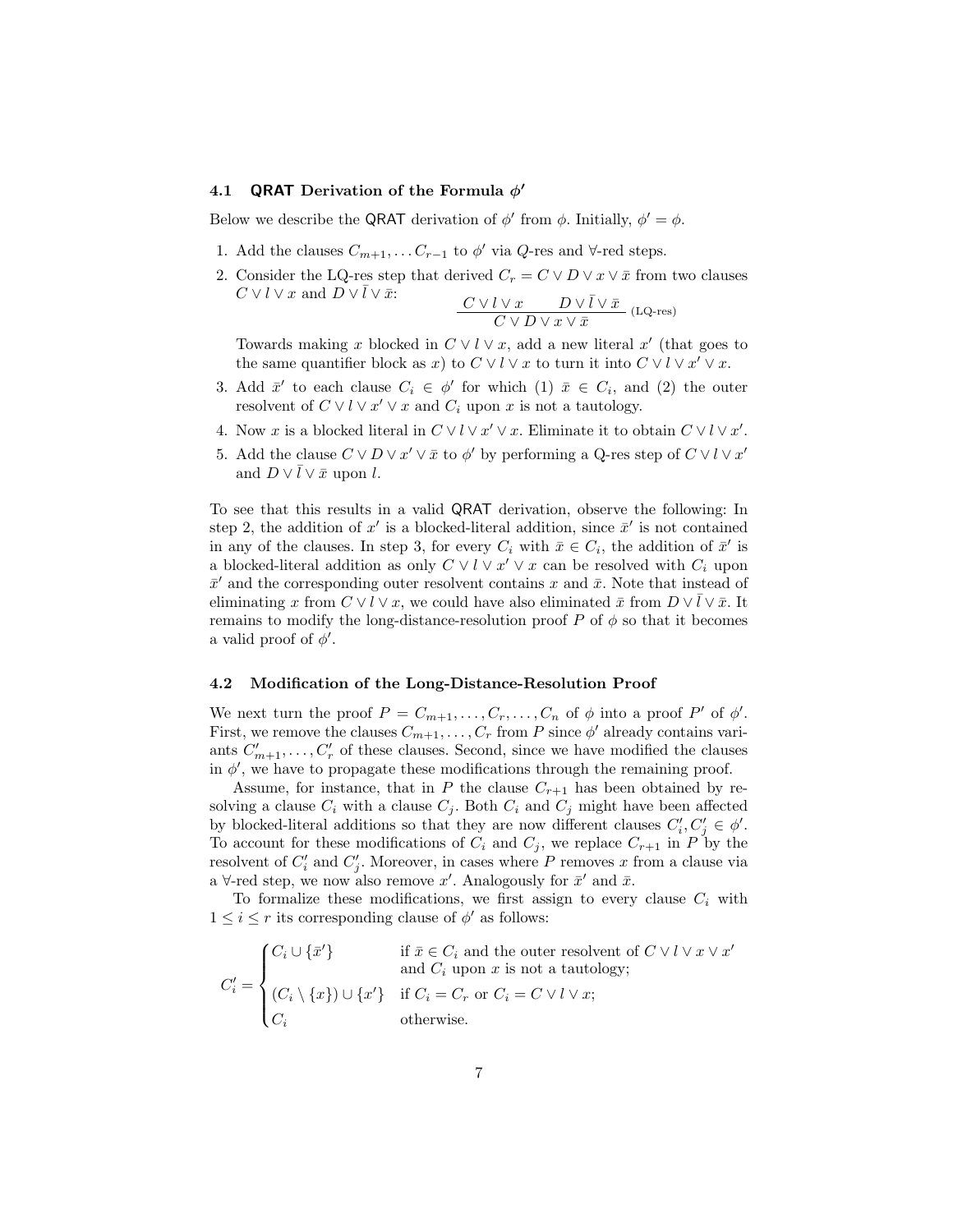Note that, by construction,  $C_i' \in \phi'$  for  $1 \leq i \leq r$ . For every i such that  $r < i \leq n$ , we step-by-step, starting with  $i = r + 1$ , define  $C_i'$  based on the derivation rule that was used for deriving  $C_i$  in P. We distinguish between clauses derived by resolution steps and clauses derived by ∀-red steps:

CASE 1:  $C_i$  has been derived via a resolution step of two clauses  $C_j = C \vee l$  and  $C_k = D \vee \overline{l}$  upon l, i.e.,  $C_i = C \vee D$ . We define  $C'_i = C'_j \setminus \{l\} \vee C'^{\prime}_k \setminus \{\overline{l}\}.$ 

CASE 2:  $C_i$  has been derived from a clause  $C_i$  via a  $\forall$ -red step. If the  $\forall$ -red step removes a literal l with  $var(l) \neq var(x)$ , we define  $C_i' = C_j' \setminus \{l\}$ . If it removes x, we define  $C_i' = C_j' \setminus \{x, x'\}$ , and if it removes  $\bar{x}$ , we define  $C_i' = C_j' \setminus \{\bar{x}, \bar{x}'\}$ .

Note that  $\forall$ -red steps of x and  $\bar{x}$  in  $P'$  might remove two literals at once. Although such ∀-red steps do not constitute valid derivation steps in a strict sense, this is not a serious problem: These steps can be easily rewritten into two distinct  $\forall$ -red steps since x and x' are in the same quantifier block. For instance, the left step below can be rewritten into the two steps on the right:

$$
\frac{C \vee x \vee x'}{C} \quad (\forall \text{-red})
$$
\n
$$
\frac{C \vee x \vee x'}{C \vee x} \quad (\forall \text{-red})
$$
\n
$$
\frac{C \vee x}{C} \quad (\forall \text{-red})
$$

Next, we show that the resulting proof  $P'$  is—apart from the minor detail just mentioned—a valid long-distance-resolution proof of  $\phi'$ .

#### 4.3 Correctness of the Simulation

To prove the correctness of our simulation, we first introduce a lemma that guarantees that the modified long-distance-resolution proof  $P'$  has a similar structure as the original proof P:

**Lemma 1.** Let  $\phi' = \Pi' \cdot C'_1 \wedge \cdots \wedge C'_r$  and  $P' = C'_{r+1}, \ldots, C'_n$  be obtained from  $\phi = \Pi.C_1 \wedge \cdots \wedge C_m$  and  $P = C_{m+1}, \ldots, C_r, \ldots, C_n$  as defined above. Then, for every clause  $C'_i$  with  $1 \leq i \leq n$ , the following holds: (1) If x' or x is in  $C'_i$ , then  $x \in C_i$ . (2) If  $\bar{x}'$  or  $\bar{x}$  is in  $C'_i$ , then  $\bar{x} \in C_i$ . (3)  $C'_i$  agrees with  $C_i$  on all literals whose variables are different from x and x', i.e.,  $C_i' \setminus \{x, \bar{x}, x', \bar{x}'\} = C_i \setminus \{x, \bar{x}\}.$ 

Proof. By induction on i.

BASE CASE  $(i \leq r)$ : The claim holds by the definition of  $C_i'$ .

INDUCTION STEP  $(r < i)$ : Consider the clause  $C_i$  in P that corresponds to  $C_i'$ . We proceed by a case distinction based on how  $C_i$  was derived in  $P$ .

CASE 1:  $C_i$  is a resolvent  $C_j \setminus \{l\} \vee C_k \setminus \{\overline{l}\}$  of two clauses  $C_j, C_k$ . In this case,  $C_i' = C_j' \setminus \{l\} \vee C_k' \setminus \{\overline{l}\}.$  By the induction hypothesis, the statement holds for  $C_j'$ and  $C'_{k}$ . Now, if  $C'_{i}$  contains  $x'$  or  $x$ , then at least one of  $C'_{j}$  and  $C'_{k}$  must contain x' or x and thus one of  $C_j$  and  $C_k$  must contain x, hence  $x \in C_i$ . Analogously, if  $C_i'$  contains  $\bar{x}'$  or  $\bar{x}$ , then  $C_i$  contains  $\bar{x}$ . Now,  $C_j'$  agrees with  $C_j$  on all literals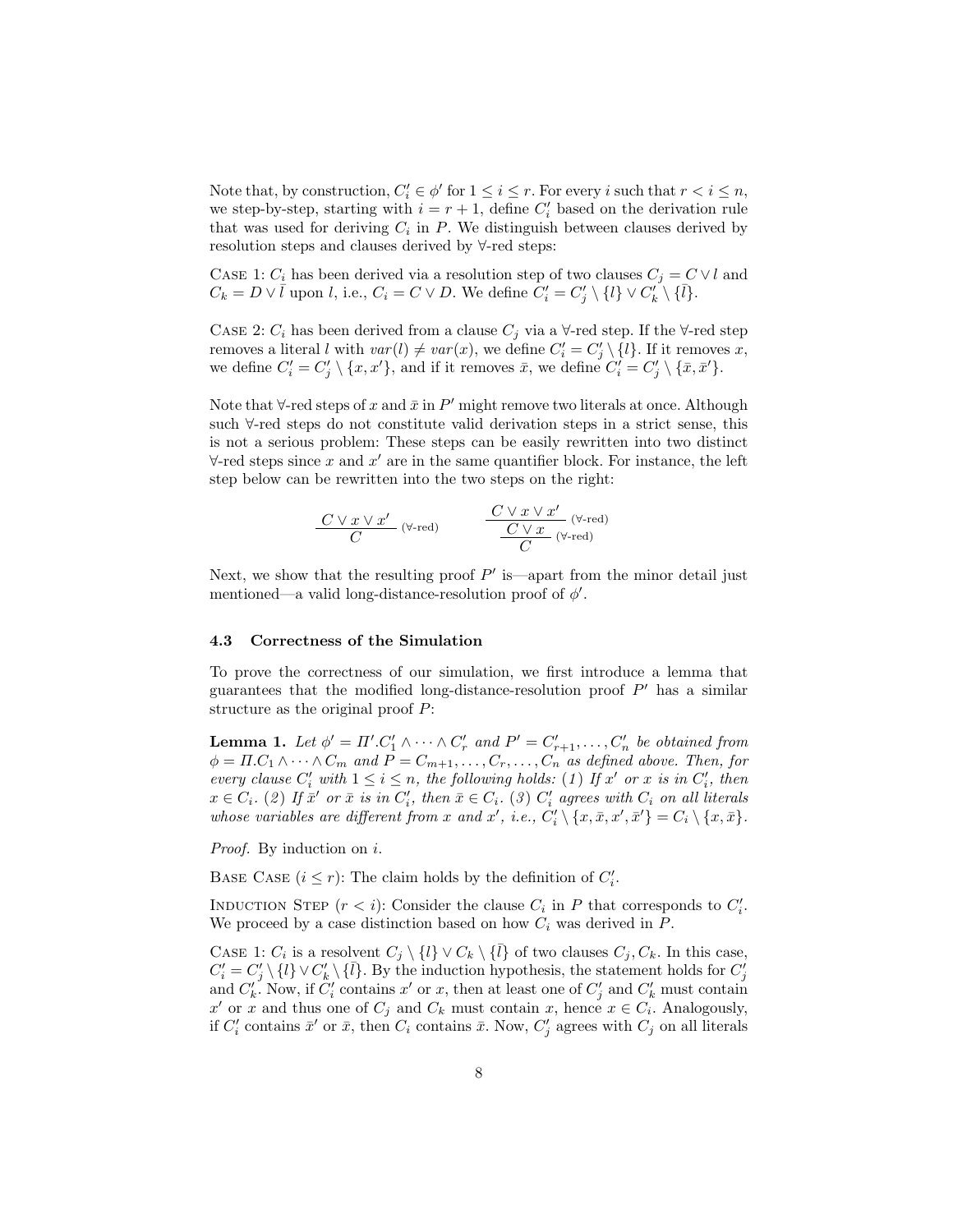whose variables are different from x and  $x'$ , and the same holds for  $C'_{k}$  and  $C_{k}$ . Thus,  $C_i'$  agrees with  $C_i$  on all literals whose variables are different from x and x'.

CASE 2:  $C_i$  has been derived from a clause  $C_j$  via a  $\forall$ -red step, i.e.,  $C_i = C_j \setminus \{y\}$ for some universal literal  $y$ . By the induction hypothesis, the statement holds for  $C'_j$ . If  $var(y) \neq var(x')$ , then  $C'_i = C'_j \setminus \{y\}$  and thus the claim holds. If  $y = x$ , then  $C_i' = C_j' \setminus \{x, x'\}$  and thus the claim holds too. The case where  $y = \bar{x}$  is analogous to the case where  $y = x$ .

We can now show that the proof  $P'$ , produced by our simulation procedure, is a valid long-distance-resolution proof of  $\phi'$ :

**Theorem 2.** Let  $\phi' = \Pi' . C'_1 \wedge \cdots \wedge C'_r$  and  $P' = C'_{r+1}, \ldots, C'_n$  be obtained from  $\phi = \Pi.C_1 \wedge \cdots \wedge C_m$  and  $P = C_{m+1}, \ldots, C_r, \ldots, C_n$  by our procedure. Then, P' is a valid long-distance-resolution proof of  $\phi'$ .

*Proof.* We have to show that every clause  $C_i'$  in  $P'$  has been derived from clauses in  $C'_1, \ldots, C'_{i-1}$  via a valid application of a derivation rule and that  $C'_n = \bot$ . To show that every clause in  $P'$  has been derived via a valid application of a derivation rule, let  $C_i'$  be a clause in  $P'$ . We proceed by a case distinction based on the rule via which its counterpart  $C_i$  has been derived in  $P$ :

CASE 1:  $C_i$  has been derived from two clauses  $C_j, C_k$  via a Q-res step or an LQ-res step upon some existential literal l. In this case,  $C_i' = C_j' \setminus \{l\} \vee C_k' \setminus \{\overline{l}\}.$ We have to show that  $l \in C'_j$ ,  $\bar{l} \in C'_k$ , and for every literal  $l' \in C'_j$  such that  $l' \neq l$ and  $\bar{l}' \in C'_{k}$ , it holds that  $l'$  is universal and  $l <_{\Pi'} l'$ . By Lemma 1,  $C'_{j}$  agrees with  $C_j$  on all literals whose variables are different from the universal literals x and  $x'$ . Likewise for  $C'_{k}$  and  $C_{k}$ . Therefore,  $l \in C'_{j}$  and  $\overline{l} \in C'_{k}$ .

Now, assume  $C'_j$  contains a literal l' such that  $l' \neq l$  and  $\bar{l}' \in C'_k$ . If the variable of  $l'$  is different from x and x', then it must be the case that  $l'$  is universal and  $l <_{\Pi'} l'$ , for otherwise the derivation of  $C_i$  in P were not valid. Assume thus that the variable of  $l'$  is either x or x'. If  $l'$  is either x or x', then Lemma 1 implies that  $C_j$  contains x and also, since  $\bar{l}' \in C'_k$ , that  $C_k$  contains  $\bar{x}$ . Therefore, it holds that  $l <_{\Pi'} x$  (since otherwise the derivation of  $C_i$  in P were not valid) and since  $x'$  and  $x$  are in the same quantifier block, it also holds that  $l <_{\Pi'} x'$ , hence  $l <_{\Pi'} l'$ . The case where l' is  $\bar{x}$  or  $\bar{x}'$  is symmetric.

CASE 2:  $C_i$  has been derived from a clause  $C_j$  via a  $\forall$ -red step, that is, by removing a universal literal y such that for every existential literal  $l' \in C_j$ , it holds that  $l' <_{\Pi} y$ . If  $var(y) \neq x$ , then  $C'_j = C'_i \setminus \{y\}$  and since, by Lemma 1,  $C_i'$  coincides with  $C_i$  on all existential variables, it holds for every existential literal  $l' \in C'_i$  that  $l' <_{\Pi'} y$ . If  $var(y) = x$ , then  $C'_j$  is of the form  $C'_i \setminus \{x, x'\}$  or  $C_i' \setminus {\bar x, \bar x'}$ . Now, x and x' are in the same quantifier block and thus, with the same argument as for  $var(y) = x$ , it holds for every existential literal  $l' \in C'_j$ that  $l' <_{\Pi'} y$ .

Finally, to see that  $C'_n = \perp$ , observe the following: By Lemma 1, since x and  $\bar{x}$  are not in  $C_n$ , it follows that  $x'$  and  $\bar{x}'$  are not in  $C'_n$ . Moreover, again by Lemma 1,  $C_n$  and  $C'_n$  agree on all other literals. Therefore,  $C'_n = C_n = \perp$ .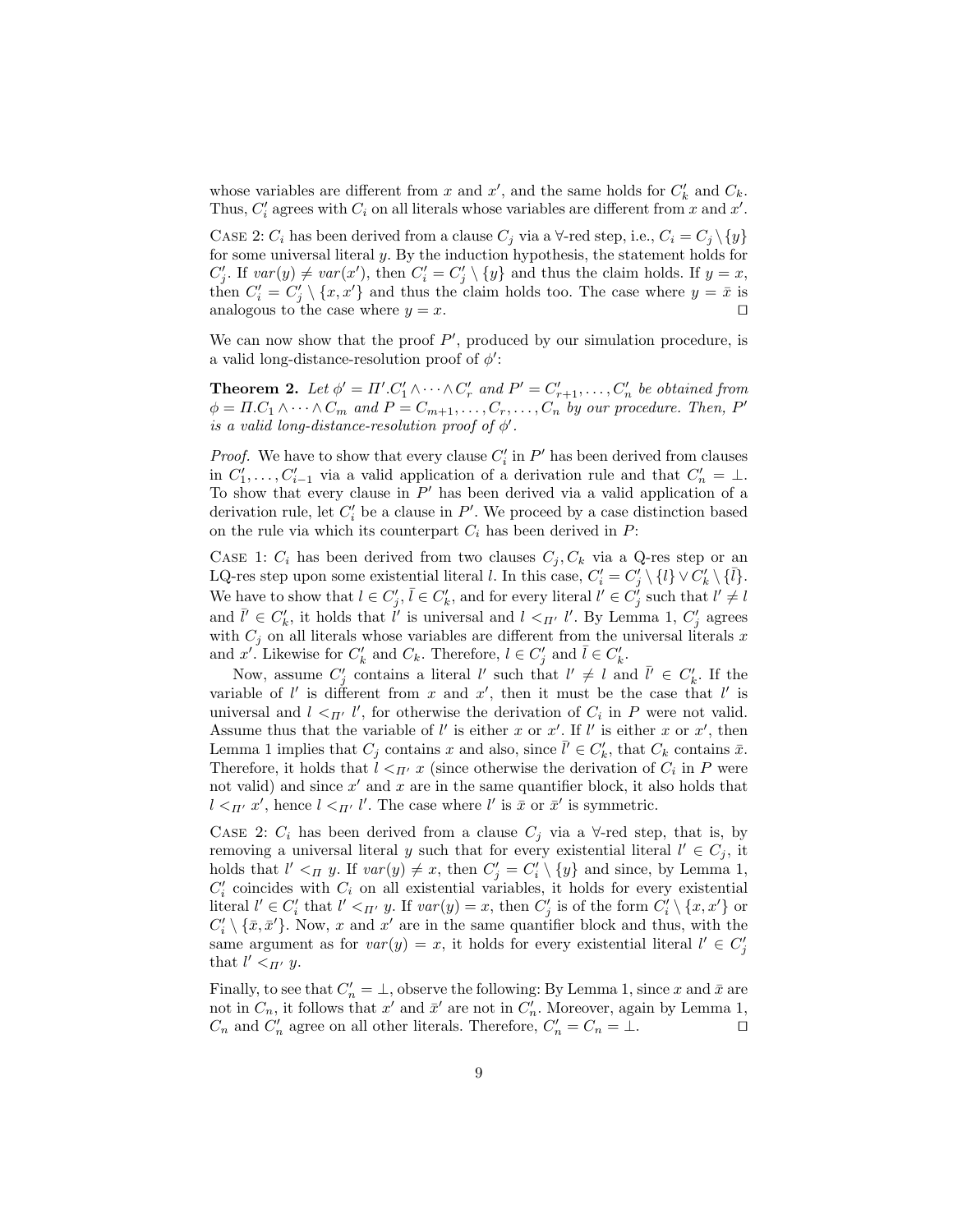We can also show that our simulation does not introduce new LQ-res steps. Hence, if a long-distance-resolution proof contains  $n$  LQ-res steps, our simulation terminates after at most  $n$  iterations (the proof is omitted due to space reasons):

**Theorem 3.** Let P' be obtained from  $\phi = \Pi.\psi$  and P by our procedure. Then,  $P'$  contains fewer LQ-res steps than  $P$ .

#### 4.4 Clashes of Several Universal Literals

Until now, we assumed that LQ-res steps involve only one pair of complementary universal literals. When multiple such pairs are involved, the procedure changes only slightly: Instead of eliminating only a single literal from one of the clauses that are involved in the LQ-res step, we now eliminate several of them. If we start with the outermost one and gradually move inwards, we ensure that at most one blocked literal is added per clause. We illustrate this on an example. Consider the QBF  $\phi = \exists a \exists b \forall x \exists c \forall y \exists d. (b \lor x \lor c \lor y \lor d) \land (a \lor \bar{x} \lor c) \land (\bar{a} \lor \bar{b} \lor \bar{y} \lor d)$ and the following derivations in a long-distance-resolution proof:

$$
\frac{a \vee \bar{x} \vee c \qquad \bar{a} \vee \bar{b} \vee \bar{y} \vee d}{b \vee x \vee c \vee y \vee d} \qquad \frac{a \vee \bar{x} \vee c \qquad \bar{a} \vee \bar{b} \vee \bar{y} \vee d}{\bar{b} \vee \bar{x} \vee c \vee \bar{y} \vee \bar{d}} \qquad \qquad \text{(Q-res)} \\ x \vee \bar{x} \vee c \vee y \vee \bar{y} \vee d \qquad \qquad \text{(LQ-res)}
$$

In the LQ-res step, there are two pairs of complementary universal literals, namely  $x, \bar{x}$  and  $y, \bar{y}$ . We therefore try to get rid of both x and y in the left antecedent  $L = b \vee x \vee c \vee y \vee d$  of the LQ-res step. As in the case where only one literal is removed, we start by deriving in QRAT all clauses that occur before the LQ-res step. In this case, we add  $\bar{b} \vee \bar{x} \vee c \vee \bar{y} \vee d$  to  $\phi$  via a Q-res step and denote the resulting formula by  $\phi'$ .

Now we want to remove x from  $L$  via blocked-literal elimination. In order for x to be blocked in  $\phi'$ , all outer resolvents of L upon x have to be tautologies. The formula  $\phi'$  contains two clauses that can be resolved with L upon x, namely  $\bar{b} \vee \bar{x} \vee c \vee \bar{y} \vee d$  and  $a \vee \bar{x} \vee c$ . As the first clause contains  $\bar{b}$  and L contains b, the corresponding outer resolvent upon x contains  $b, \bar{b}$ . But there are no complementary literals in the outer resolvent  $a \vee b$  with the second clause. We therefore add a fresh literal  $x'$  to L and add its complement  $\bar{x}'$  to  $\bar{a} \vee \bar{x} \vee c$  to obtain  $\phi' =$ ∃a∃b∀x∀x'∃c∀y∃d. $(b \lor x \lor x' \lor c \lor y \lor d) \land (a \lor \bar{x} \lor \bar{x}' \lor c) \land (\bar{a} \lor \bar{b} \lor \bar{y} \lor d) \land (\bar{b} \lor \bar{x} \lor c \lor \bar{y} \lor d)$ .

We can now remove the blocked literal x from  $(b \vee x \vee x' \vee c \vee y \vee d)$  to obtain  $L' = b \vee x' \vee c \vee y \vee d$ . If we now resolved  $L'$  with  $\bar{b} \vee \bar{x} \vee c \vee \bar{y} \vee d$ , we would get the following LQ-res step:

$$
\frac{b \vee x' \vee c \vee y \vee d \qquad \bar{b} \vee \bar{x} \vee c \vee \bar{y} \vee d}{x' \vee \bar{x} \vee c \vee y \vee \bar{y} \vee d} \text{ (LQ-res)}
$$

Since there is still a clash of y and  $\bar{y}$ , we need to get rid of y in L'. We are lucky because we do not need to perform any blocked-literal additions: The only clauses in  $\phi'$  that contain  $\bar{y}$  are  $\bar{a} \vee \bar{b} \vee \bar{y} \vee d$  and  $\bar{b} \vee \bar{x} \vee c \vee \bar{y} \vee d$ , and the outer resolvents of  $L'$  with both of them contain complementary literals. We can thus remove y from L' and use a Q-res step to add the resulting resolvent to  $\phi'$ :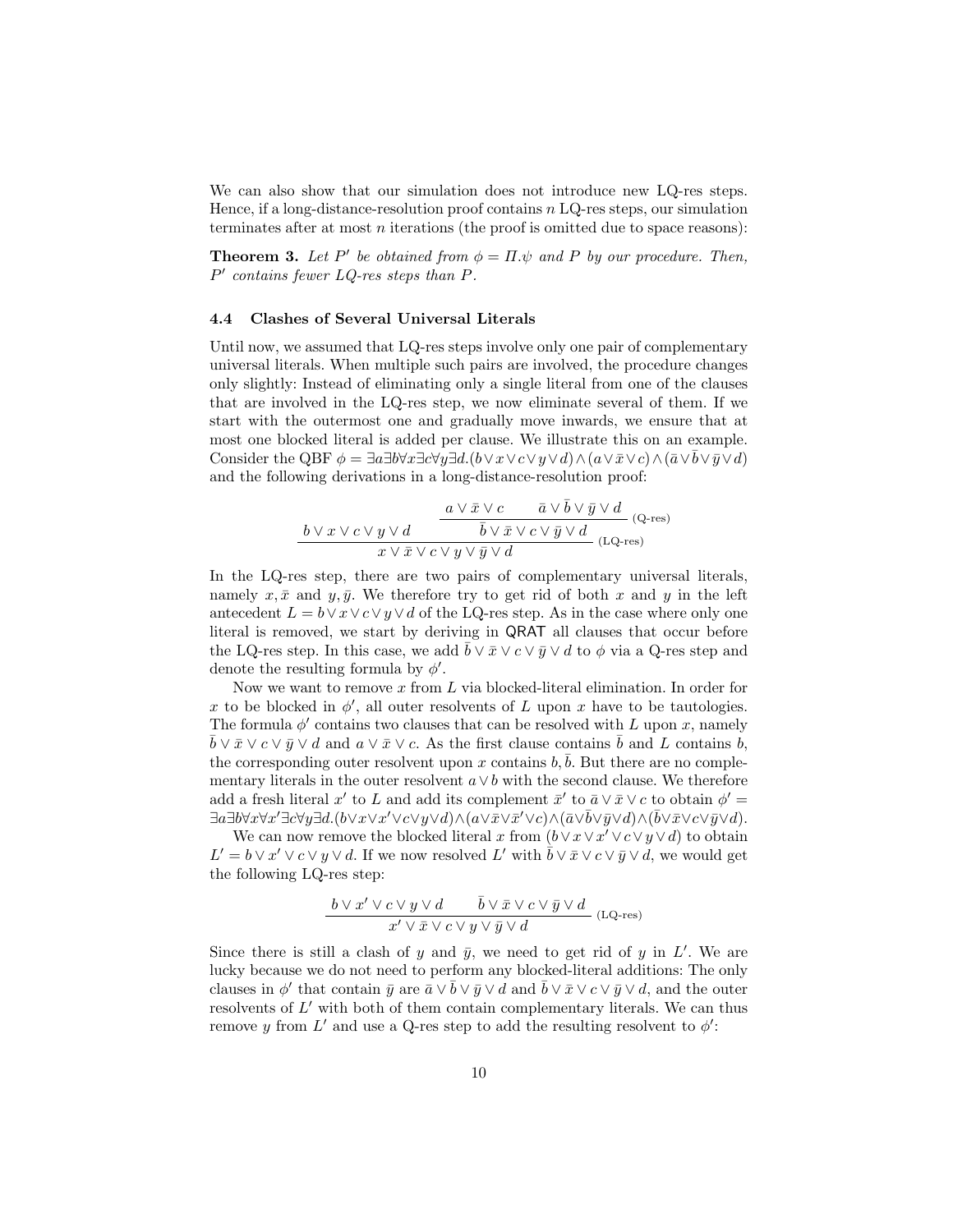$$
\frac{b \vee x' \vee c \vee d \qquad \bar{b} \vee \bar{x} \vee c \vee \bar{y} \vee d}{x' \vee \bar{x} \vee c \vee \bar{y} \vee d} \text{ (Q-res)}
$$

Similarly to the case where we only eliminated one literal, we then propagate the corresponding changes through the rest of the proof to turn it into a valid long-distance resolution proof of  $\phi'$ .

## 5 Complexity of the Simulation

After showing how a long-distance-resolution proof can be translated into a QRAT proof, we still have to prove that the size (the number of derivation steps) of the resulting QRAT proof is polynomial w.r.t. the size of the original proof and the formula. We have seen that the long-distance-resolution proof and the QRAT proof correspond one-to-one on resolution steps and ∀-red steps. Therefore, we only need to estimate the number of blocked-literal addition and blocked-literal elimination steps to obtain an upper bound on the size of the QRAT proof.

Consider a long-distance-resolution proof  $C_{m+1}, \ldots, C_r, \ldots, C_n$  of a QBF  $\Pi.C_1 \wedge \cdots \wedge C_m$ , where  $C_r$  is the first clause that is derived via an LQ-res step:

$$
\frac{C \vee l \vee x_1 \vee \dots \vee x_k \qquad D \vee \bar{l} \vee \bar{x}_1 \vee \dots \vee \bar{x}_k}{C_r = C \vee D \vee x_1 \vee \bar{x}_1 \vee \dots \vee x_k \vee \bar{x}_k}
$$
 (LQ-res)

We can make the following observation: To remove all the literals  $x_1, \ldots, x_k$  from  $C \vee l \vee x_1 \vee \cdots \vee x_k$  via blocked-literal elimination, we have to add at most one new literal of the form  $\bar{x}'_i$  to every clause  $C_1, \ldots, C_{r-1}$  if we start by eliminating the outermost universal literal  $x_1$  and step-by-step work ourselves towards the innermost literal  $x_k$ . The reason this works is as follows:

Assume we have added the literal  $x'_1$  to  $C \vee l \vee x_1 \vee \cdots \vee x_k$  and the corresponding literal  $\bar{x}'_1$  to another clause  $C_i = C'_i \vee \bar{x}_1$  to obtain complementary literals in the outer resolvent of the resulting clauses  $C \vee l \vee x_1 \vee x_1' \vee \cdots \vee x_k$  and  $C' \vee \bar{x}_1 \vee \bar{x}'_1$  upon  $x_1$ . Then, the outer resolvent of  $C \vee l \vee x_1 \vee x'_1 \vee \cdots \vee x_k$  with  $C' \vee \overline{x}_1 \vee \overline{x}'_1$  upon a literal  $x_j$  that is inner to  $x_1$  (i.e.,  $x_1 \leq \overline{H}$   $x_j$ ) contains the complementary pair  $x'_1, \bar{x}'_1$ , so we have to add no further literals to  $C' \vee \bar{x}_1 \vee \bar{x}'_1$ .

Hence, the number of blocked-literal additions for literals of the form  $\bar{x}'_i$  is bounded by the number of clauses, that is, by  $n$ . Moreover, for every addition of a literal  $\bar{x}'_i$  to some clause, there is at most one addition of the corresponding literal  $x_i'$ . Therefore, there are at most  $2n$  blocked-literal additions per LQ-res step. Now, for every addition of a literal  $x_i'$ , there is exactly one elimination of the corresponding literal  $x_i$ . Thus, overall there are at most  $3n$  blocked-literal additions and eliminations for every LQ-res step. Since the number of LQ-res steps is bounded by the number of clauses in the proof, the size of the QRAT derivation is at most  $3n^2$ . It follows that whenever a QBF has a long-distanceresolution proof of polynomial size, it also has a polynomial-size QRAT proof:

Theorem 4. The QRAT proof system polynomially simulates the long-distanceresolution calculus.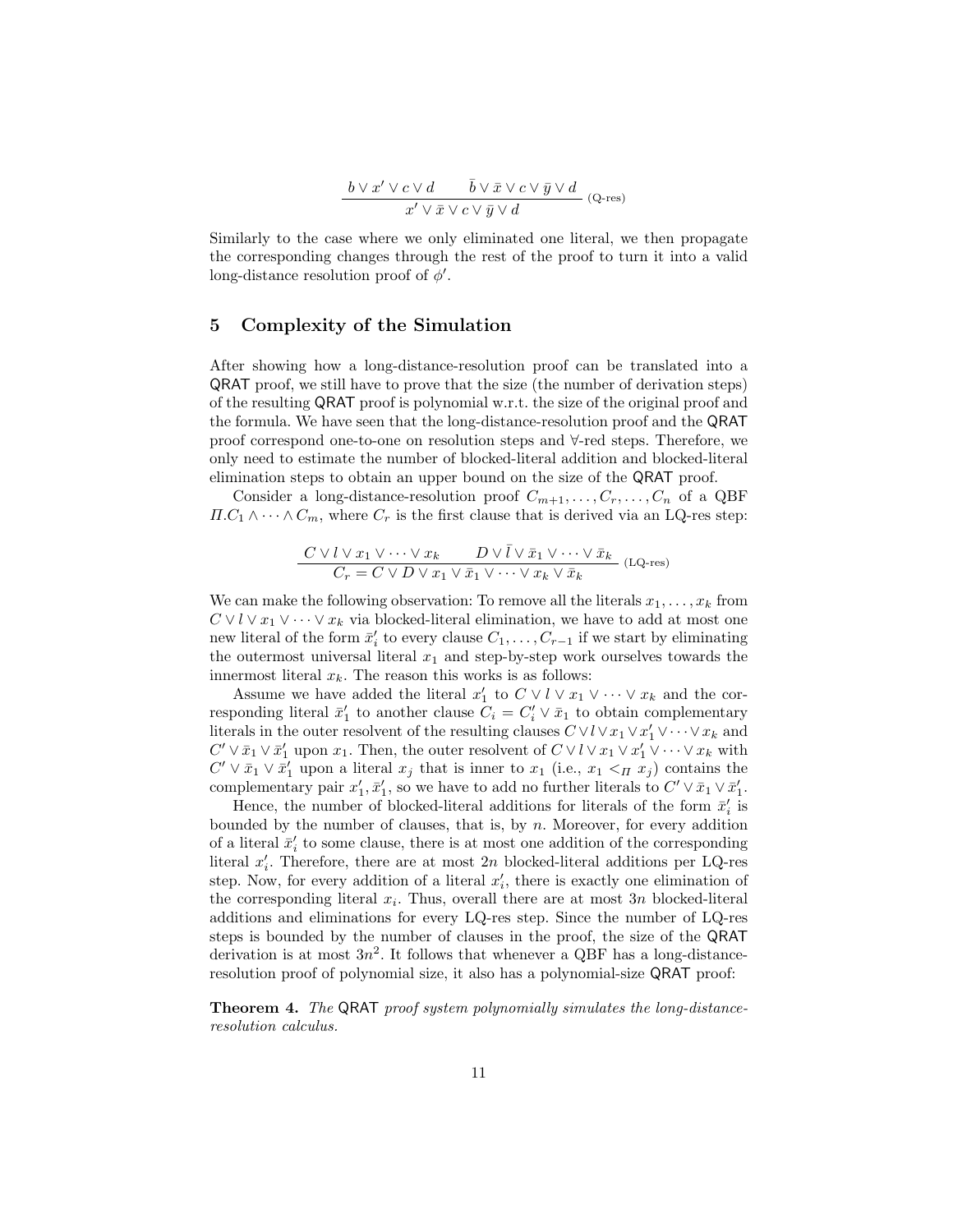## 6 Evaluation

We now know that QRAT can polynomially simulate long-distance resolution. But what does it mean in practice? Can we have short QRAT proofs for formulas that have short long-distance-resolution proofs? To answer this question at least partly, we consider the formulas well-known for having short long-distanceresolution proofs while only having long Q-resolution proofs—the Kleine Büning formulas [20]. A Kleine Büning formula of size n, in short  $KBKF_n$ , has the prefix  $\exists a_0, a_1, b_1 \forall x_1 \exists a_2, b_2 \forall x_2 \ldots \exists a_n, b_n \forall x_n \exists c_1, c_2, \ldots, c_n$  and the following clauses:

 $I$  :  $\bar{a}_0$   $I'$  :  $a_0 \vee \bar{a}_1 \vee \bar{b}_1$  $I'$  :  $a_0 \vee \bar{a}_1 \vee \bar{b}_1$  $A_i: a_i \vee \bar{x}_i \vee \bar{a}_{i+1} \vee \bar{b}_{i+1}$   $B_i: b_i \vee x_i \vee \bar{a}_{i+1} \vee \bar{b}_{i+1}$  for  $i \in \{1..n-1\}$  $C \; : \; a_n \vee \bar{x}_n \vee \bar{c}_1 \vee \cdots \vee \bar{c}_n \quad \quad C' \; : \; b_n \vee x_n \vee \bar{c}_1 \vee \cdots \vee \bar{c}_n$  $X_i: \ \bar{x}_i \vee c_i$  for  $i \in \{1..n\}$ 

We can reduce a formula  $KBKF_n$  to a formula  $KBKF_{n-1}$  by using only Q-res, blocked-literal elimination, and clause-deletion steps<sup>4</sup> (no  $\forall$ -red steps or resolution upon universal literals). To do so, we use the clauses  $A_n$ ,  $B_n$ ,  $C$ ,  $C'$ ,  $X_n$ , and  $X'_n$  of  $KBKF_n$  to construct the clauses C and C' of  $KBKF_{n-1}$ . The required 12 steps are shown below. The last two clauses (11 and 12) respectively correspond to the clauses C and  $C'$  of  $KBKF_{n-1}$ .

|     | 1. $a_n \vee \bar{x}_n \vee \bar{c}_1 \vee \cdots \vee \bar{c}_{n-1}$                                                                                 | (Q-res of C and $X_n$ )                     |
|-----|-------------------------------------------------------------------------------------------------------------------------------------------------------|---------------------------------------------|
|     | 2. $b_n \vee x_n \vee \overline{c}_1 \vee \cdots \vee \overline{c}_{n-1}$                                                                             | (Q-res of C' and $X'_n$ )                   |
| 3.  |                                                                                                                                                       | (delete C, C', $X_n$ , $X'_n$ )             |
|     | 4. $a_{n-1} \vee \overline{x}_{n-1} \vee b_n \vee \overline{x}_n \vee \overline{c}_1 \vee \cdots \vee \overline{c}_{n-1}$ (Q-res of 1 and $A_{n-1}$ ) |                                             |
|     | 5. $b_{n-1} \vee x_{n-1} \vee \overline{a}_n \vee x_n \vee \overline{c}_1 \vee \cdots \vee \overline{c}_{n-1}$ (Q-res of 2 and $B_{n-1}$ )            |                                             |
|     | 6. $a_{n-1} \vee \overline{x}_{n-1} \vee b_n \vee \overline{c}_1 \vee \cdots \vee \overline{c}_{n-1}$                                                 | (BLE of $\bar{x}_n$ from 4)                 |
|     | 7. $b_{n-1} \vee x_{n-1} \vee \overline{a}_n \vee \overline{c}_1 \vee \cdots \vee \overline{c}_{n-1}$                                                 | (BLE of $x_n$ from 5)                       |
|     | 8. $a_{n-1} \vee \bar{x}_{n-1} \vee x_n \vee \bar{c}_1 \vee \cdots \vee \bar{c}_{n-1}$                                                                | (Q-res of 6 and $B_{n-1}$ )                 |
|     | 9. $b_{n-1} \vee x_{n-1} \vee \bar{x}_n \vee \bar{c}_1 \vee \cdots \vee \bar{c}_{n-1}$                                                                | (Q-res of 7 and $A_{n-1}$ )                 |
| 10. |                                                                                                                                                       | (delete 4, 5, 6, 7, $A_{n-1}$ , $B_{n-1}$ ) |
|     | 11. $a_{n-1} \vee \bar{x}_{n-1} \vee \bar{c}_1 \vee \cdots \vee \bar{c}_{n-1}$                                                                        | (BLE of $x_n$ from 8)                       |
|     | 12. $b_{n-1} \vee x_{n-1} \vee \bar{c}_1 \vee \cdots \vee \bar{c}_{n-1}$                                                                              | (BLE of $\bar{x}_n$ from 9)                 |
|     |                                                                                                                                                       |                                             |

Table 1 shows the sizes of the Kleine Büning formulas as well as of the corresponding long-distance-resolution proofs (in the QRP format) and QRAT proofs. The latter are obtained by the construction mentioned in this section. The size of both types of proofs is linear in the size of the formula. Although QRAT proofs use about twice as many proof steps (including deletion steps), the file size of QRAT proofs is smaller. The explanation for this is that long-distance-resolution proofs increase the length of clauses, while QRAT proofs decreases their length.

Short proofs of the KBKF formulas can also be obtained by using resolution upon universal variables as in the calculus QU-Res [24]. There is, however, a variant of the KBKF formulas, called KBKF  $_n$ -qu [2], which has only exponential proofs in the QU-Res calculus. A  $KBKF_n-qu$  formula is obtained from  $KBKF_n$ 

<sup>4</sup> Clause deletion was not used in the simulation, but is allowed in the QRAT system.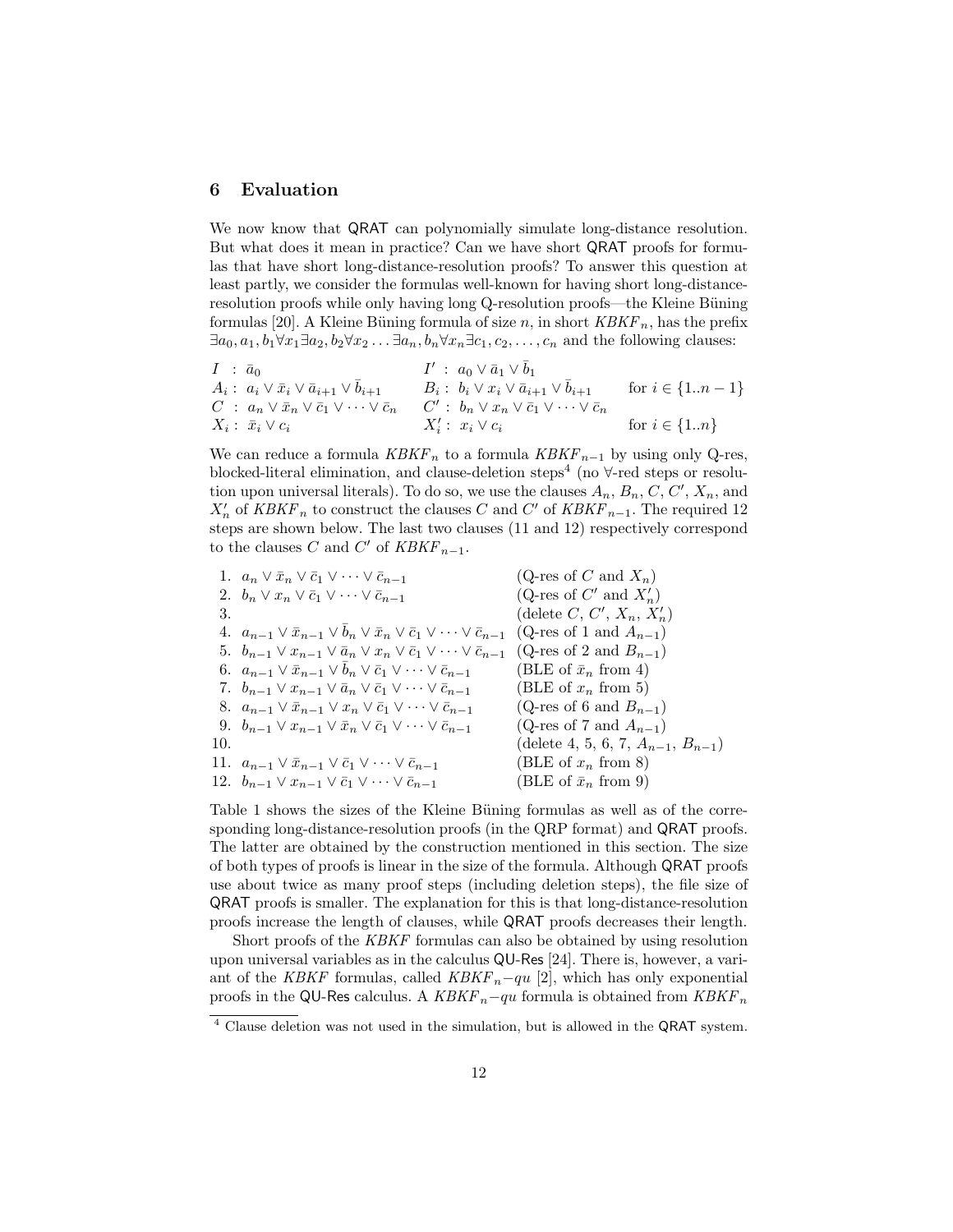Table 1. The size of Kleine Büning formulas in the number of variables  $(\text{#var})$  and clauses  $(\text{\#cls})$ . Additionally, the size of their long-distance-resolution proofs (in the QRP format) in the number of Q-res steps  $(\#Q)$ , LQ-res steps  $(\#L)$ ,  $\forall$ -red steps  $(\# \forall)$ , and the file size in KB (ignoring the part that represents the formula). On the right, the number of Q-res  $(\#Q)$ , BLE  $(\#B)$ , and deletion  $(\#D)$  steps as well as the file size for the manual QRAT proofs.

|                       |     | input                     | $LD$ proofs $(QRP)$ |             |                           |        | <b>QRAT</b> proofs |          |                   |  |
|-----------------------|-----|---------------------------|---------------------|-------------|---------------------------|--------|--------------------|----------|-------------------|--|
| formula               |     | $\#var$ $\#cls$           |                     |             | $\#Q \#L$ $\#V$ file size | $\#$ Q |                    |          | $#B$ #D file size |  |
| $KBKF_{10}$           | 41  | 42                        | 41 18               | 38          | 6 I                       | 57     | 38                 | -92      | 6                 |  |
| $KBKF_{50}$           | 201 | 202                       |                     | 201 98 198  | 138                       | 297    |                    | 198 492  | 112               |  |
| $KBKF_{100}$          | 401 | 402                       |                     | 401 198 398 | 573                       | 597    |                    | 398 992  | 421               |  |
| $KBKF_{200}$          | 801 | 802                       |                     | 801 398 798 | 2321                      | 1197   |                    | 798 1992 | 1627              |  |
| $KBKF$ <sub>500</sub> |     | 2001 2002   2001 998 1998 |                     |             | 16 259   2997 1998 4992   |        |                    |          | 11890             |  |

by adding a universal literal  $y_i$  (occurring in the same quantifier block as  $x_i$ ) to every clause in  $KBKF_n$  that contains  $x_i$ , and a literal  $\bar{y}_i$  to every clause in  $KBKF_n$ . For these formulas, blocked-literal elimination can remove all the  $y_i$ and  $\bar{y}_i$  literals, which reduces a  $KBKF_n-qu$  formula to a  $KBKF_n$  formula that can then be efficiently proved using resolution upon universal literals.

In addition to the handcrafted QRAT proofs, we implemented a tool (called ld2qrat) that, based on our simulation, transforms long-distance-resolution proofs into QRAT proofs. We used ld2qrat to transform the long-distanceresolution proofs of the  $KBKF_n$  formulas (by Egly et al. [11]) into QRAT proofs and validated the correctness of these proofs with the proof checker QRAT-trim. In the plain mode, ld2qrat closely follows our simulation. Additionally, it features two optimizations: (1) Given an LQ-res step upon  $l$  with the antecedents  $C \vee l \vee x$  and  $D \vee \overline{l} \vee \overline{x}$ , if one of x or  $\overline{x}$  is already a blocked literal, it is removed with blocked-literal elimination. This avoids the introduction of new variables. (2) Clauses are deleted as soon as they are not needed later in the proof anymore.

Table 2 shows properties of the QRAT proofs produced by 1d2qrat from the long-distance-resolution proofs of the KBKF formulas. On the left are the sizes of proofs obtained without the clause-deletion optimization. On the right are the sizes of proofs with this optimization. A (least squares) regression analysis confirms that the length (number of steps) of the QRAT proofs without deletion is quadratically related to the length of the corresponding long-distance-resolution proofs: The function  $f(x) = 0.22x^2 - 4.48x + 54.58$  (where x is the length of the long-distance-resolution proof and  $f(x)$  is the length of the QRAT proof) fits the data from the above tables perfectly (the error term  $R^2$  of the regression is 1).

## 7 QRAT in the Complexity Landscape

After the analysis of QRAT in theory and practice, we now locate it in the proofcomplexity landscape of resolution-based calculi for QBF, which is shown in Fig. 2. Besides the long-distance-resolution calculus LQ-Res, another well-known proof system is the calculus QU-Res [24], which extends the basic Q-resolution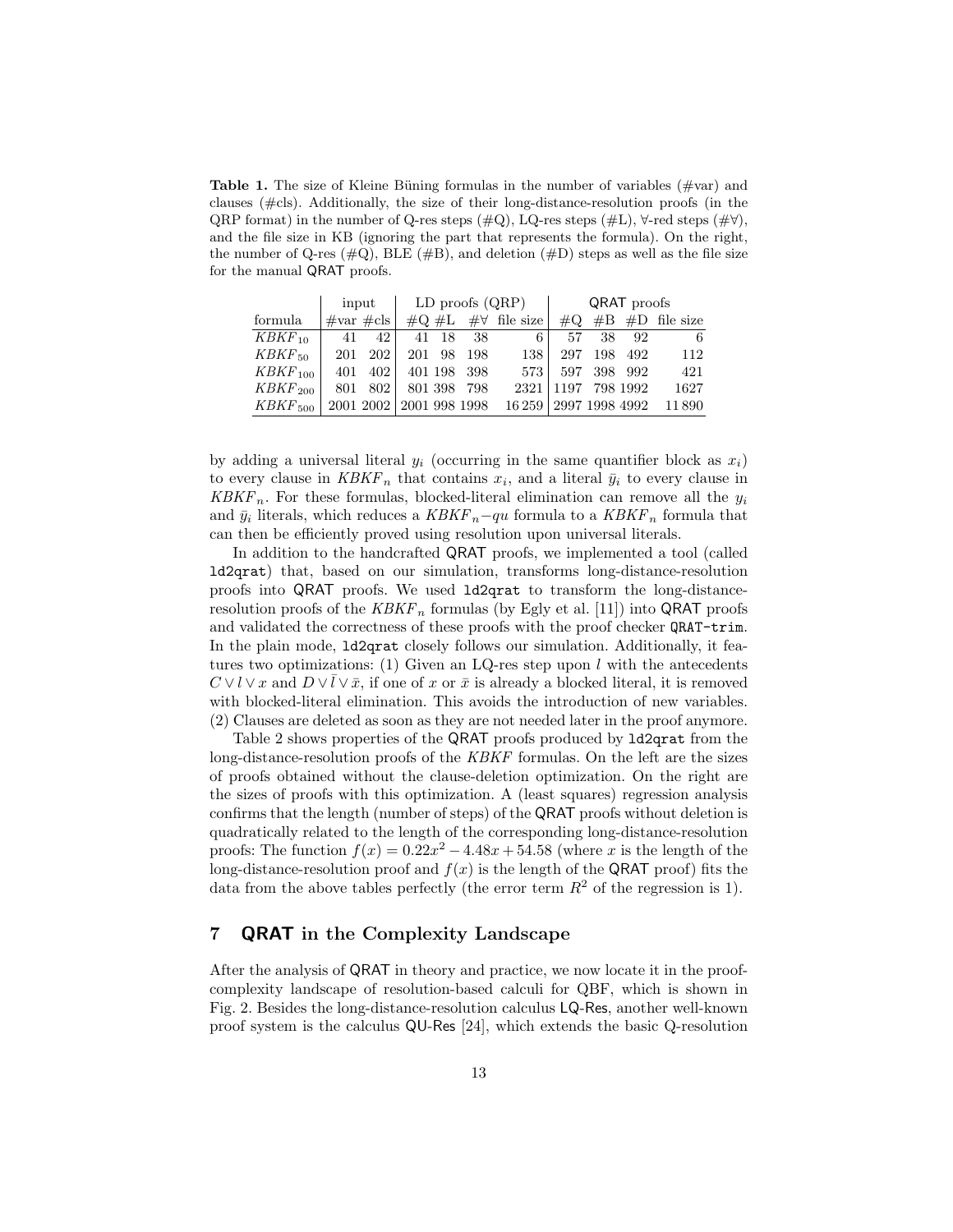Table 2. Comparison of the QRAT proofs obtained by applying 1d2qrat to longdistance-resolution proofs (in the QRP format) of the Kleine Büning formulas. The file size is given in KB and the time for translating the proof (time) is given in seconds.

|                       | QRP to QRAT $w/o$ deletion |         |                                |       |              | $QRP$ to $QRAT$ w/ deletion |                            |      |  |
|-----------------------|----------------------------|---------|--------------------------------|-------|--------------|-----------------------------|----------------------------|------|--|
| formula               | $\#\text{var}$             | #step   | file size                      |       | time $\#var$ | #step                       | file size                  | time |  |
| $KBKF_{10}$           | 59                         | 1690    | 103                            | 0.07  | 59           | 448                         | 26                         | 0.01 |  |
| $KBKF_{50}$           | 299                        | 52 1 70 | 18774                          | 0.45  | 299          | 6288                        | 2227                       | 0.12 |  |
| $KBKF_{100}$          | 599                        | 214 270 | 154 299                        | 3.77  | 599          | 22588                       | 16 19 2                    | 0.86 |  |
| $KBKF_{200}$          | 1199                       | 868470  | 1 309 559                      | 30.70 | 1199         | 85188                       | 126375                     | 7.95 |  |
| $KBKF$ <sub>500</sub> |                            |         | 2999 5471 070 23622 369 497.32 |       |              |                             | 2999 512988 2229195 124.10 |      |  |

calculus (Q-Res) by allowing resolution upon universals literals if the resulting resolvent does not contain complementary literals. As QRAT also allows resolution upon universal literals, it simulates QU-Res. Balabanov et al. [2] showed the incomparability between LQ-Res and QU-Res by exponential separations. It thus follows that QRAT is strictly stronger than both LQ-Res and QU-Res.

Another system that is stronger than both LQ-Res and QU-Res is the calculus  $LQU^+$ -Res [2], which extends  $LQ$ -Res by allowing (long-distance) resolution upon universals literals. We know that either QRAT is strictly stronger than  $LQU^+$ -Res or the two systems are incomparable: On purely existentially-quantified formulas,  $LQU^+$ -Res boils down to ordinary propositional resolution (without complementary literals in resolvents) whereas the QRAT system boils down to the RAT system [25]. As the RAT system is strictly stronger than resolution—there exist polynomial-size RAT proofs of the well-known pigeon hole formulas [13] while resolution proofs of these formulas are necessarily exponential in size  $[12]$ LQU<sup>+</sup>-Res cannot simulate QRAT.

On the other hand, QRAT might be able to simulate  $LQU^+$ -Res, but not with our simulation of the long-distance-resolution calculus, because the simulation cannot convert all  $LQU^+$ -Res proofs into QRAT proofs. To see this, consider the QBF  $\exists a \forall x \forall y \exists b. (a \lor x \lor b) \land (\bar{a} \lor \bar{x} \lor b) \land (x \lor \bar{b}) \land (\bar{x} \lor \bar{y} \lor \bar{b})$  with the following LQU<sup>+</sup>-Res proof [2]:  $x \vee \bar{x} \vee b$ ,  $\bar{y} \vee \bar{b}$ ,  $x \vee \bar{x} \vee \bar{y}$ ,  $x \vee \bar{x}$ ,  $x$ ,  $\bot$ . The proof can be illustrated as follows:

$$
\begin{array}{c|c}\n a \lor x \lor b & \bar{a} \lor \bar{x} \lor b \\
 \hline\n x \lor \bar{x} \lor b & \text{(LQ-res)} \\
 \hline\n & x \lor \bar{x} \lor \bar{y} \\
 \hline\n & x \lor \bar{x} \lor \bar{y} \\
 \hline\n & x \lor \bar{x} \lor \bar{y} \\
 \hline\n & x \lor \bar{x} \lor \bar{y} \\
 \hline\n & x \lor \bar{x} \lor \bar{y} \\
 \hline\n & x \lor \bar{x} \lor \bar{y} \\
 \hline\n & x \lor \bar{x} \lor \bar{y} \\
 \hline\n & x \lor \bar{x} \lor \bar{y} \\
 \hline\n & x \lor \bar{x} \lor \bar{y} \\
 \hline\n & x \lor \bar{x} \lor \bar{y} \\
 \hline\n & x \lor \bar{x} \lor \bar{y} \\
 \hline\n & x \lor \bar{x} \lor \bar{y} \\
 \hline\n & x \lor \bar{x} \lor \bar{y} \\
 \hline\n & x \lor \bar{x} \lor \bar{y} \\
 \hline\n & x \lor \bar{x} \lor \bar{y} \\
 \hline\n & x \lor \bar{x} \lor \bar{y} \\
 \hline\n & x \lor \bar{x} \lor \bar{y} \\
 \hline\n & x \lor \bar{x} \lor \bar{y} \\
 \hline\n & x \lor \bar{x} \lor \bar{y} \\
 \hline\n & x \lor \bar{x} \lor \bar{y} \\
 \hline\n & x \lor \bar{x} \lor \bar{y} \\
 \hline\n & x \lor \bar{x} \lor \bar{y} \\
 \hline\n & x \lor \bar{x} \lor \bar{y} \\
 \hline\n & x \lor \bar{x} \lor \bar{y} \\
 \hline\n & x \lor \bar{x} \lor \bar{y} \\
 \hline\n & x \lor \bar{x} \lor \bar{y} \\
 \hline\n & x \lor \bar{x} \lor \bar{y} \\
 \hline\n & x \lor \bar{x} \lor \bar{y} \\
 \hline\n & x \lor \bar{x} \lor \bar{y} \\
 \hline\n & x \lor \bar{x} \lor \bar{y} \\
 \hline\n & x \lor \bar{x} \lor \bar{y} \\
 \hline\n & x \lor \bar{x} \lor \bar
$$

In our simulation, we first replace the literal x in  $a \vee x \vee b$  by x' before resolving the resulting clause  $a \vee x' \vee b$  with  $\bar{a} \vee \bar{x} \vee b$ . The replacement of x by x' also leads to the addition of  $\bar{x}'$  to  $\bar{x} \vee \bar{y} \vee \bar{b}$ . If we now perform the universal resolution step of  $x \vee \bar{b}$  with  $\bar{x} \vee \bar{x'} \vee \bar{y} \vee \bar{b}$ , then we obtain the following partial proof:

$$
\begin{array}{cc} \underline{a\vee x'\vee b} & \bar{a}\vee \bar{x}\vee b \\ \underline{x'\vee \bar{x}\vee b} & \phantom{a\vee \bar{x}\vee b} & \phantom{a\vee \bar{x}\vee \bar{b}} & \phantom{a\vee \bar{x}\vee \bar{b}} & \phantom{a\vee \bar{x}\vee \bar{b}} & \phantom{a\vee \bar{x}\vee \bar{b}} & \phantom{a\vee \bar{x}\vee \bar{x}\vee \bar{b}} & \phantom{a\vee \bar{x}\vee \bar{x}\vee \bar{b}} & \phantom{a\vee \bar{x}\vee \bar{x}\vee \bar{b}} & \phantom{a\vee \bar{x}\vee \bar{x}\vee \bar{b}} & \phantom{a\vee \bar{x}\vee \bar{x}\vee \bar{b}} & \phantom{a\vee \bar{x}\vee \bar{x}\vee \bar{b}} & \phantom{a\vee \bar{x}\vee \bar{x}\vee \bar{x}\vee \bar{b}} & \phantom{a\vee \bar{x}\vee \bar{x}\vee \bar{x}\vee \bar{x}\vee \bar{b}} & \phantom{a\vee \bar{x}\vee \bar{x}\vee \bar{x}\vee \bar{b}} & \phantom{a\vee \bar{x}\vee \bar{x}\vee \bar{x}\vee \bar{x}\vee \bar{b}} & \phantom{a\vee \bar{x}\vee \bar{x}\vee \bar{x}\vee \bar{x}\vee \bar{x}\vee \bar{x}\vee \bar{x}\vee \bar{x}\vee \bar{x}\vee \bar{x}\vee \bar{x}\vee \bar{x}\vee \bar{x}\vee \bar{x}\vee \bar{x}\vee \bar{x}\vee \bar{x}\vee \bar{x}\vee \bar{x}\vee \bar{x}\vee \bar{x}\vee \bar{x}\vee \bar{x}\vee \bar{x}\vee \bar{x}\vee \bar{x}\vee \bar{x}\vee \bar{x}\vee \bar{x}\vee \bar{x}\vee \bar{x}\vee \bar{x}\vee \bar{x}\vee \bar{x}\vee \bar{x}\vee \bar{x}\vee \bar{x}\vee \bar{x}\vee \bar{x}\vee \bar{x}\vee \bar{x}\vee \bar{x}\vee \bar{x}\vee \bar{x}\vee \bar{x}\vee \bar{x}\vee \bar{x}\vee \bar{x}\vee \bar{x}\vee \bar{x}\vee \bar{x}\vee \bar
$$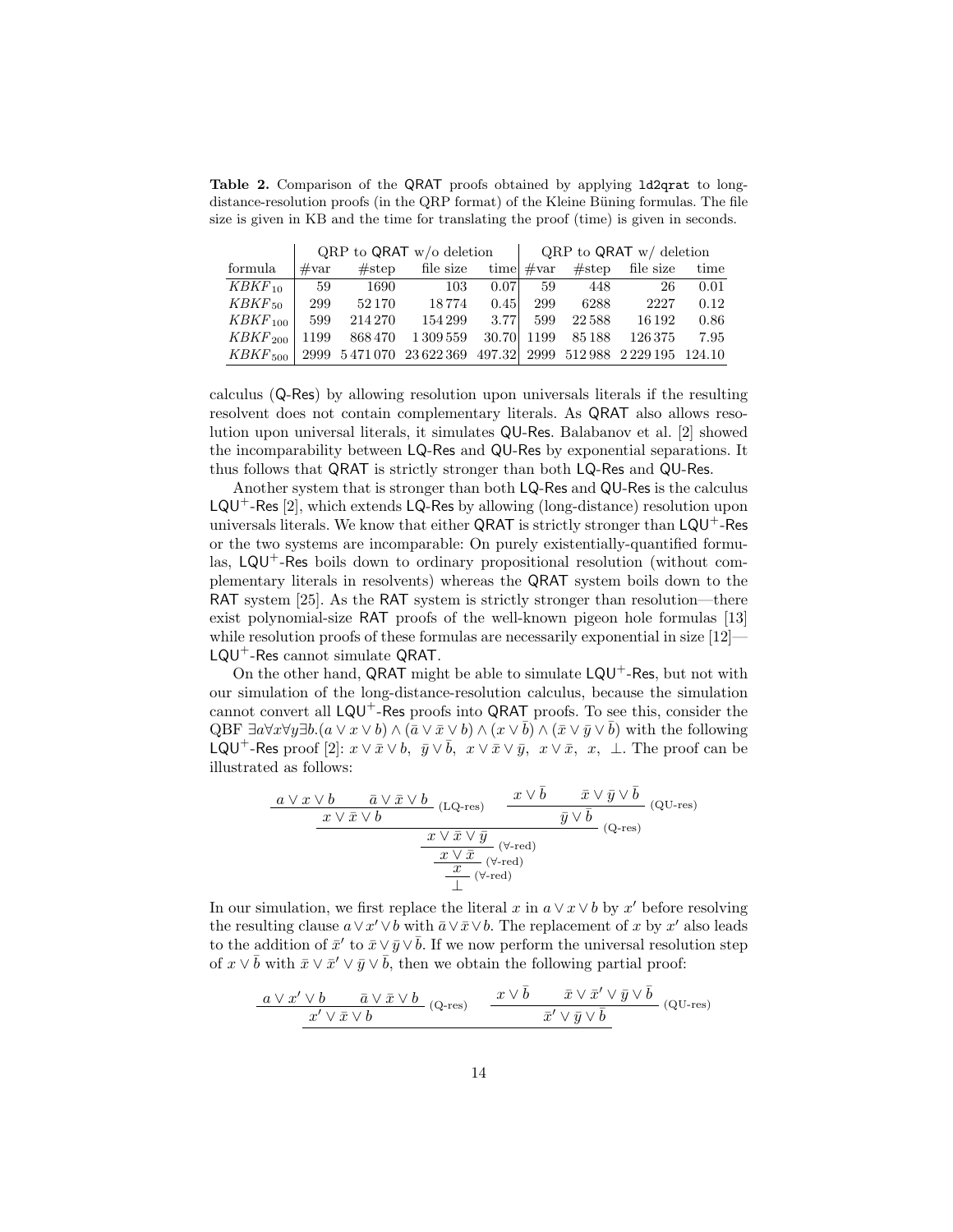

Fig. 2. Complexity landscape including QRAT. A directed edge from a proof system A to a proof system  $B$  means that  $A$  is strictly stronger than  $B$ .

The Q-res step upon b is now impossible because x' is in  $x' \vee \bar{x} \vee b$  and  $\bar{x}'$ is in  $\bar{x}' \vee \bar{y} \vee \bar{b}$ . We also cannot eliminate  $x'$  from  $x' \vee \bar{x} \vee b$  via blocked-literal elimination: This would require us to add a new literal  $x''$  to  $x' \vee \bar{x} \vee b$  and to add  $\bar{x}''$  to  $\bar{x}' \vee \bar{y} \vee \bar{b}$  leading to the new pair  $x'', \bar{x}''$  of complementary literals.

Our key result, Lemma 1, does not hold anymore when allowing resolution over universal literals. Lemma 1 guarantees that whenever a new literal  $\bar{x}'$  is in a proof clause  $C_i'$  of the modified long-distance-resolution proof, then  $\bar{x}$  was contained in the corresponding clause  $C_i$  in the original proof. The above example shows that resolution over universal literals destroys this property: Although  $\bar{x}'$  is contained in the clause  $\bar{x}' \vee \bar{y} \vee \bar{b}$ , the literal x is not contained in the corresponding clause  $y \vee \bar{y} \vee b$  of the original proof because we resolved it away.

## 8 Conclusion

We showed that the **QRAT** proof system polynomially simulates long-distance resolution. In our simulation, we used only a small subset of the QRAT rules: Q-resolution, universal reduction, blocked-literal addition, and blocked-literal elimination. Based on our simulation, we implemented a tool that transforms long-distance-resolution proofs into QRAT proofs. The tool allows to merge a QRAT derivation produced by a QBF-preprocessor with a long-distance-resolution proof produced by a search-based solver. The correctness of the resulting QRAT proof can then be checked with a proof checker such as QRAT-trim [15]. We evaluated the tool on long-distance-resolution proofs of the well-known Kleine Büning formulas and manually constructed QRAT proofs of these formulas that are smaller than their long-distance counterparts.

We further noted that our simulation breaks down if the long-distanceresolution calculus is extended by resolution upon universal literals, as in the calculus  $LQU^+$ -Res. Investigating the exact relationship between  $LQU^+$ -Res and QRAT therefore remains open for future work. Another open question is whether blocked-literal elimination can be polynomially simulated in  $LQU^+$ -Res. We also do not know whether it is possible to simulate long-distance resolution with only Q-resolution, universal reduction, clause deletion, and blocked-literal elimination (but no blocked-literal addition). Finally, what is still unclear is how QRAT relates to instantiation-based proof systems and sequent proof systems. Answers to these questions will shed more light on the proof-complexity landscape of QBF.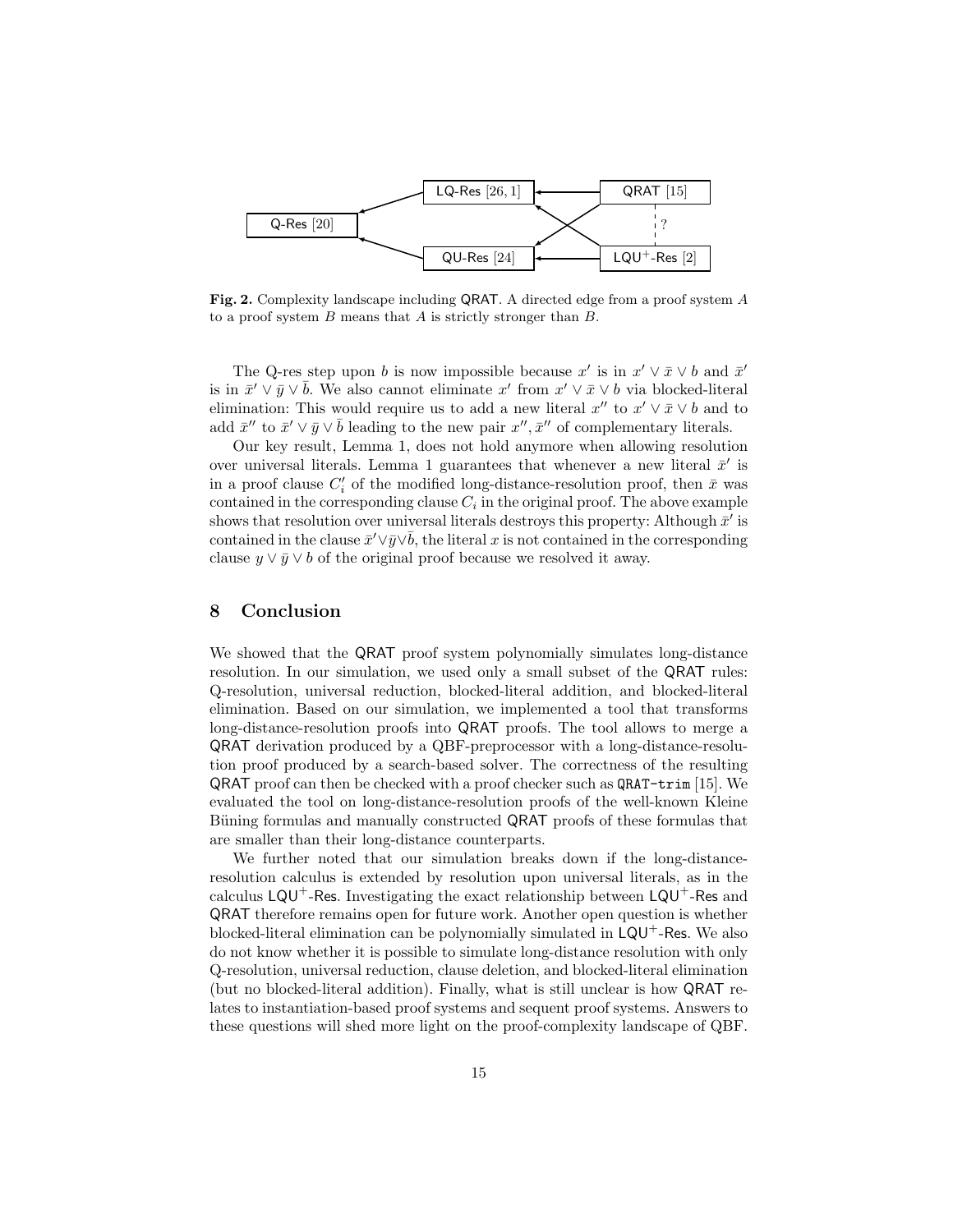## References

- 1. Balabanov, V., Jiang, J.R.: Unified QBF certification and its applications. Formal Methods in System Design 41(1), 45–65 (2012)
- 2. Balabanov, V., Widl, M., Jiang, J.R.: QBF resolution systems and their proof complexities. In: Proc. of the 17th Int. Conference on Theory and Applications of Satisfiability Testing (SAT 2014). LNCS, vol. 8561, pp. 154–169. Springer, Cham (2014)
- 3. Benedetti, M., Mangassarian, H.: QBF-based formal verification: Experience and perspectives. Journal on Satisfiability, Boolean Modeling and Computation (JSAT) 5(1-4), 133–191 (2008)
- 4. Beyersdorff, O., Bonacina, I., Chew, L.: Lower bounds: From circuits to QBF proof systems. In: Proc. of the 2016 ACM Conference on Innovations in Theoretical Computer Science (ITCS 2016). pp. 249–260. ACM (2016)
- 5. Beyersdorff, O., Chew, L., Janota, M.: On unification of QBF resolution-based calculi. In: Proc. of the 39th Int. Symposium on Mathematical Foundations of Computer Science (MFCS 2014). LNCS, vol. 8635, pp. 81–93. Springer, Heidelberg (2014)
- 6. Beyersdorff, O., Chew, L., Janota, M.: Proof complexity of resolution-based QBF calculi. In: Proc. of the 32nd Int. Symposium on Theoretical Aspects of Computer Science (STACS 2015). LIPIcs, vol. 30, pp. 76–89. Schloss Dagstuhl - Leibniz-Zentrum für Informatik (2015)
- 7. Beyersdorff, O., Chew, L., Mahajan, M., Shukla, A.: Are short proofs narrow? QBF resolution is not simple. In: Proc. of the 33rd Symposium on Theoretical Aspects of Computer Science (STACS 2016). LIPIcs, vol. 47, pp. 15:1–15:14. Schloss Dagstuhl - Leibniz-Zentrum fuer Informatik (2016)
- 8. Beyersdorff, O., Pich, J.: Understanding Gentzen and Frege Systems for QBF. In: Proc. of the 31st Annual ACM/IEEE Symposium on Logic in Computer Science (LICS 2016). pp. 146–155. ACM (2016)
- 9. Chen, H.: Proof Complexity Modulo the Polynomial Hierarchy: Understanding Alternation as a Source of Hardness. In: Proc. of the 43rd Int. Colloquium on Automata, Languages, and Programming (ICALP 2016). LIPIcs, vol. 55, pp. 94:1– 94:14. Schloss Dagstuhl - Leibniz-Zentrum fuer Informatik (2016)
- 10. Egly, U.: On stronger calculi for QBFs. In: Proc. of the 19th Int. Conference on Theory and Applications of Satisfiability Testing (SAT 2016). LNCS, vol. 9710, pp. 419–434. Springer, Cham (2016)
- 11. Egly, U., Lonsing, F., Widl, M.: Long-distance resolution: Proof generation and strategy extraction in search-based QBF solving. In: Proc. of the 19th Int. Conference on Logic for Programming, Artificial Intelligence, and Reasoning (LPAR-19). LNCS, vol. 8312, pp. 291–308. Springer, Heidelberg (2013)
- 12. Haken, A.: The intractability of resolution. Theoretical Computer Science 39, 297– 308 (1985)
- 13. Heule, M.J.H., Hunt Jr., W.A., Wetzler, N.D.: Expressing symmetry breaking in DRAT proofs. In: Proc. of the 25th Int. Conference on Automated Deduction (CADE 2015). LNCS, vol. 9195, pp. 591–606. Springer, Cham (2015)
- 14. Heule, M.J.H., Seidl, M., Biere, A.: Blocked literals are universal. In: Proc. of the 7th Int. NASA Symposium on Formal Methods (NFM 2015). LNCS, vol. 9058, pp. 436–442. Springer, Cham (2015)
- 15. Heule, M.J.H., Seidl, M., Biere, A.: Solution validation and extraction for QBF preprocessing. Journal of Automated Reasoning pp. 1–29 (2016)